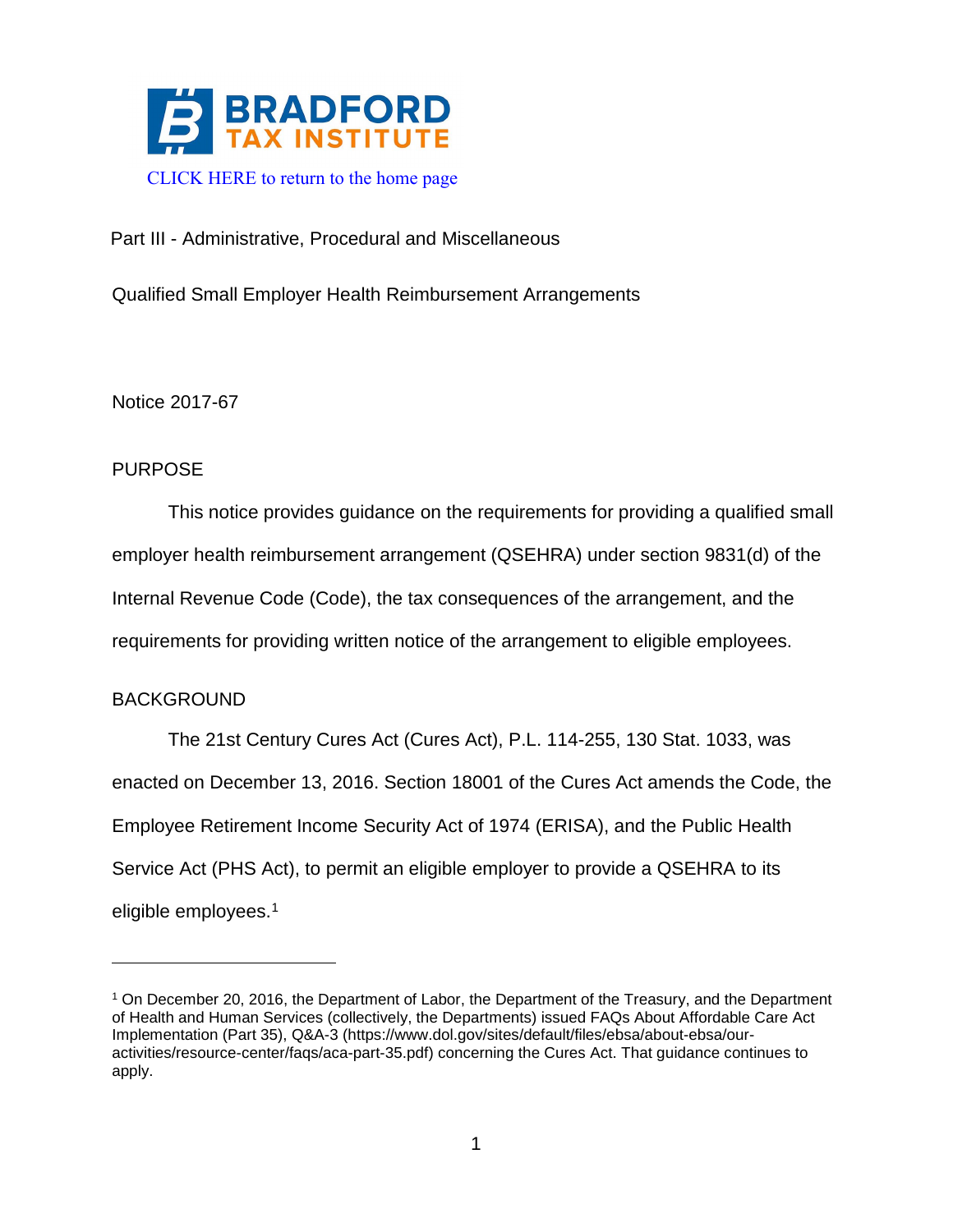Pursuant to section 9831(d)(1), a QSEHRA is not a group health plan, and as a result, is not subject to the group health plan requirements that apply under the Code, ERISA and, with one exception, the PHS Act.<sup>[2](#page-1-0)</sup> Generally, payments from a QSEHRA to reimburse an eligible employee's medical expenses are not includible in the employee's gross income if the employee has coverage that provides minimum essential coverage (MEC) as defined in section  $5000A(f).$ <sup>[3](#page-1-1)</sup> For this purpose, "medical expenses" means expenses for medical care, as defined in section 213(d) (which includes premiums for other health coverage, such as individual health insurance policies).

The Cures Act provides that a QSEHRA is an arrangement that meets the following criteria:

(a) The arrangement is funded solely by an eligible employer, and no salary reduction contributions may be made under the arrangement;

(b) The arrangement provides, after the eligible employee provides proof of coverage, for the payment or reimbursement of the medical expenses incurred by the employee or the employee's family members<sup>[4](#page-1-2)</sup> (in accordance with the terms of the arrangement);

 $\overline{a}$ 

<span id="page-1-0"></span><sup>&</sup>lt;sup>2</sup> A QSEHRA continues to be treated as a group health plan under the PHS Act for purposes of part C of title XI of the Social Security Act.

<span id="page-1-2"></span><span id="page-1-1"></span><sup>3</sup> MEC is defined in section 5000A(f) and the regulations thereunder. See Appendix A to this notice for a list of examples of plans and arrangements that are MEC, as provided in the 2016 Instructions for Form 8965, Health Coverage Exemptions (and Instructions for Figuring Your Shared Responsibility Payment). <sup>4</sup> For purposes of this notice, "family member" of an eligible employee means any individual for whom an employer's reimbursement of the individual's medical expenses would be excluded from the eligible employee's gross income under section 105(b).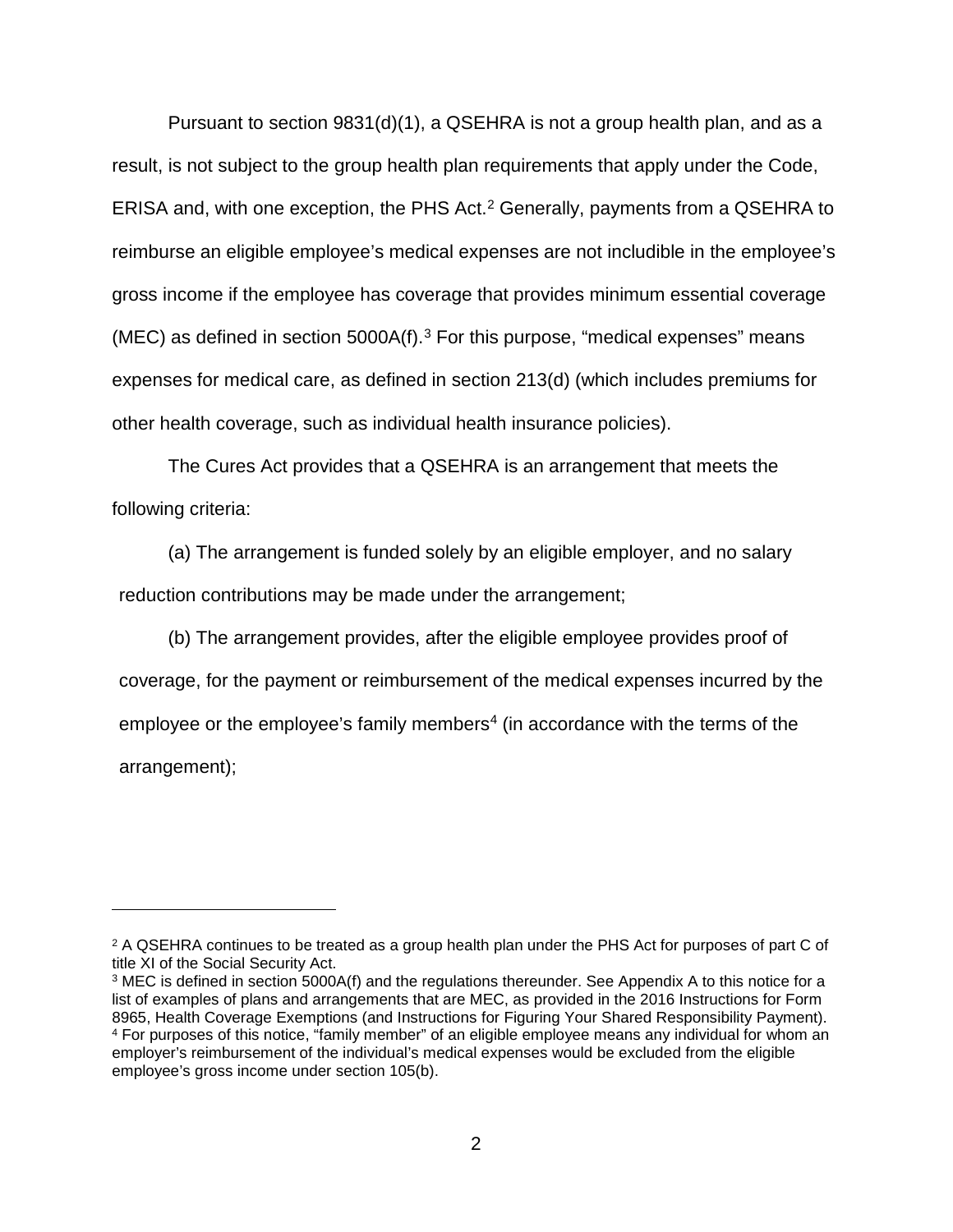(c) The amount of payments and reimbursements described in paragraph (b) of this section for any year does not exceed \$4,950 (\$10,000[5](#page-2-0) for an arrangement that also provides for payments or reimbursements of medical expenses of the eligible employee's family members (family coverage)); and

(d) The arrangement is generally provided on the same terms (the "same terms requirement") to all eligible employees of the eligible employer.

To be an eligible employer that may provide a QSEHRA, the employer must not be an applicable large employer (ALE), as defined in section 4980H(c)(2) and the regulations thereunder (and, thus, may not be an employer that, generally, employed at least 50 full-time employees, including full-time equivalent employees, in the prior calendar year), and must not offer a group health plan (as defined in section 5000(b)) to any of its employees. Pursuant to section 4980H(c)(2), an employer whose workforce increases to 50 or more full-time employees during a calendar year will not become an ALE before the first day of the following calendar year.

In addition, Executive Order 13813 (82 Fed. Reg. 48385, Oct. 17, 2017), directed the Secretaries of the Treasury, Labor, and Health and Human Services to consider revising guidance, to the extent permitted by law and supported by sound policy, to increase the usability of health reimbursement arrangements (HRAs), expand employers' ability to offer HRAs to their employees, and to allow HRAs to be used in conjunction with non-group coverage. The guidance provided in this notice addresses

 $\overline{a}$ 

<span id="page-2-0"></span> $5$  Section 9831(d)(2)(D)(ii) provides that both statutory dollar limits are adjusted for inflation beginning after 2016. This adjustment increased the \$10,000 limit to \$10,050 for a QSEHRA provided in 2017; the adjustment did not increase the \$4,950 limit for 2017. The adjusted limits for 2018 are \$5,050 for self-only coverage and \$10,250 for family coverage.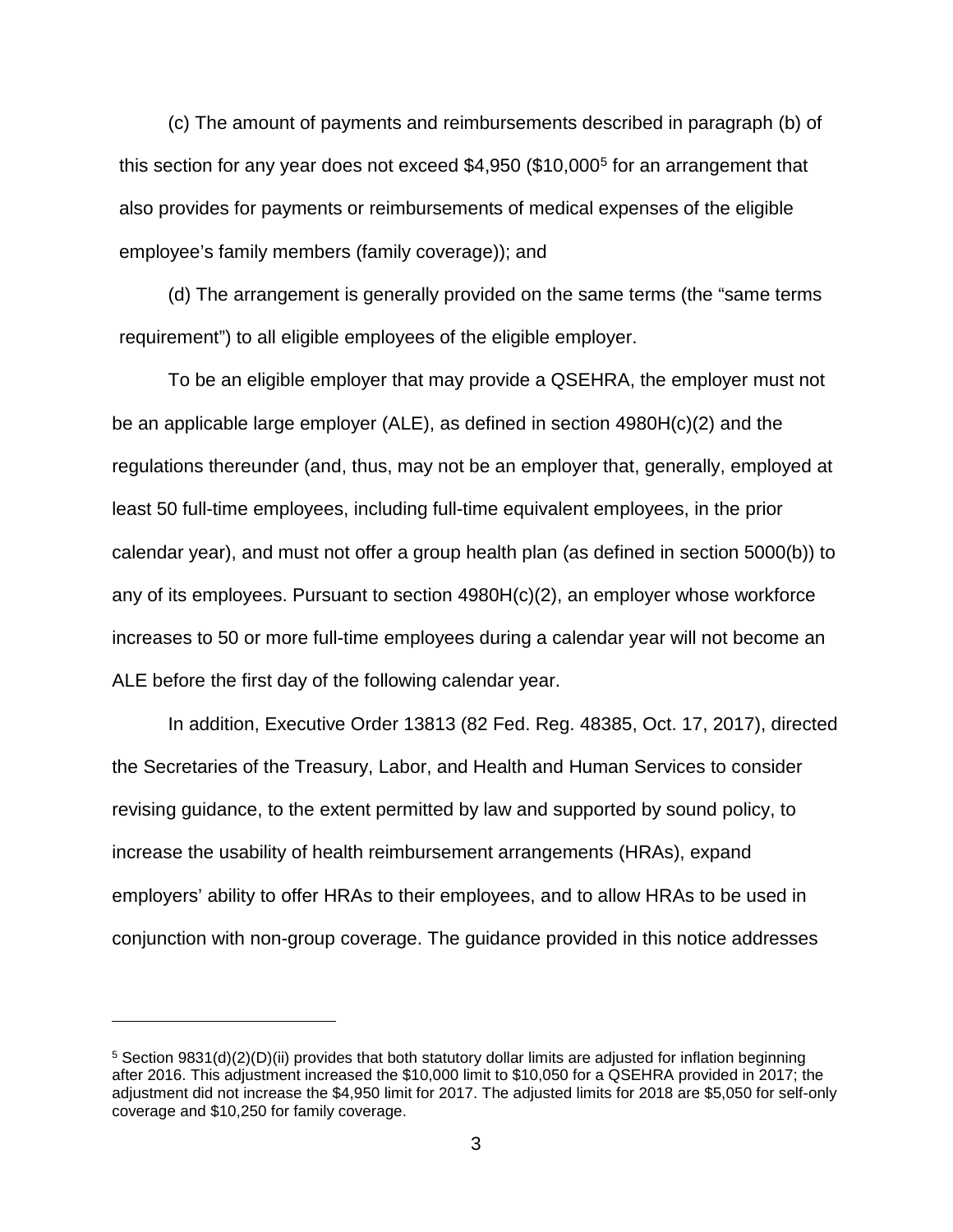each of those objectives. The Treasury Department (Treasury) and the Internal

Revenue Service (IRS) anticipate that the Departments will issue additional guidance in

the future in response to Executive Order 13813.

# **GUIDANCE**

This guidance includes sections on the following topics:

- A. Eligible employer
- B. Eligible employee
- C. Same terms requirement
- D. Statutory dollar limits
- E. Written notice requirement
- F. MEC requirement
- G. Proof of MEC requirement
- H. Substantiation requirement
- I. Reimbursement of medical expenses
- J. Reporting requirement
- K. Coordination with PTC
- L. Failure to satisfy the requirements to be a QSEHRA
- M. Interaction with HSA requirements
- N. Effective date
- A. Eligible employer

Under section 9831(d)(3)(B)(ii), "eligible employer" means an employer that does not offer a group health plan (including a health reimbursement arrangement (HRA) or a health flexible spending arrangement (FSA)) to any of its employees. A group health plan includes a plan that provides only excepted benefits described in section 9831(c) (for example, a vision or dental health plan that qualifies as an excepted benefit) if that plan is offered by an employer to its employees.

If an employer endorses a particular policy, form, or issuer of individual health insurance, the coverage may constitute a group health plan. However, providing employees with information about the Affordable Insurance Exchange, also called a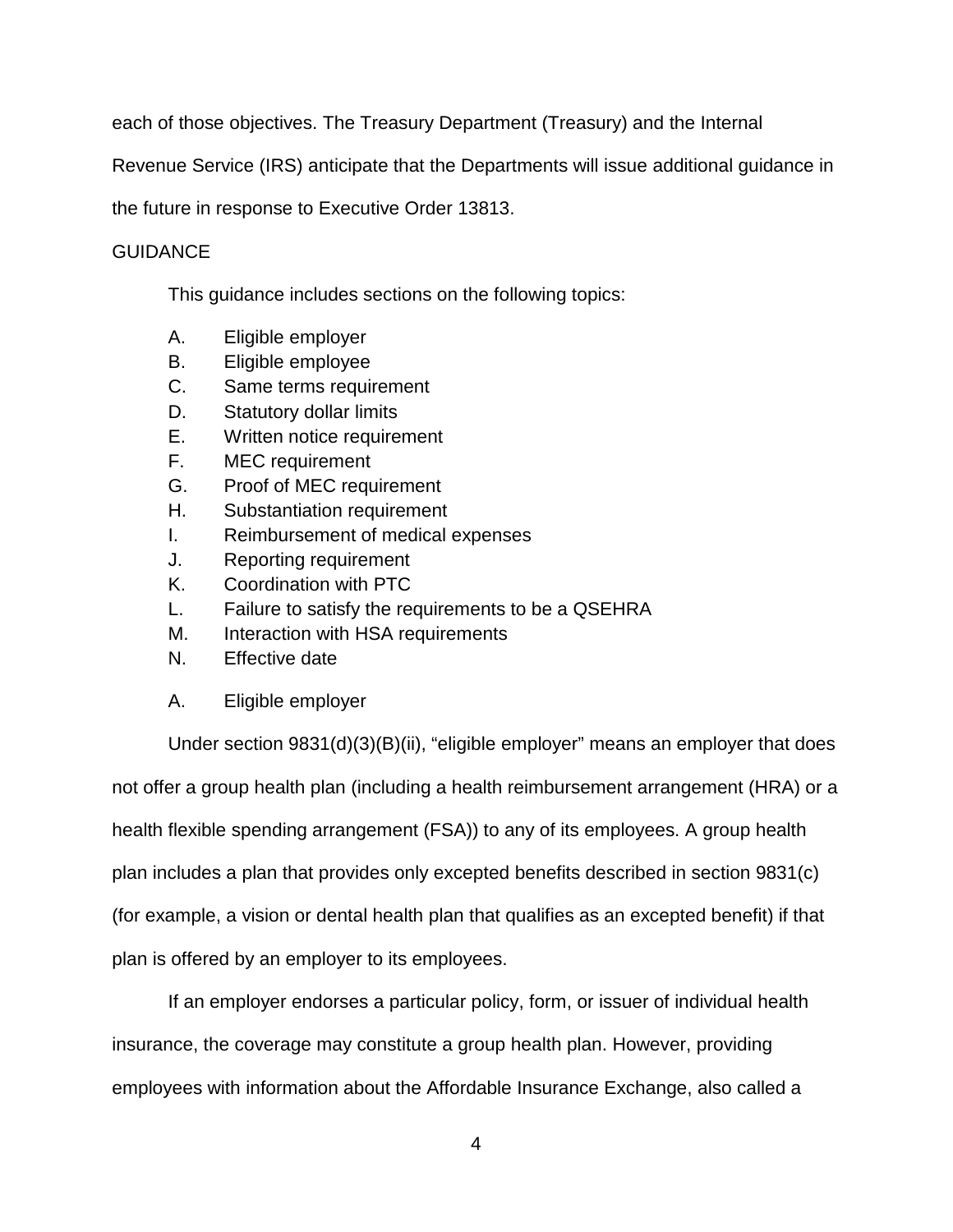Health Insurance Marketplace (Marketplace), or the premium tax credit (PTC) under section 36B, is not an endorsement of a particular policy, form, or issuer of health insurance.

**Question 1:** Does an employer fail to be an eligible employer if it offers a group health plan to former employees (for example, retirees)?

**Answer 1:** No. For purposes of the QSEHRA requirements, former employees are not treated as employees. As a result, offering a group health plan to former employees does not cause the employer to fail to be an eligible employer.

**Question 2:** Does an employer fail to be an eligible employer if it provides current employees with continued access to amounts that were accumulated in an HRA in prior years or carryover amounts in an FSA?

**Answer 2:** Yes, but an employer does not fail to be an eligible employer if it suspends access to amounts accumulated in an HRA in previous years (such that they cannot be used for any purpose) during the period a QSEHRA is provided to its eligible employees.

**Question 3:** Does an S corporation fail to be an eligible employer if, separate from a QSEHRA, it reimburses the health insurance policy premiums of a 2-percent shareholder (as defined in section 1372(b)) who is an employee?

**Answer 3:** No. But see Q&A-9 regarding the status of an owner as an eligible employee.

**Question 4:** Does an employer fail to be an eligible employer for any month during which it offers a group health plan?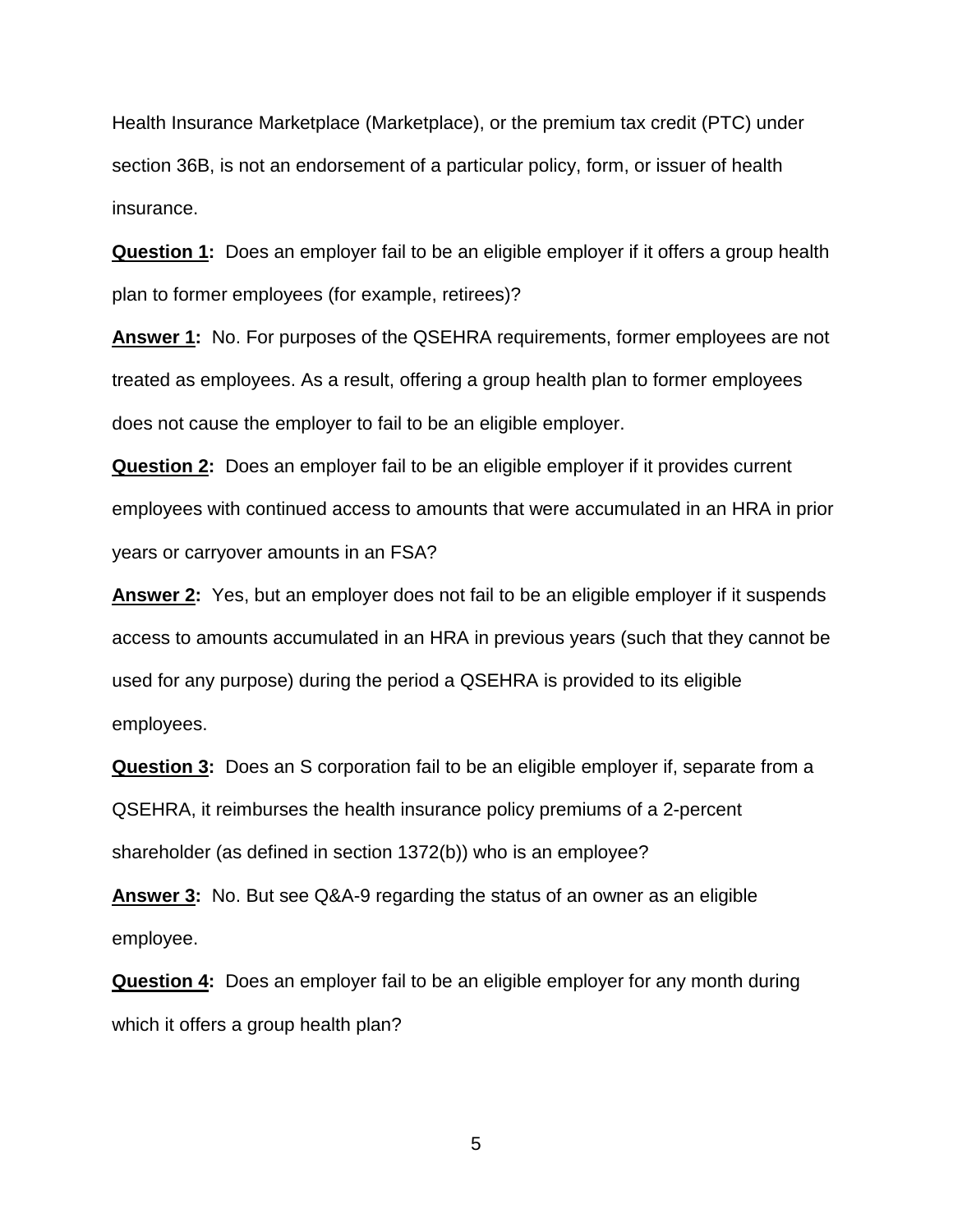**Answer 4:** Yes. An employer is not an eligible employer for any month during which the employer offers a group health plan to its employees that would provide coverage on any day of the month. Thus, for example, in the case of a non-calendar year group health plan, the employer is not an eligible employer for those months of a calendar year during which the group health plan is offered.

**Question 5:** If one employer in a group of employers that are treated as a single employer under section 414(b), (c), (m), or (o) offers its employees a group health plan, may any other employer in the group be an eligible employer?

**Answer 5:** No.

**Question 6:** Does an employer fail to be an eligible employer if it contributes to an employee's health savings account (HSA), including permitting an employee to make pre-tax contributions to the HSA, by salary reduction, through a cafeteria plan?

**Answer 6:** No.

**Question 7:** When does an employer fail to be an eligible employer if it provides a noncalendar year QSEHRA and becomes an ALE?

**Answer 7:** The employer fails to be an eligible employer as of January 1 of the year it becomes an ALE. That is, if an employer increases in size during the current year so that it employs an average of at least 50 full-time employees (and full-time equivalent employees) on business days during the current year, then it is an ALE on January 1 of the next year and ceases to be an eligible employer on that date. Although the employer may no longer provide the QSEHRA as of the date it becomes an ALE (even if the QSEHRA were provided on a non-calendar plan year basis), the QSEHRA may have a run-out period for medical expenses incurred during the months of the prior year during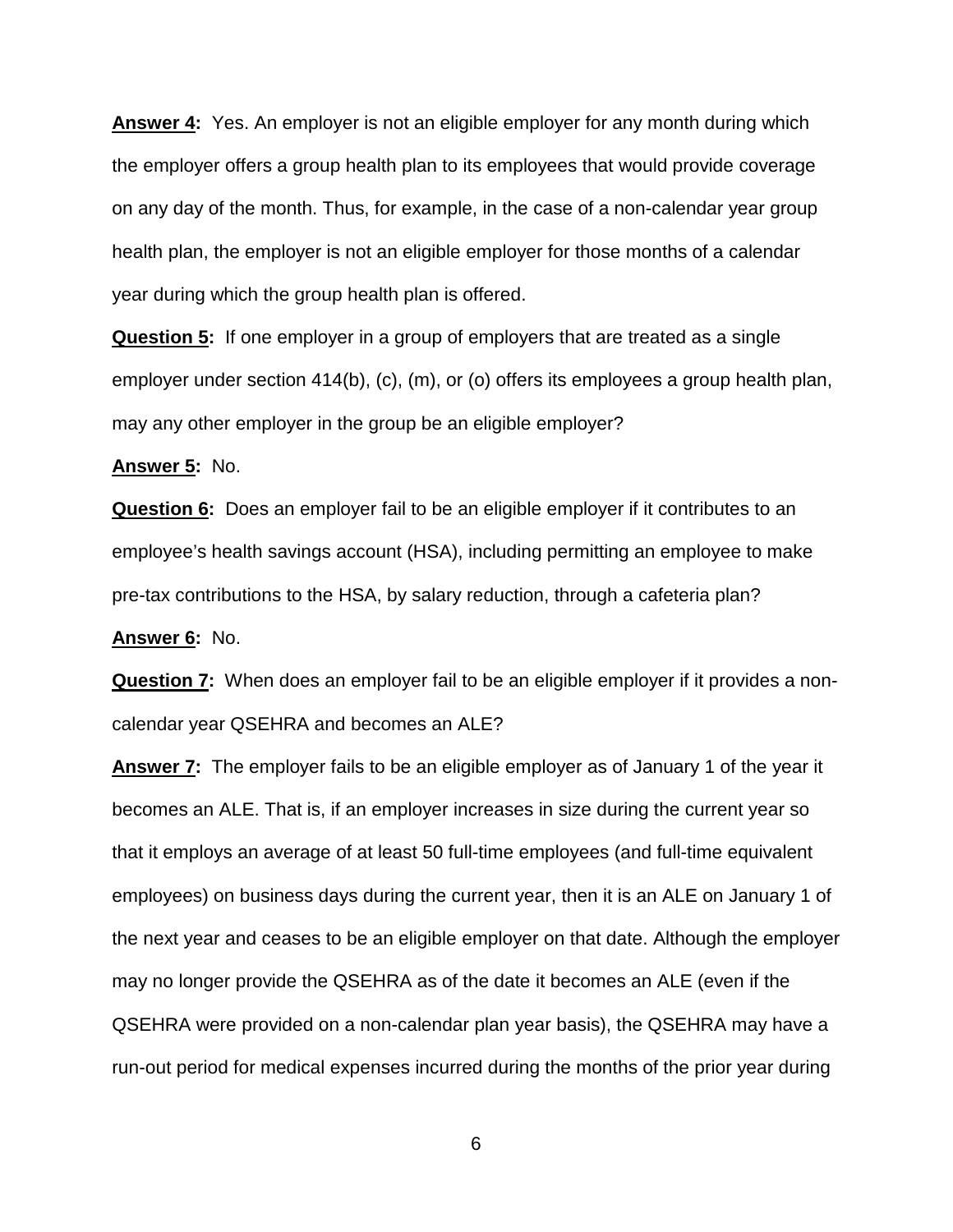which the QSEHRA was provided. For purposes of this notice, a "run-out period" is a period following the coverage period for submitting a claim for reimbursement of medical expenses incurred during the coverage period.

## B. Eligible employee

Under section 9831(d)(3)(A), ''eligible employee'' means any employee of an eligible employer, except that the terms of a QSEHRA may exclude employees who have not completed 90 days of service with the employer, employees who have not attained age 25 before the beginning of the plan year, part-time or seasonal employees, employees covered by a collective bargaining agreement if health benefits were the subject of good faith bargaining, and employees who are nonresident aliens with no earned income from sources within the United States.

**Question 8:** What are the definitions of "part-time employees" and "seasonal employees" for purposes of determining whether an employee may be excluded from being an eligible employee under the terms of a QSEHRA?

**Answer 8:** For purposes of determining whether an employee may be excluded from being an eligible employee under the terms of a QSEHRA, "part-time employees" and "seasonal employees" have the meanings set forth in § 1.105-11(c)(2)(iii)(C) of the Income Tax Regulations:

Part-time employees whose customary weekly employment is less than 35 hours, if other employees in similar work with the same employer (or, if no employees of the employer are in similar work, in similar work in the same industry and location) have substantially more hours and seasonal employees whose customary annual employment is less than 9 months, if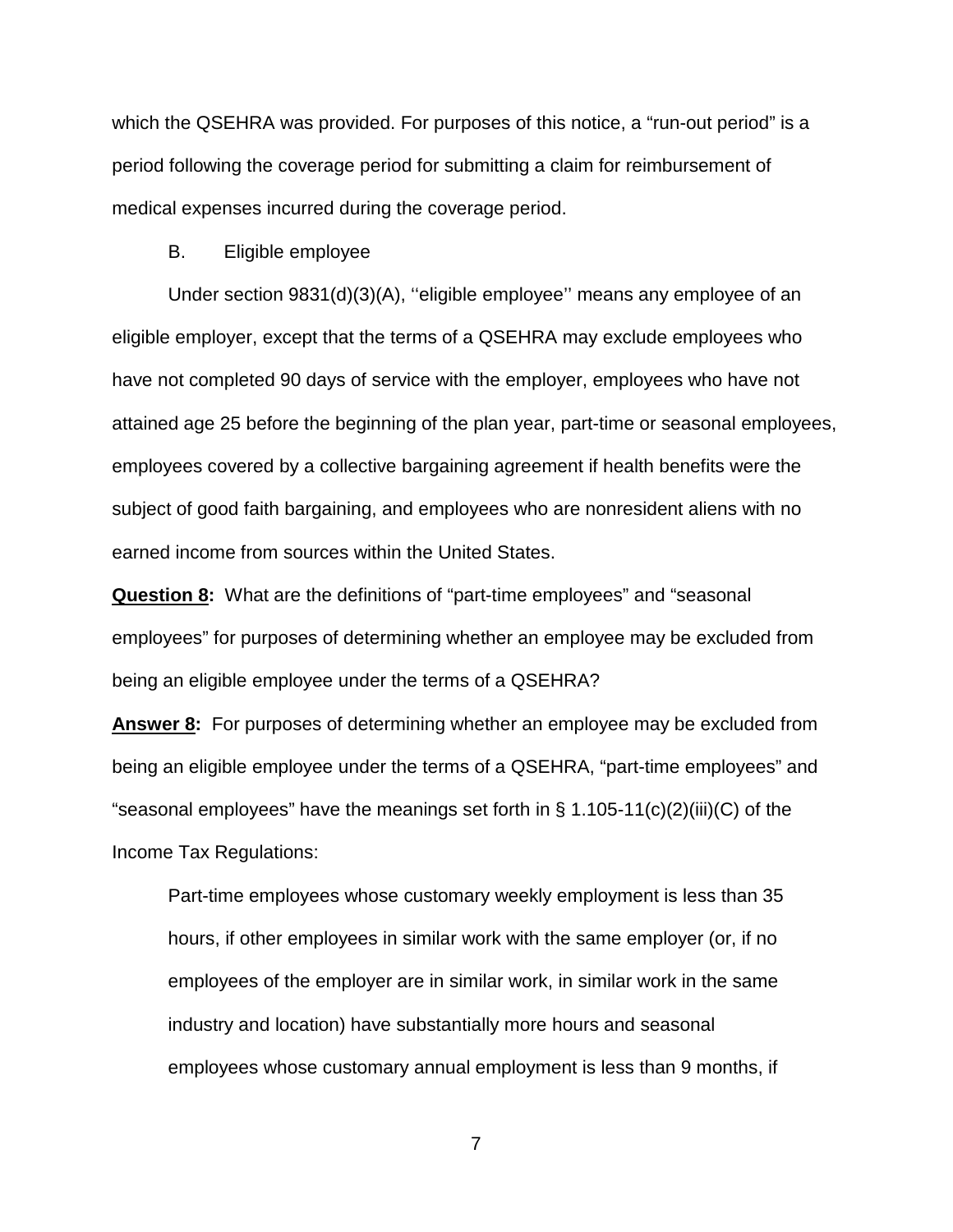other employees in similar work with the same employer (or, if no employees of the employer are in similar work, in similar work in the same industry and location) have substantially more months. Notwithstanding the preceding sentence, any employee whose customary weekly employment is less than 25 hours or any employee whose customary annual employment is less than 7 months may be considered as a parttime or seasonal employee.

**Question 9:** May an eligible employer provide a QSEHRA to retirees, other former employees, or non-employee owners?

**Answer 9:** No. A QSEHRA may only be provided to employees. A 2% shareholder who is otherwise an employee is not an employee for purposes of a QSEHRA. See section 1372. An arrangement provided to former employees is a group health plan within the meaning of section 5000(b).<sup>[6](#page-7-0)</sup>

**Question 10:** When must an eligible employer provide a QSEHRA to an eligible employee who previously was excluded under one or more categories of excludable employees referenced in section 9831(d)(3)(A)?

**Answer 10:** If the employee is otherwise an eligible employee, the eligible employer must provide a QSEHRA to the employee no later than the day immediately following the date the employee is no longer in any category of excludable employees under the terms of the plan.

**Question 11:** May an eligible employee waive participation in a QSEHRA?

 $\overline{a}$ 

<span id="page-7-0"></span> $6$  Provided the arrangement meets the general exception set forth in section 9831(a)(2) that on the first day of the plan year the plan has less than two participants who are current employees, the arrangement would not be subject to the market reforms and other requirements of chapter 100.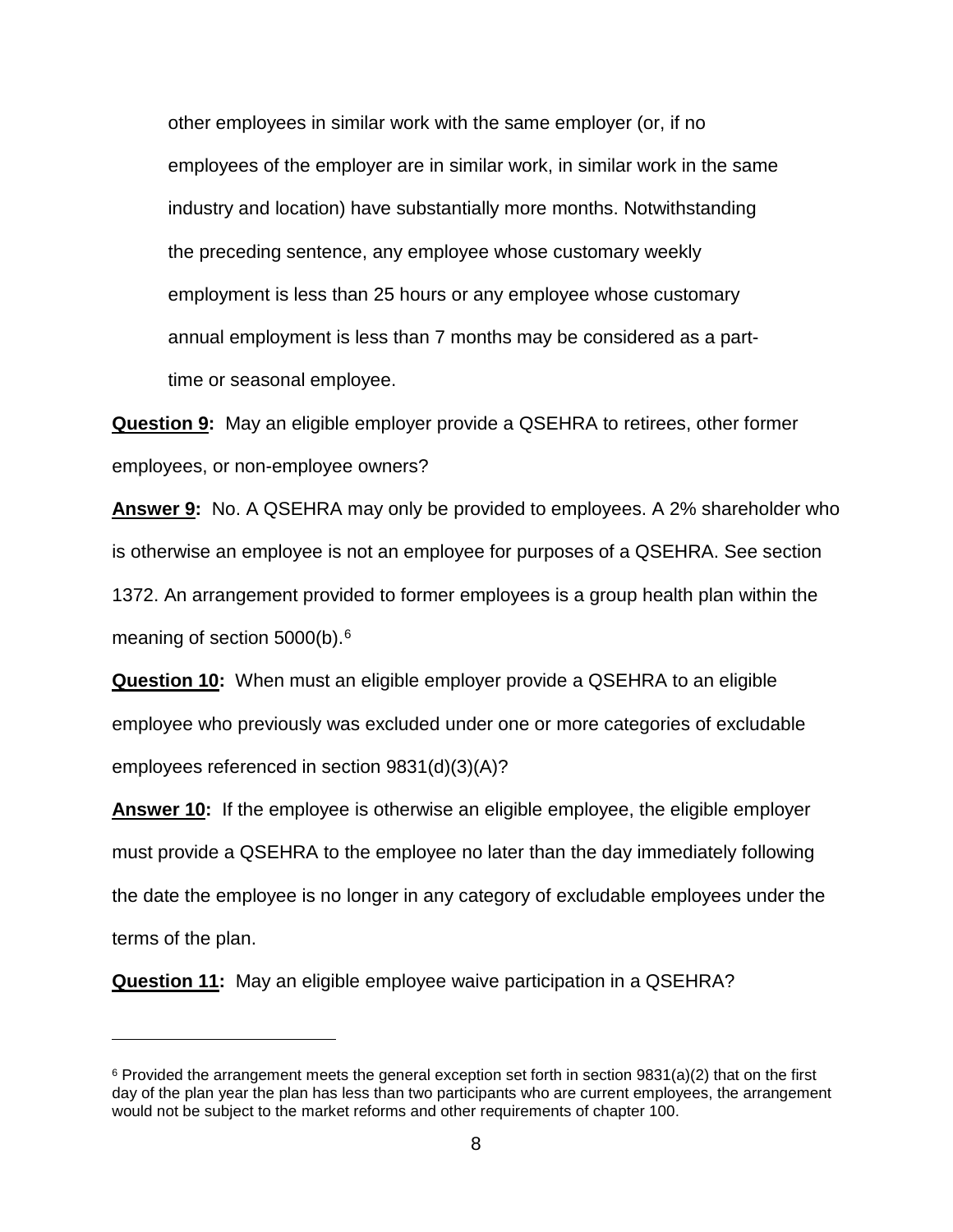**Answer 11:** No. Section 9831(d)(2)(A)(ii) requires that the eligible employer provide, rather than offer, a QSEHRA on the same terms to all eligible employees.

C. Same terms requirement

Under section 9831(d)(2)(A)(ii), a QSEHRA is an arrangement that is provided on the same terms to all eligible employees of the eligible employer. In addition, under section 9831(d)(2)(C), the maximum amount of payments or reimbursements that may be made under the arrangement during the year to a particular employee (the permitted benefit) may vary from employee to employee based only on the age of covered individuals or the number of individuals covered in accordance with the variation in the price of an insurance policy in a relevant individual health insurance market. This insurance policy (the baseline policy) must be the same insurance policy with respect to all eligible employees.

**Question 12:** Does an arrangement fail to satisfy the same terms requirement if it is not operated on a uniform and consistent basis with respect to all eligible employees? **Answer 12:** Yes. To satisfy the same terms requirement, the arrangement must be operated on a uniform and consistent basis with respect to all eligible employees. However, an arrangement does not fail to be operated on a uniform and consistent basis merely because different eligible employees who are provided the same permitted benefit are reimbursed different amounts because they submitted different expenses for reimbursement.

**Example 1.** Facts: In 2017, Employer provides an arrangement that only reimburses premiums up to a self-only permitted benefit of \$4,950 and a family permitted benefit of \$10,050. Employee A purchases self-only coverage with an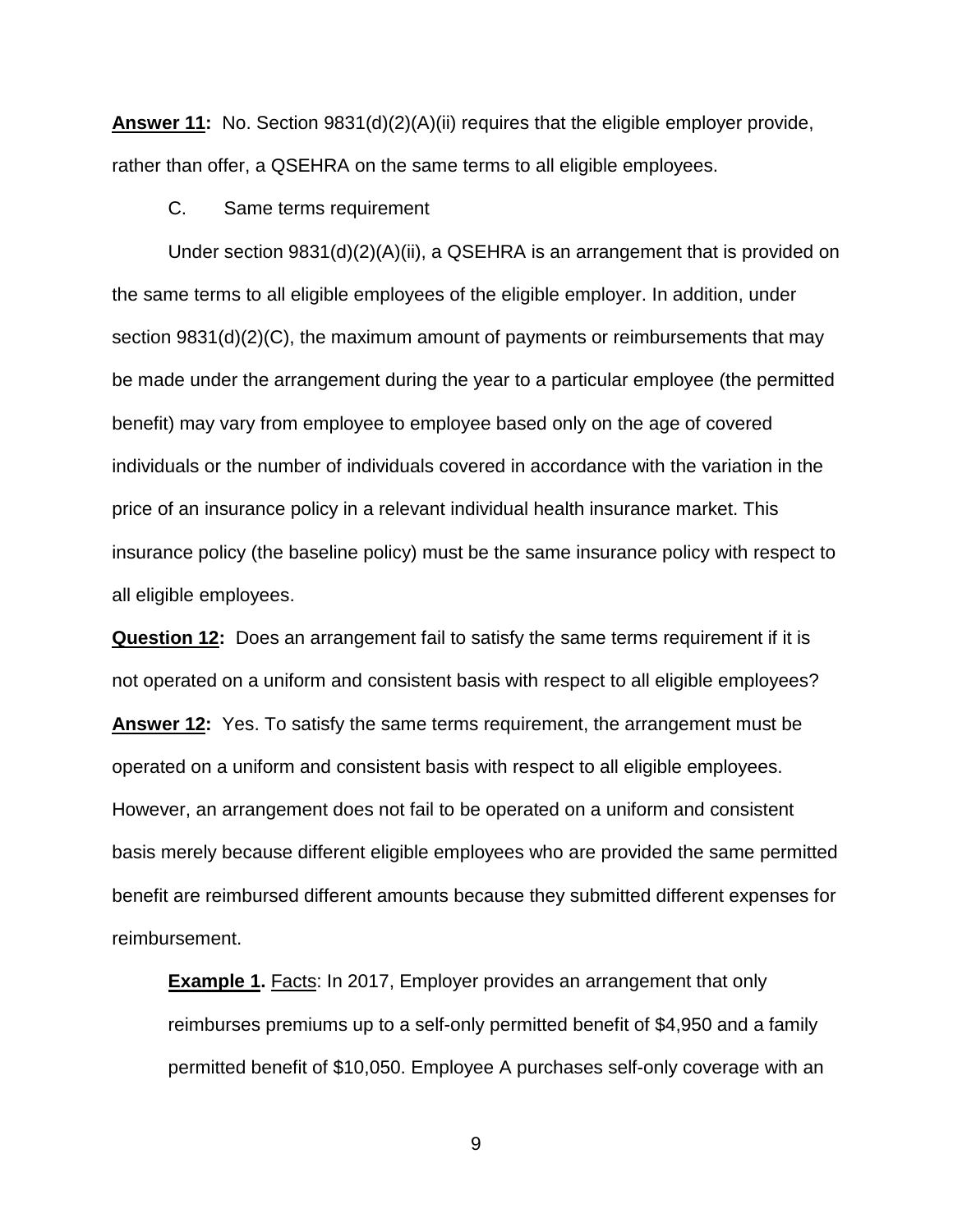annual premium of \$3,450 and is reimbursed \$3,450. Employee B purchases family coverage with an annual premium of \$9,000 and is reimbursed \$9,000. Employee C purchases self-only coverage with an annual premium of \$6,000 and is reimbursed \$4,950.

Conclusion: The arrangement does not fail to satisfy the same terms requirement.

**Example 2.** Facts: An employer provides an arrangement the terms of which state that one category of employees may be reimbursed for all medical expenses, but that another category of employees may only be reimbursed for premiums for individual health insurance policies.

Conclusion: The arrangement fails to satisfy the same terms requirement.

**Question 13:** What type of insurance policy in the relevant individual health insurance market may be used as the baseline policy for determining permissible variations in the permitted benefit based on age or number of family members?

**Answer 13:** The baseline policy must be both MEC and available for purchase by at least one eligible employee.

**Question 14:** Does an arrangement fail to satisfy the same terms requirement if it provides for reimbursements up to a single dollar amount regardless of whether an eligible employee has self-only or family coverage?

**Answer 14:** No.

**Question 15:** Does an arrangement fail to satisfy the same terms requirement if it provides for reimbursements up to the self-only and family statutory dollar limits or up to an equal percentage of the statutory dollar limits without referring to a baseline policy?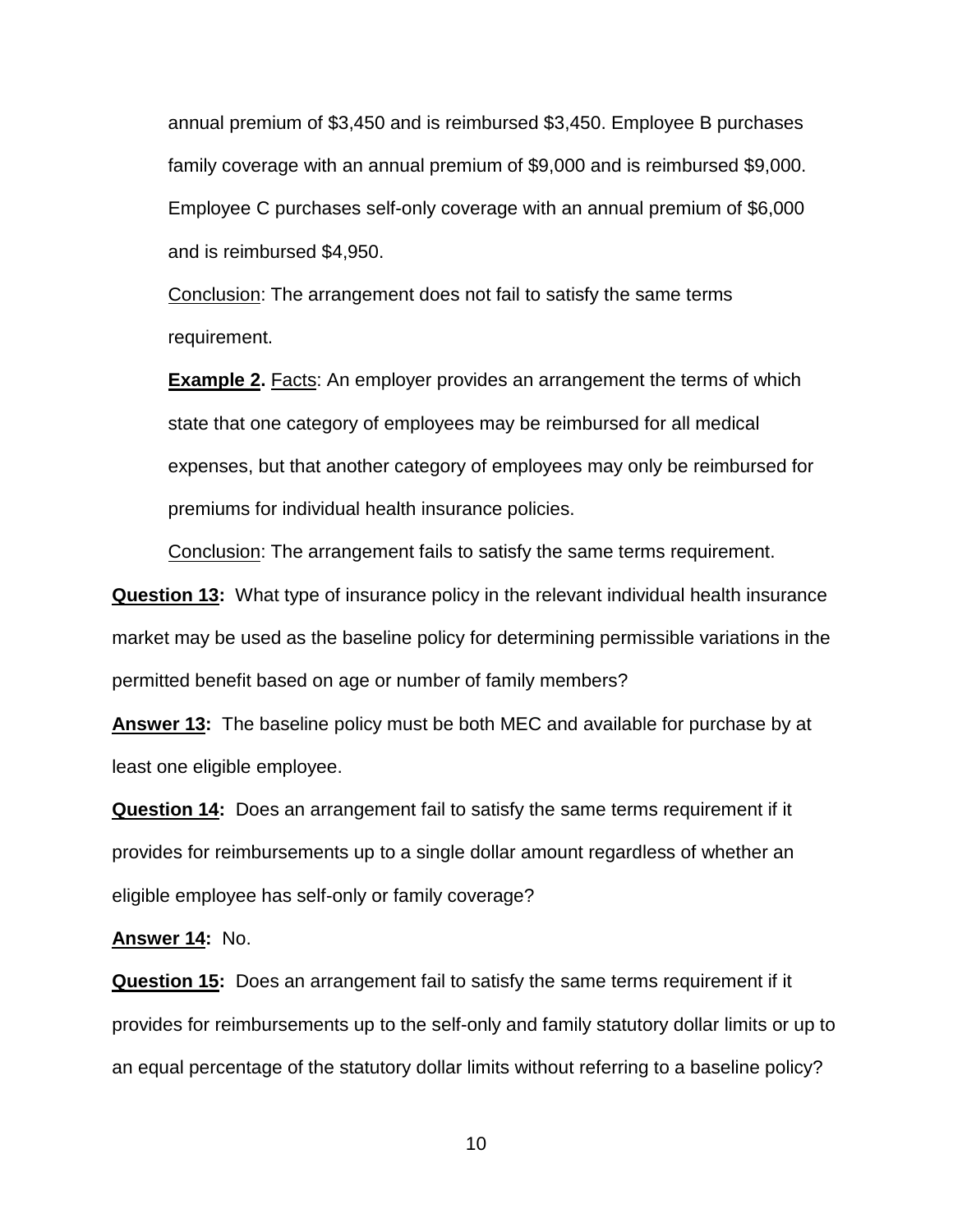**Answer 15:** No.

**Example.** Facts: In 2017, Employer provides an arrangement with a self-only permitted benefit of \$3,960 (80% of the 2017 statutory dollar limit of \$4,950 for self-only coverage) and a family permitted benefit of \$8,040 (80% of the 2017 statutory dollar limit of \$10,050 for family coverage).

Conclusion: The arrangement does not fail to satisfy the same terms requirement. (Although this example illustrates an arrangement that does not refer to a baseline policy and does not fail to satisfy the same terms requirement, there may be other arrangements that also do not fail to satisfy the same terms requirement.)

**Question 16:** Does an arrangement that varies the permitted benefit based on the number of family members fail to satisfy the same terms requirement if it provides a self-only permitted benefit to an eligible employee who enrolls in self-only coverage without regard to whether the employee has a family member that has MEC under one or more separate policies?

**Answer 16:** Yes. To the extent that an arrangement covers medical expenses of family members of eligible employees, the same terms requirement is satisfied only if the permitted benefit is based on the number of family members that have MEC without regard to whether they have a single policy or multiple policies.

**Example.** Facts: Employer provides an arrangement with a self-only permitted benefit and a family permitted benefit that is larger than the self-only permitted benefit. Employee enrolls in self-only coverage; Employee's spouse enrolls in a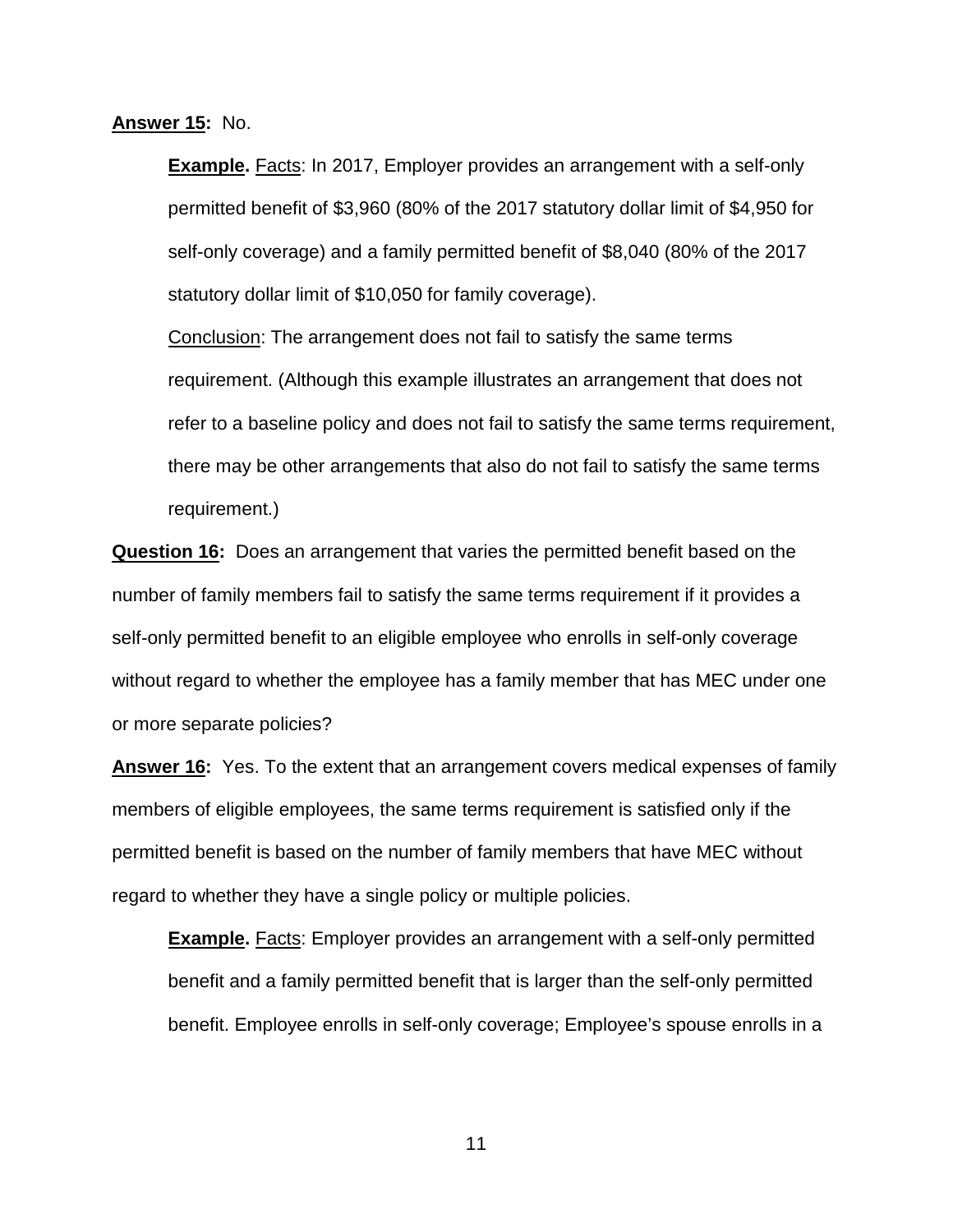different plan or policy that provides MEC. Employer provides Employee with a self-only permitted benefit.

Conclusion: The arrangement fails to satisfy the same terms requirement.

**Question 17:** Does an arrangement fail to satisfy the same terms requirement merely because it determines an eligible employee's permitted benefit based on the employee's family size and age on the first day of the plan year?

**Answer 17:** No. An arrangement that determines an eligible employee's permitted benefit based on the employee's family size and age on the first day of the plan year does not fail to satisfy the same terms requirement merely because the determination is made as of the first day of the plan year and the arrangement does not provide for a change in permitted benefits if the employee changes coverage during the plan year due to a change in personal circumstances (for example, the employee marries, divorces, or adopts a child during the plan year).

**Example.** Facts: Employer provides an arrangement with a self-only permitted benefit and a family permitted benefit. Employee is enrolled in self-only coverage on January 1 and has no family members. In July, Employee enrolls in family coverage. Employer provides Employee with a self-only permitted benefit for the entire plan year.

Conclusion: The arrangement does not fail to satisfy the same terms requirement.

**Question 18:** What rounding rules may an eligible employer use in order for the QSEHRA's permitted benefit to comply with the same terms requirement?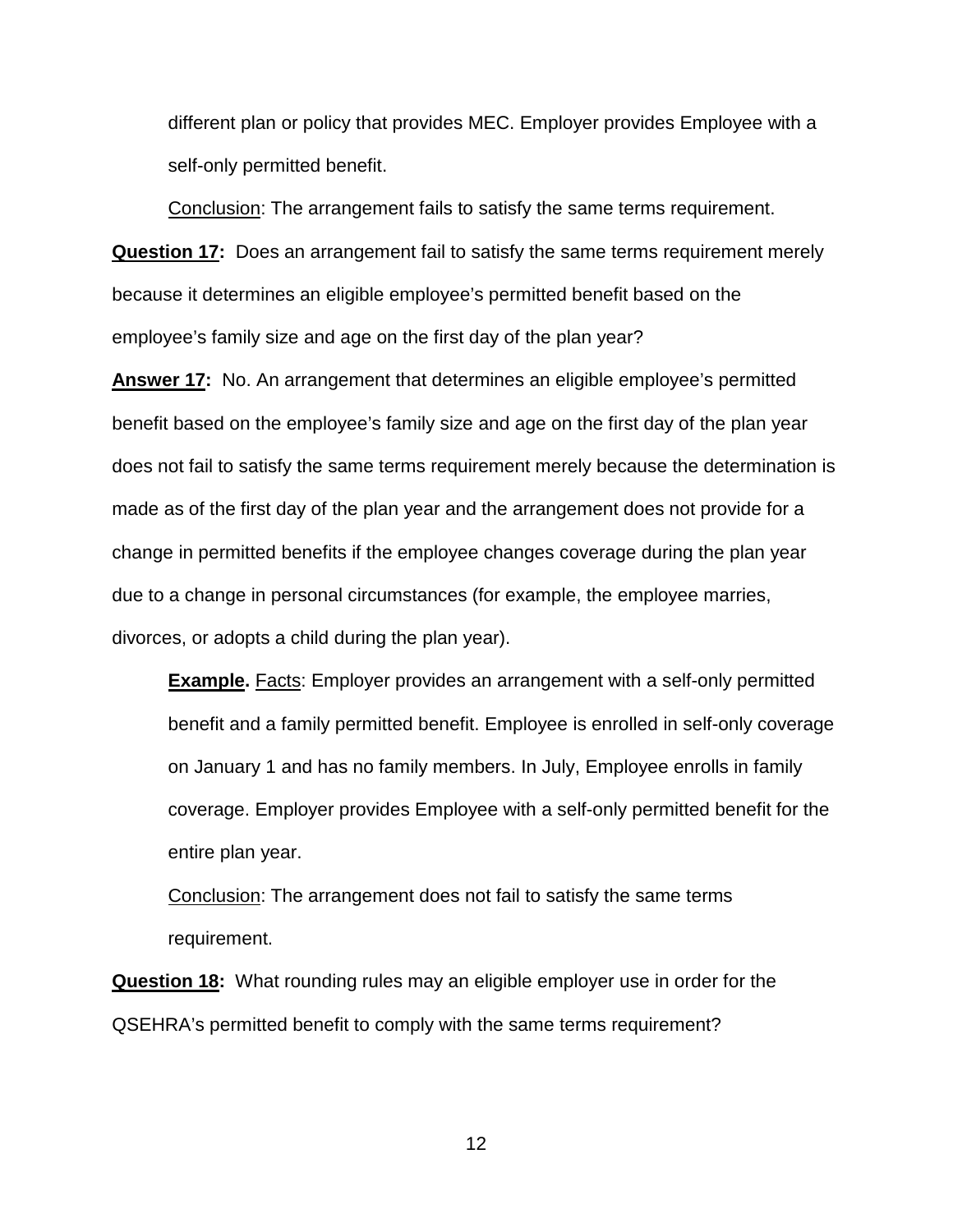**Answer 18:** The eligible employer may set the permitted benefit by rounding amounts in increments of \$50 to the nearest whole dollar amount that does not exceed the applicable statutory dollar limit.

**Question 19:** Does an arrangement fail to satisfy the same terms requirement if it limits the permitted benefit provided to two or more eligible employees covered under the same family health insurance policy (for example, if two eligible employees are married to each other) to the permitted benefit that would be provided to one eligible employee? **Answer 19:** Yes. To satisfy the same terms requirement, a QSEHRA provided to two or more eligible employees of the same eligible employer must provide separate permitted benefits (which will be subject to separate statutory dollar limits) to each employee without regard to whether the employees are covered under separate health insurance policies or a single family policy. Notwithstanding the previous sentence, a QSEHRA may not provide duplicative reimbursements of a single medical expense.

**Example.** Facts: In 2017, Employer provides an arrangement that reimburses all medical expenses with a self-only permitted benefit of \$3,960 and a family permitted benefit of \$8,040. The permitted benefit for eligible employees that are covered under a single family health insurance policy is collectively limited to one shared family permitted benefit of \$8,040. Employee A, Employee B, and Employee C are covered under one family health insurance policy with a \$10,000 premium. The arrangement collectively reimburses a total amount of \$8,040 to Employee A, Employee B, and Employee C.

Conclusion: The arrangement fails to satisfy the same terms requirement. Employee A, Employee B, and Employee C are each entitled to a permitted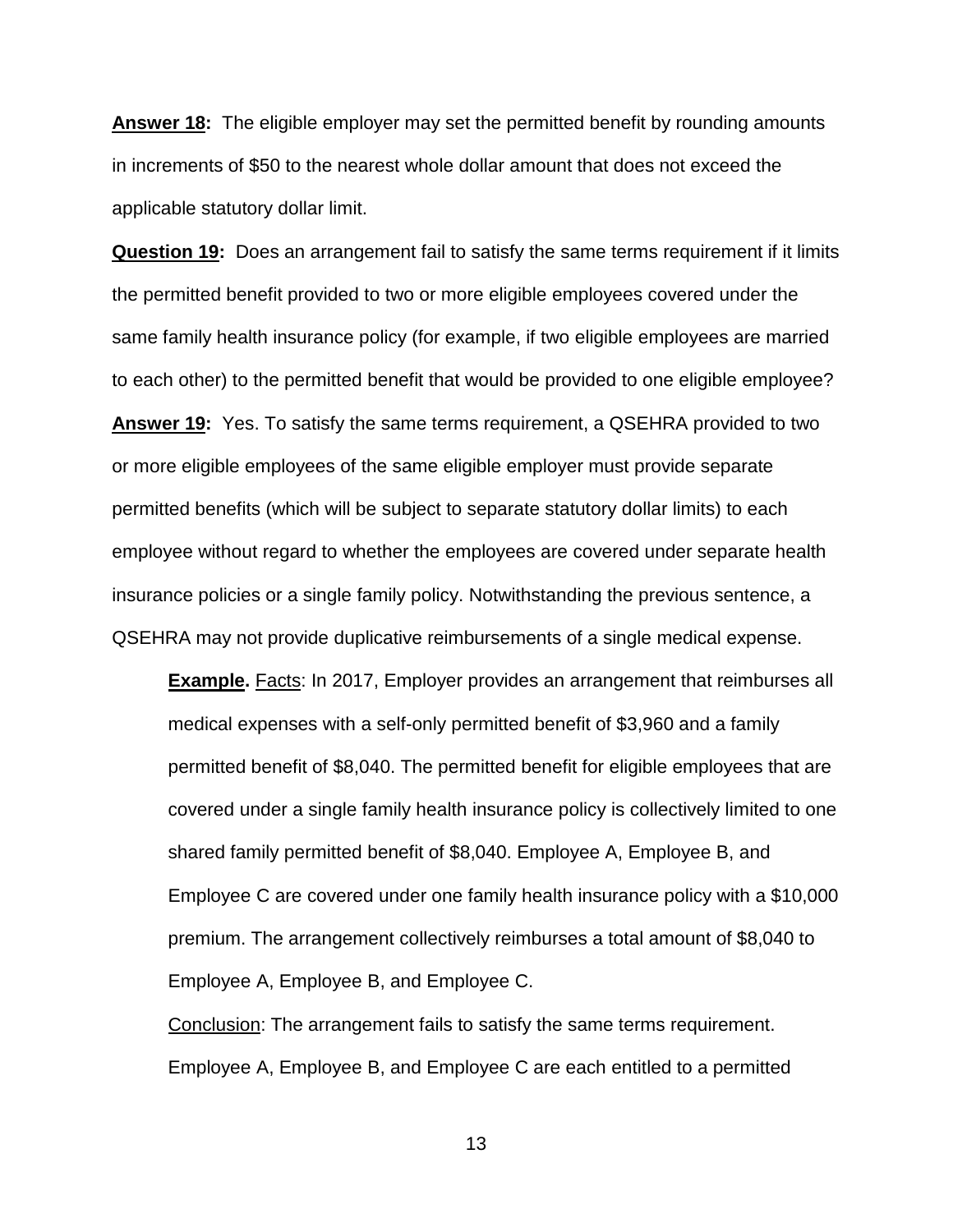benefit of \$8,040. (However, reimbursements with respect to the \$10,000 premium are limited to \$10,000 among the employees.)

**Question 20:** Does an arrangement fail to satisfy the same terms requirement if eligible employees are offered a choice between two different permitted benefit options (for example, the QSEHRA only reimburses employees for premiums or the QSEHRA only reimburses employees for non-premium medical expenses)?

#### **Answer 20:** Yes.

**Question 21:** Does an arrangement fail to satisfy the same terms requirement if it limits reimbursements for all eligible employees to one or more of the following: (a) insurance premiums, (b) cost-sharing expenses that are medical expenses, or (c) certain other medical expenses specified under the arrangement?

**Answer 21:** Generally, no. A QSEHRA may limit reimbursements to certain medical expenses, but the arrangement will fail to satisfy the same terms requirement, if, under the facts and circumstances, the arrangement's limitation of reimbursements causes the arrangement not to be effectively available to all eligible employees.

**Question 22:** Does an arrangement fail to satisfy the same terms requirement if it reimburses premiums for Medicare or Medicare supplement (Medigap) policies?

**Answer 22:** No. However, an arrangement that limits reimbursements to only premiums for Medicare or Medigap policies may fail to satisfy the same terms requirement if the reimbursements would not be effectively available to all eligible employees.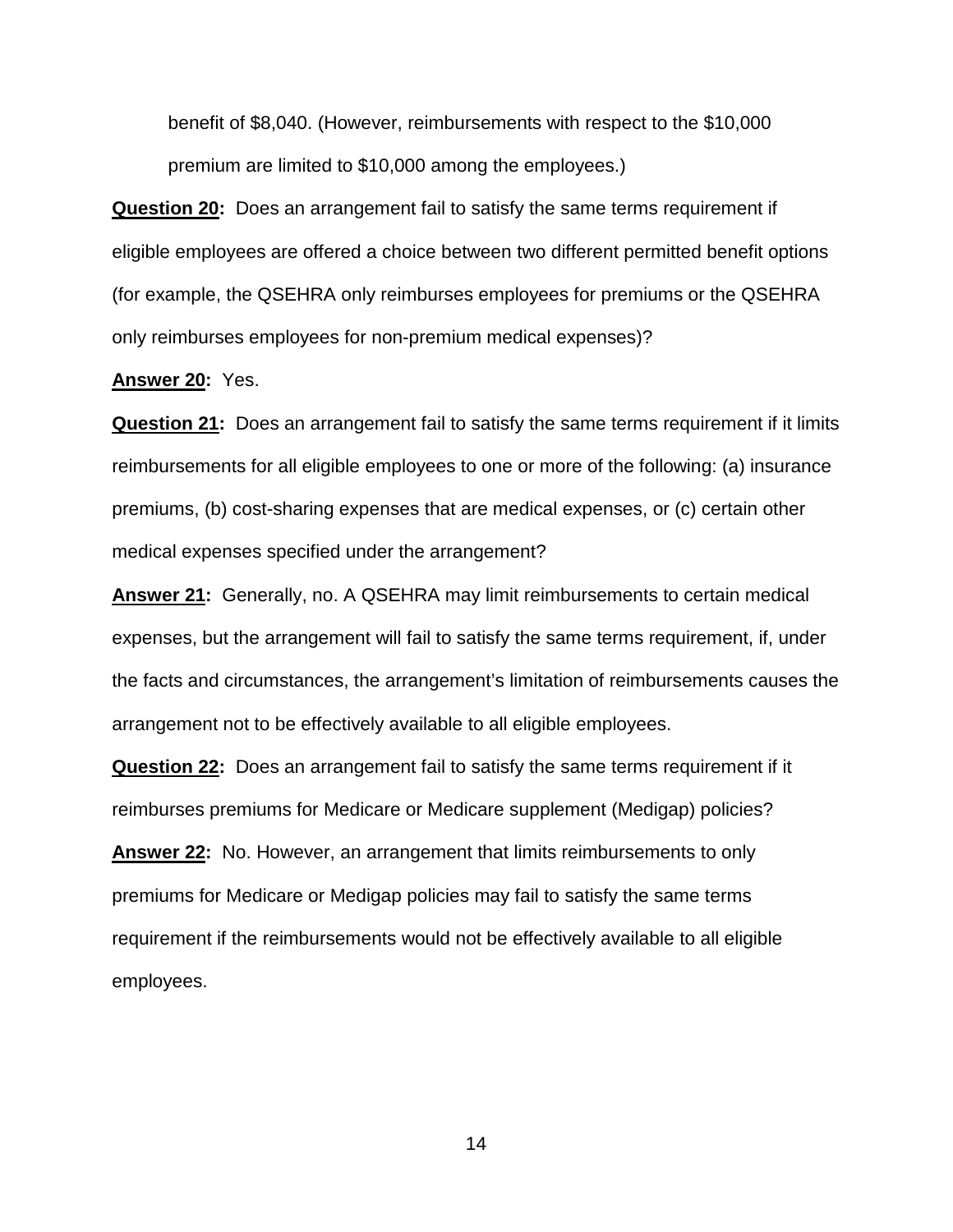**Question 23:** Does an arrangement fail to satisfy the same terms requirement if it allows for carryover of unused benefit amounts (the carryover amount) from a prior plan year?

**Answer 23:** No. A difference in permitted benefits that is due only to the availability of a carryover amount from a prior plan year does not cause a QSEHRA to fail to satisfy the same terms requirement. Note that the sum of the carryover amount and the permitted benefit amount under the QSEHRA for the later year cannot exceed the statutory dollar limit in that later year. See Q&A-29.

**Example.** Facts: Employer provides a QSEHRA with a permitted benefit of \$2,000. The QSEHRA allows eligible employees to use carryover amounts from the prior plan year. Employee A receives \$500 in reimbursements from the QSEHRA, leaving a carryover amount of \$1,500. Employee B receives \$2,000 in reimbursements from the QSEHRA, leaving no carryover amount. In the following plan year, Employee A has a permitted benefit of \$3,500 (\$2,000 plus the \$1,500 carryover amount). Employee B has a permitted benefit of \$2,000.

**Question 24:** Does an arrangement fail to satisfy the same terms requirement if it is only available to the eligible employees of one eligible employer in a group of employers that are treated as a single employer under section 414(b), (c), (m), or (o)?

Conclusion: The QSEHRA does not fail to satisfy the same terms requirement.

**Answer 24:** Yes. If a group of eligible employers are treated as a single employer under section 414(b), (c), (m), or (o), each employer in the group must provide a QSEHRA to all eligible employees. Moreover, each employer's QSEHRA must be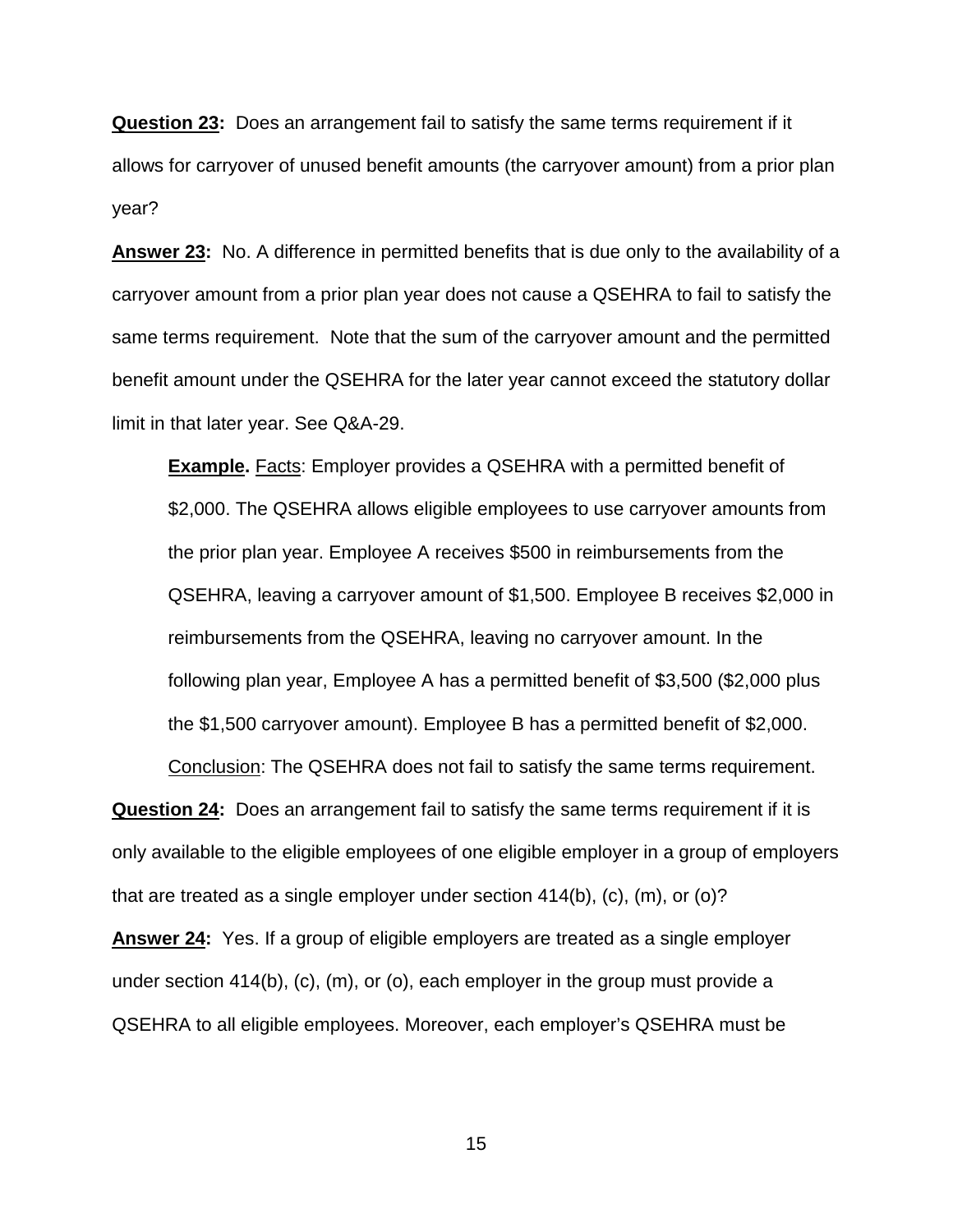provided on the same terms (for example, with the same amounts of permitted benefits).

**Question 25:** Does an arrangement fail to satisfy the same terms requirement if it provides a different permitted benefit for a category of employees that may be excluded as eligible employees?

**Answer 25:** Yes. Although an eligible employer is not required to provide a QSEHRA to employees in a category described in any clause of section 105(h)(3)(B), if a QSEHRA is provided to employees in an excludable category, those employees must be provided the QSEHRA on the same terms as all employees to whom the QSEHRA is provided. Further, an employer that provides a group health plan to current employees in an excludable category is not an eligible employer.

**Question 26:** Does an arrangement fail to satisfy the same terms requirement if the permitted benefits are determined based on the prior year's statutory dollar limits? **Answer 26:** No. For purposes of the same terms requirement, because indexed amounts for a calendar year are not expected to be published before October of the immediately preceding year (and the written notice must be provided to eligible employees at least 90 days before the beginning of the year), it is permissible for each year's permitted benefits to be determined based on the prior year's statutory dollar limits. Thus, for example, for a QSEHRA designed to satisfy the same terms requirement using proportional amounts of the statutory dollar limits, it is permissible to use the 2017 indexed limits to determine permitted benefits for 2018, even if the result would not be proportional to the dollar limits as those limits are indexed for 2018.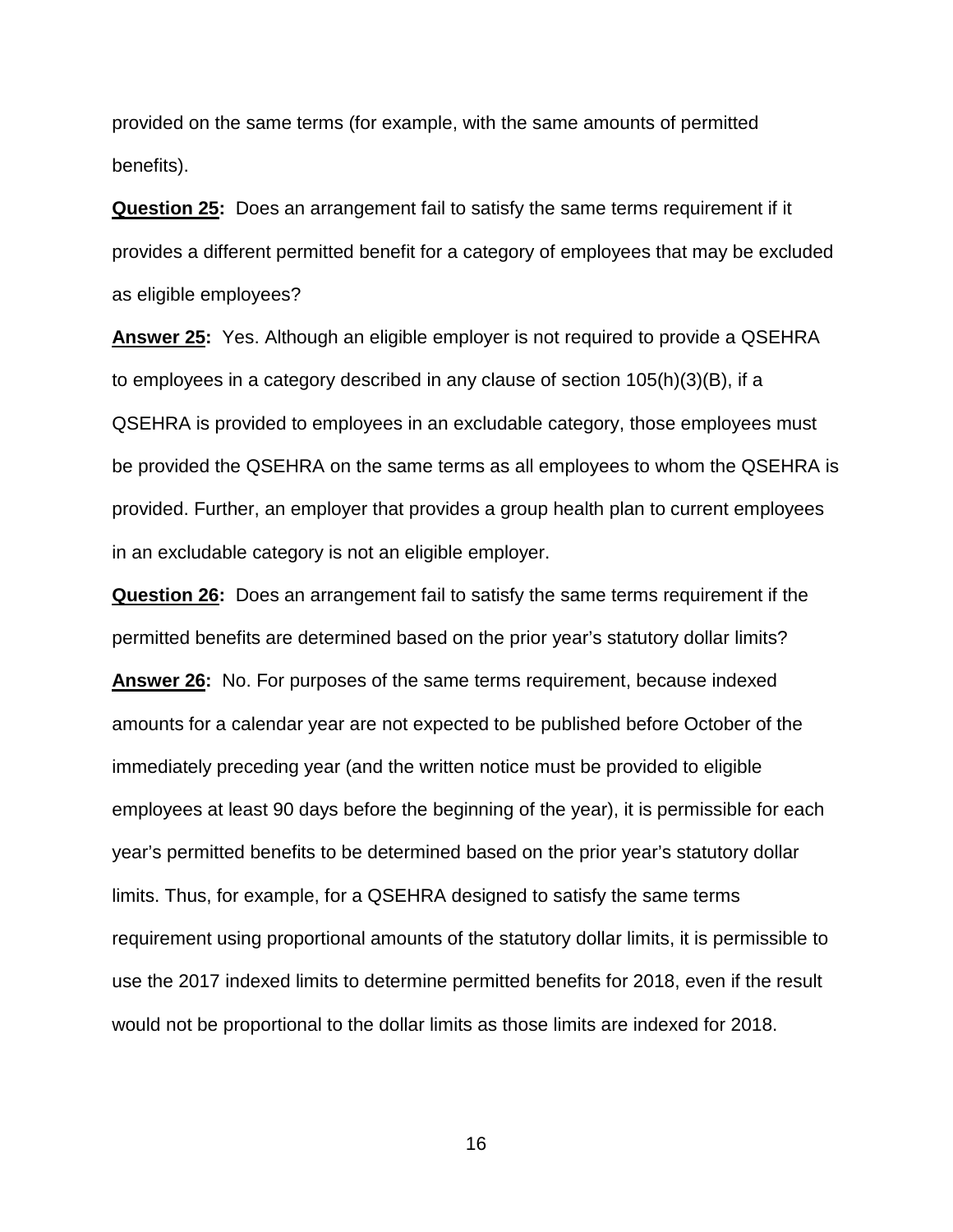### D. Statutory dollar limits

Under section 9832(d)(2)(B)(iii), a QSEHRA may not provide reimbursements that exceed the statutory dollar limits. The statutory dollar limits are indexed for inflation for years after 2016. The indexed dollar limits for 2017 are \$4,950 for self-only coverage and \$10,050 for family coverage. In the case of an individual who is not covered by a QSEHRA for the entire year, section 9831(d)(2)(D)(i) requires the statutory dollar limits to be prorated to reflect the number of months that the individual is covered by the QSEHRA.

**Question 27:** What are the statutory dollar limits for a QSEHRA provided for 2018? **Answer 27:** For 2018, the maximum permitted benefit for self-only coverage is \$5,050 and for family coverage is \$10,250. See Rev. Proc. 2017-58. The statutory dollar limits for a calendar year are determined based on information that is not expected to be available until September of the immediately preceding year. As a result, the statutory dollar limits for a calendar year are not expected to be published before mid-October of that immediately preceding year. A QSEHRA may comply with the statutory dollar limits by relying on the indexed dollar limits for the immediately preceding year to determine the permitted benefits for the current year. However, if an arrangement provided for the current year assumes statutory dollar limits in excess of the actual indexed amounts for the current year, the arrangement will fail to be a QSEHRA. For a QSEHRA that varies the permitted benefit based on the statutory dollar limits, see Q&A-26 regarding the use of the prior year's statutory dollar limits to satisfy the same terms requirements.

**Question 28:** How are the statutory dollar limits for a non-calendar year QSEHRA determined?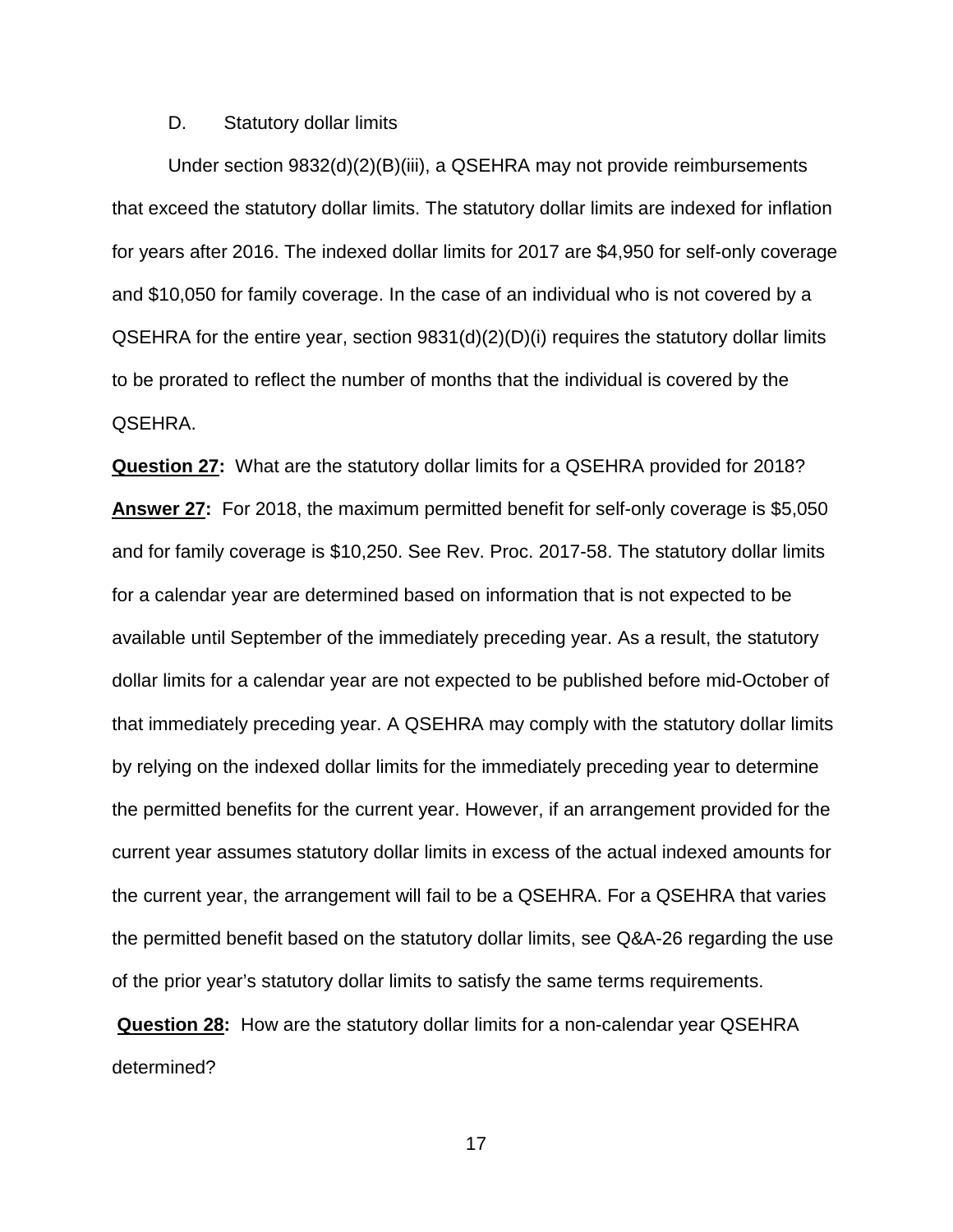**Answer 28:** The statutory dollar limits are prorated based on the number of months in each portion of the two calendar years in which the QSEHRA is provided. However, as a practical matter, it is unlikely that the eligible employer will have sufficient information three months before the beginning of the non-calendar plan year to allow the employer to provide accurate information in the written notice. Therefore, the QSEHRA may use the statutory dollar limits applicable on the first day of the plan year for the entire plan year. If an arrangement assumes statutory dollar limits in excess of the actual indexed dollar limits for the applicable year, the arrangement will fail to be a QSEHRA.

**Question 29:** If a QSEHRA allows for the use of carryover amounts from a prior plan year, may an eligible employee's carryover amount be added to the newly available amount to provide a total permitted benefit that exceeds the applicable statutory dollar limit?

**Answer 29:** No. An eligible employee's total permitted benefit, taking into account both carryover amounts and newly available amounts, may not exceed the applicable statutory dollar limit.

**Example.** Facts: Employer provides a QSEHRA with a permitted benefit of \$3,000. The QSEHRA allows for the use of carryover amounts from the prior plan year. Employee receives \$500 in reimbursements from the QSEHRA for the year, leaving a carryover amount of \$2,500. In the following year, the applicable statutory dollar limit is \$5,000.

Conclusion: Employee is limited to a permitted benefit of \$5,000 in the second year (the \$3,000 newly available amount plus \$2,000 of the \$2,500 carryover amount).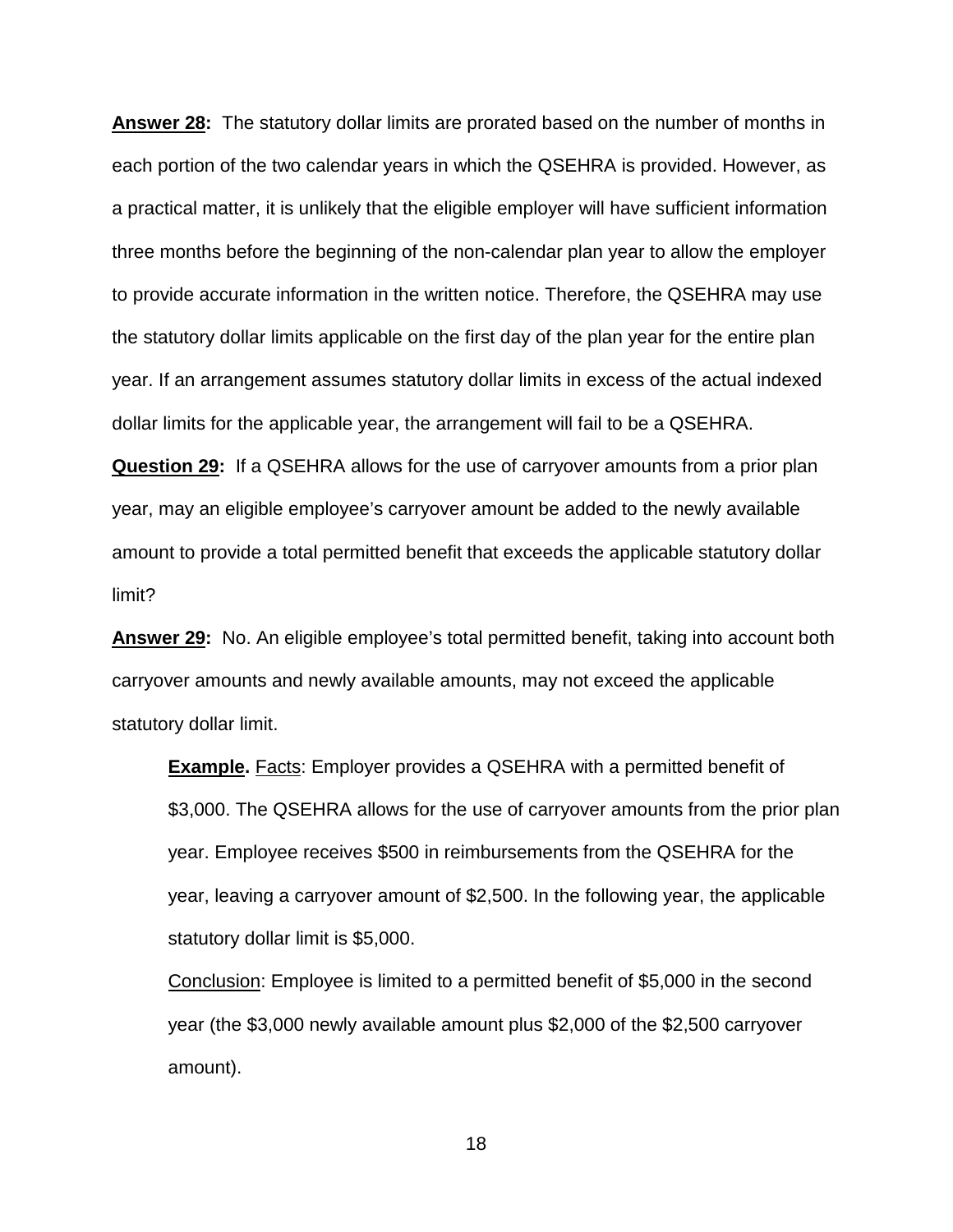**Question 30:** How are the statutory dollar limits determined for a newly eligible employee (for example, a newly hired employee) who is first provided a QSEHRA on a day other than the first day of the calendar year?

**Answer 30:** The statutory dollar limits are prorated to reflect the actual number of months that an eligible employee is provided the QSEHRA when the QSEHRA is provided for a period that does not include all months of the year. For this purpose, an eligible employee is treated as having been provided a QSEHRA for the entire month if the employee is eligible for reimbursements from the QSEHRA for expenses incurred on any day of that month.

**Example.** Facts: In 2017, Employer provides a calendar year QSEHRA. The selfonly permitted benefit is \$4,950 and the family permitted benefit is \$10,050. Employee becomes an eligible employee on August 6, 2017. The QSEHRA provides Employee with either a self-only permitted benefit of \$2,050 (\$4,950 x 5/12, rounded) or a family permitted benefit of \$4,150 (\$10,050 x 5/12, rounded). The prorated statutory dollar limit for family coverage is \$4,187.50. As explained in Q&A-18, rounding to an amount in excess of the statutory dollar limit is not permitted.

Conclusion: The QSEHRA does not fail to satisfy the statutory dollar limit. **Question 31:** If an eligible employee receives reimbursements from a QSEHRA that equal the applicable statutory dollar limit but later terminates employment before the end of the plan year so the employee was not covered by the QSEHRA for the entire year, does the QSEHRA satisfy the statutory dollar limit?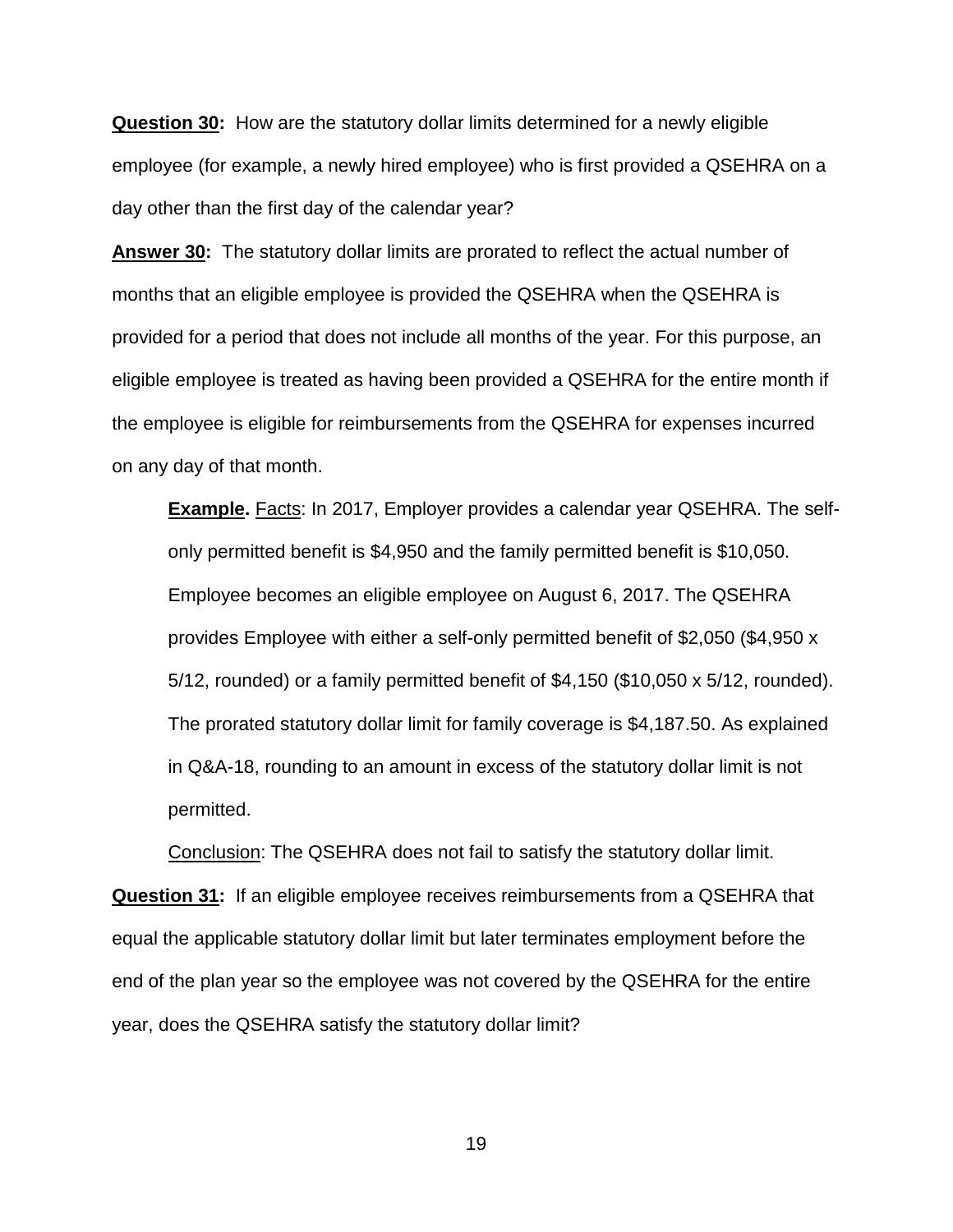**Answer 31:** Yes. Because the arrangement satisfied the statutory dollar limit at the time the expenses were incurred and reimbursed, the arrangement is treated as satisfying the statutory dollar limit for the calendar year. If the eligible employee receives a reimbursement before the employee's termination that would be in excess of the prorated statutory dollar limit except for the fact that it is payable under the terms of the QSEHRA as described in the preceding sentence, then the reimbursement that would otherwise have exceeded the prorated statutory dollar limit is not taxable. However, to the extent a QSEHRA allows medical expenses incurred before termination of employment to be submitted during a run-out period after termination of employment, the QSEHRA may not reimburse medical expenses in excess of the prorated statutory dollar limit.

**Question 32:** May a QSEHRA be provided for a period that is less than 12 months in total and begins after January 1?

**Answer 32:** Yes. However, section 9831(d)(2)(D)(i) requires the statutory dollar limit for the applicable year to be prorated to reflect the number of months that the QSEHRA is provided.

**Example.** Facts: Employer provides a QSEHRA with a short plan year beginning August 1, 2017, and ending on December 31, 2017. The QSEHRA is designed to provide permitted benefits at 100% of the statutory dollar limit. For the short 2017 plan year, the QSEHRA provides permitted benefits of \$2,050 for self-only coverage (5/12 x \$4,950 = \$2,062.50, rounded to \$2,050) and \$4,150 for family coverage  $(5/12 \times $10,050 = $4,187.50,$  rounded to \$4,150).

Conclusion: The QSEHRA does not fail to satisfy the statutory dollar limit.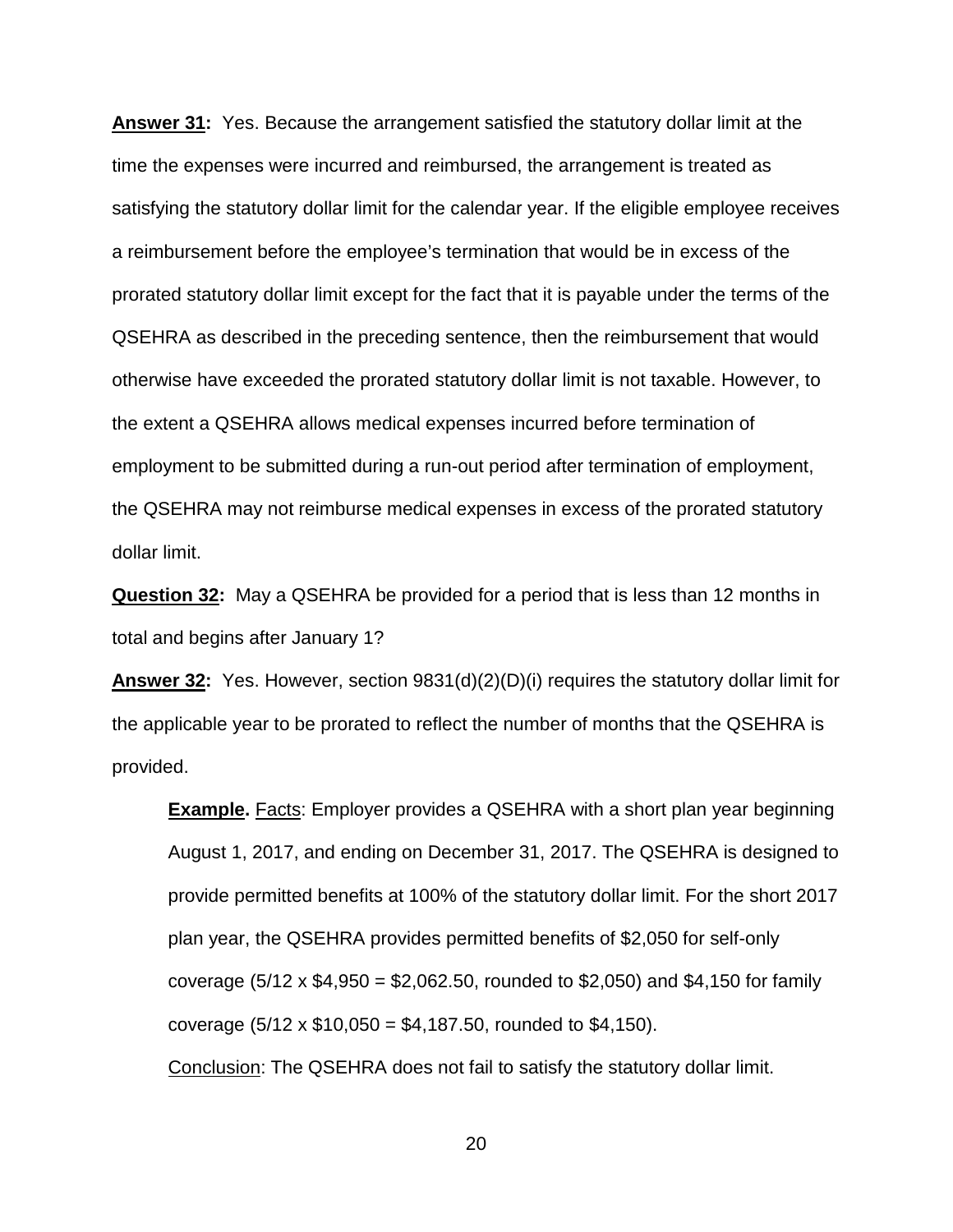**Question 33:** How do the statutory dollar limits apply if an eligible employee receives a QSEHRA from more than one eligible employer in a calendar year?

**Answer 33:** If an eligible employee is provided more than one QSEHRA from separate eligible employers that are not members of a group of employers that are treated as a single employer under section  $414(b)$ , (c), (m), or (o), each employer may provide the employee with a permitted benefit up to the applicable statutory dollar limit. (However, no expense may be reimbursed more than once.)

**Question 34:** May a mistaken reimbursement from a QSEHRA in excess of the statutory dollar limit be corrected if the eligible employee timely repays the excess reimbursement?

**Answer 34:** Yes. If an eligible employee timely repays with after-tax funds an excess reimbursement that was made by mistake, the QSEHRA will be treated as satisfying the statutory dollar limit. For this purpose, timely repayment does not include repayments made after the earlier of (a) March 15 of the year following the year in which the excess reimbursement was made, or (b) in the case of an eligible employer whose federal income tax return is under examination for the taxable year during which the excess reimbursement was made, the date the eligible employer receives written notification from the examining agent(s) specifically citing the excess reimbursement as an issue under consideration.

E. Written notice requirement

Section 9831(d)(4) requires an eligible employer who provides a QSEHRA to its eligible employees to furnish a written notice (the written notice) to each eligible employee at least 90 days before the beginning of each year or, for an employee who is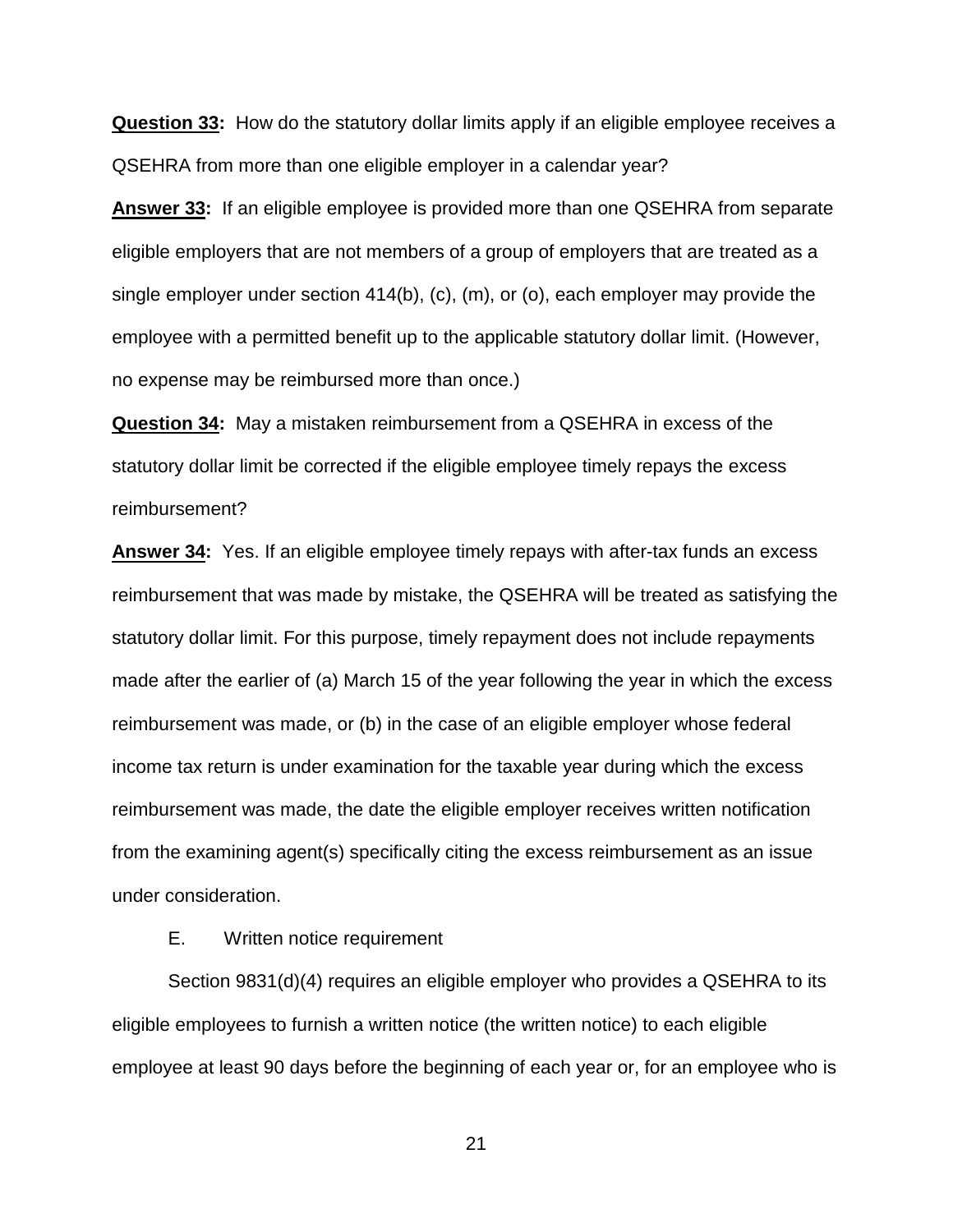not eligible to participate at the beginning of the year, the date on which the employee is first eligible to participate in the QSEHRA. Section 6652(o) provides a penalty of \$50 per employee (up to a maximum of \$2,500 per calendar year per eligible employer) for failure to provide the written notice.

The Cures Act provides a transition rule under which an eligible employer will not be treated as failing to furnish the written notice if the notice is provided no later than 90 days after the date of enactment of the Cures Act. Notice 2017-20, 2017-11 IRB 1010, released February 27, 2017, provides that the period for furnishing the initial written notice for a QSEHRA beginning in 2017 is extended to at least 90 days following the issuance of further guidance concerning the written notice. This notice constitutes such guidance. Employers that furnished the written notice to their eligible employees before the publication of this notice were permitted to determine the contents of the written notice using a reasonable good faith interpretation of the Cures Act.

**Question 35:** When is an eligible employer required to furnish the initial written notice to its eligible employees with respect to a QSEHRA provided during 2017 or 2018?

**Answer 35:** An eligible employer that provides a QSEHRA during 2017 or 2018 must furnish the initial written notice to its eligible employees by the later of (a) February 19, 2018, or (b) 90 days before the first day of the plan year of the QSEHRA. The penalties under section 6652(o) apply to any employer that does not furnish the initial written notice by that date. Thus, an employer that provided a QSEHRA before the release of this notice and has not previously furnished the written notice must furnish the written notice by February 19, 2018. For some employees, the information in the notice will be necessary to complete their individual tax returns even if the information is not available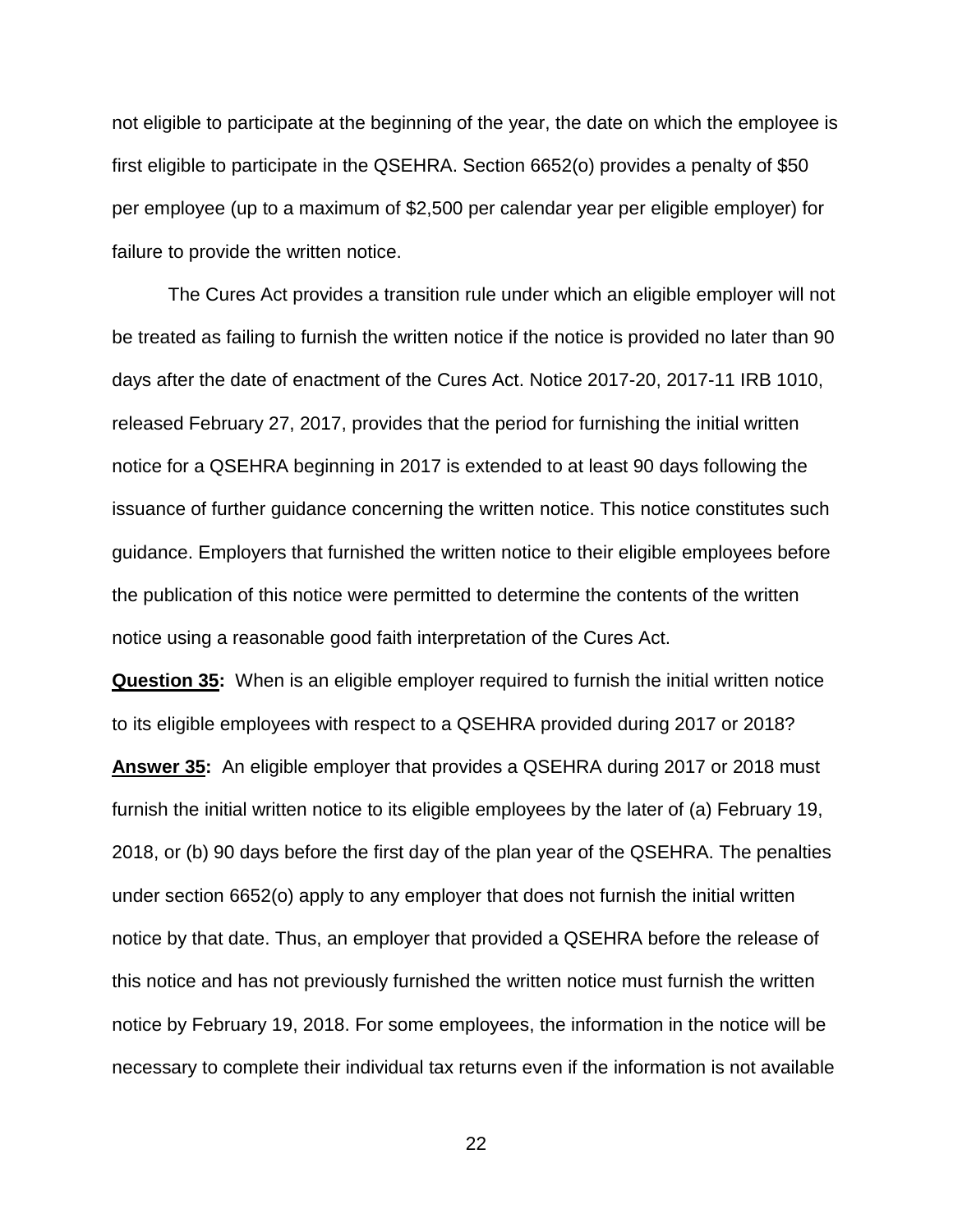when they are making decisions about health coverage, and the information will alert them to potential tax consequences. In addition, employers are encouraged to provide employees with information regarding the QSEHRA as soon as possible to allow employees to make informed decisions about health coverage, even if that information is less than the full notice required to satisfy the written notice requirement that will be provided at a later date.

**Question 36:** May an eligible employer use an electronic medium (for example, email) to furnish the written notice to its eligible employees?

**Answer 36:** Yes. An eligible employer may furnish the written notice electronically to its eligible employees if the employer follows the rules for the use of electronic media in § 1.401(a)-21.

**Question 37:** When must the initial written notice be furnished to a newly eligible employee?

**Answer 37:** Except as provided in Q&A-35, in the case of a newly eligible employee, the initial written notice must be furnished on or before the first day the employee becomes eligible to participate in the QSEHRA.

**Example.** Facts: A QSEHRA provides that newly hired employees are eligible for reimbursement of expenses incurred beginning the first day of the first month following an employee's date of hire. An employee is hired on the 15th day of the month and receives the initial written notice on the 20th day of the month. Conclusion: Because the employee was not eligible to participate until the first day of the first month after the employee's date of hire, and the written notice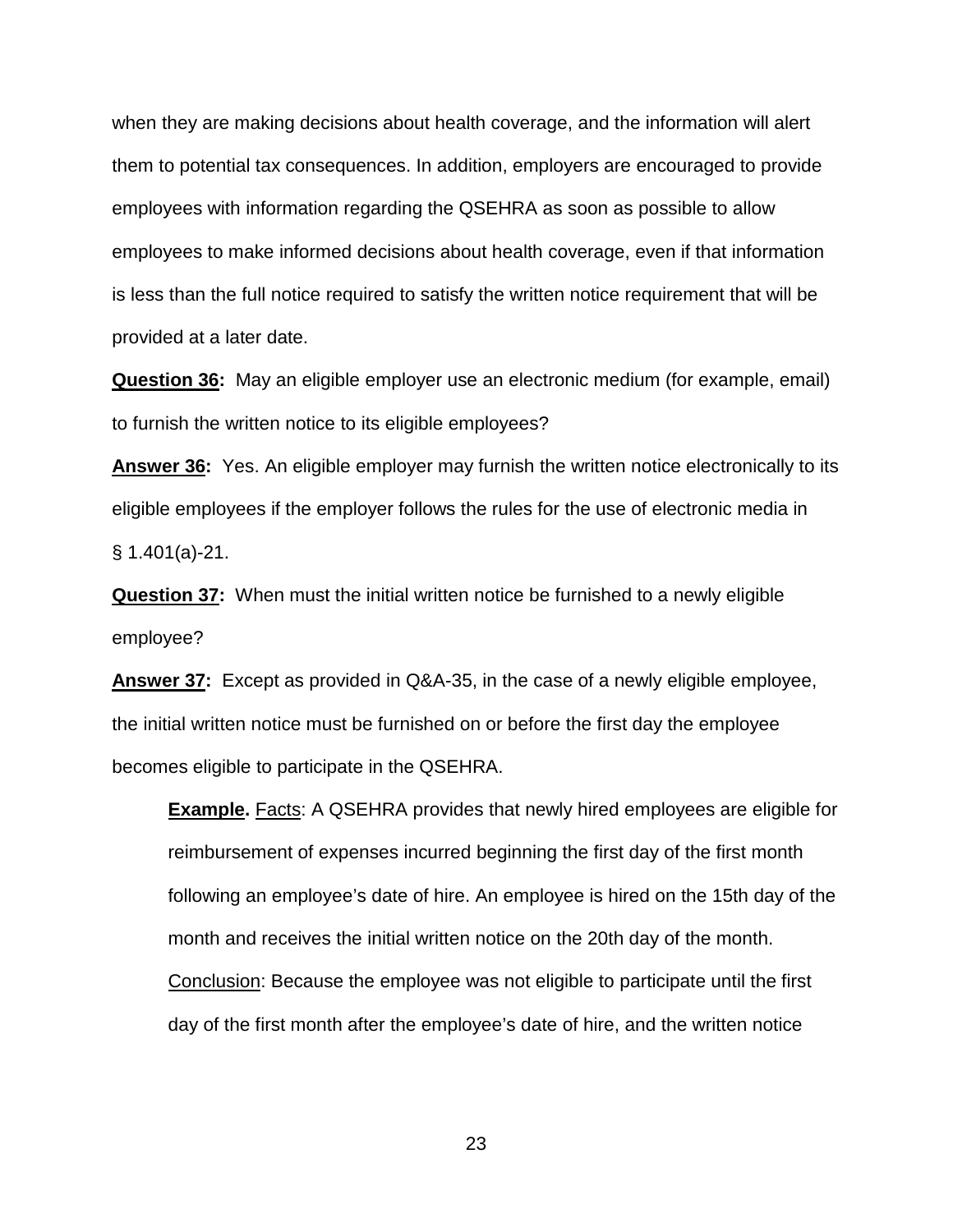was furnished before that date, the eligible employer timely provided the initial written notice to the eligible employee.

**Question 38:** What information must be included in the written notice?

**Answer 38:** The written notice must include the information described below, and may include other information, as long as the additional information does not conflict with the following required information:

(a) A statement of the amount of each permitted benefit for which the employee might be eligible. To the extent the permitted benefit varies based on the number of family members covered under the arrangement or their ages, the written notice for an employee may include either each available permitted benefit, or the permitted benefit for which that employee is eligible. In the case of a newly eligible employee whose permitted benefit has been prorated, the written notice must either (i) include the prorated permitted benefit for which that employee is eligible, or (ii) state that the amounts are prorated based on months of coverage and provide the information necessary to calculate the prorated amount (for example, the permitted benefit amounts and the first month the employee will become eligible to participate in the QSEHRA). The notice must include the date on which the QSEHRA is first provided to the eligible employee.

(b) A statement that the eligible employee must inform any Marketplace to which the employee applies for advance payments of the PTC (APTC) of the amount of the permitted benefit. The written notice must state that the amount of the permitted benefit may affect the eligibility for and amount of any PTC and that the employee should retain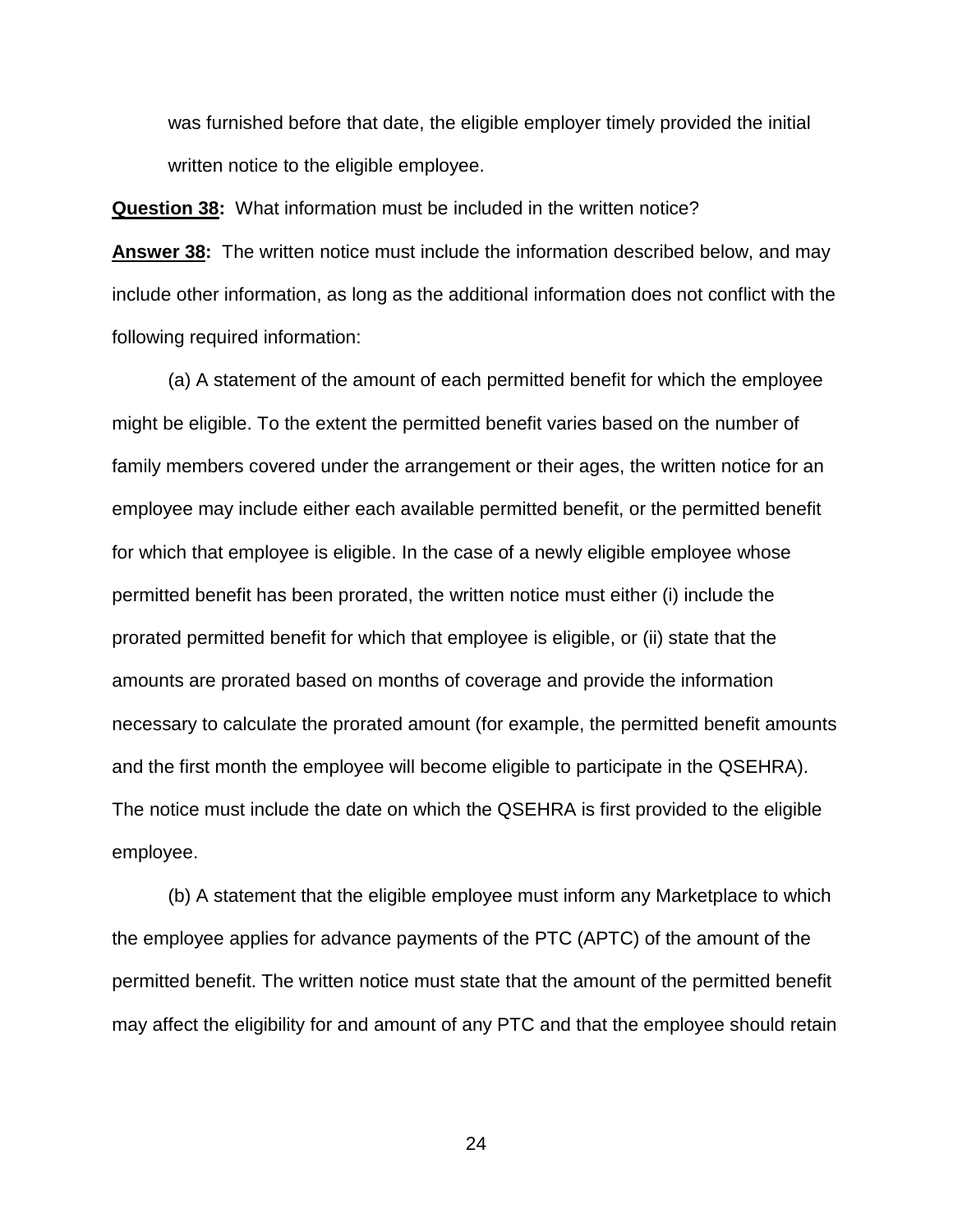the written notice because it may be needed to calculate the PTC on the employee's individual income tax return.

(c) A statement that if the eligible employee does not have MEC for any month, the employee may be liable for an individual shared responsibility payment under section 5000A for that month, and reimbursements under the QSEHRA for expenses incurred in the month will be includible in gross income.

**Example.** Facts: In 2017, Employer provides a QSEHRA with a self-only permitted benefit of \$3,960 and a family permitted benefit of \$8,040. These dollar amounts are the maximum amounts for which an eligible employee in each category may be reimbursed; the amount each employee is actually reimbursed depends on the expenses submitted by the employee for reimbursement. The first month of eligibility begins on January 1. Employer timely provides the following written notice to its eligible employees:

"Your permitted benefit for 2017 is \$3,960 if you have self-only coverage or \$8,040 if any members of your family also have coverage. (These amounts are prorated by month if you are not eligible on the first day of the year.) Your permitted benefit applies to medical expenses incurred on or after January 1 (your eligibility date)."

"You are required to inform any Marketplace to which you apply for advance payments of the premium tax credit about the amount of your permitted benefit. The amount of your permitted benefit may affect your eligibility for a premium tax credit and will reduce the amount of the premium tax credit for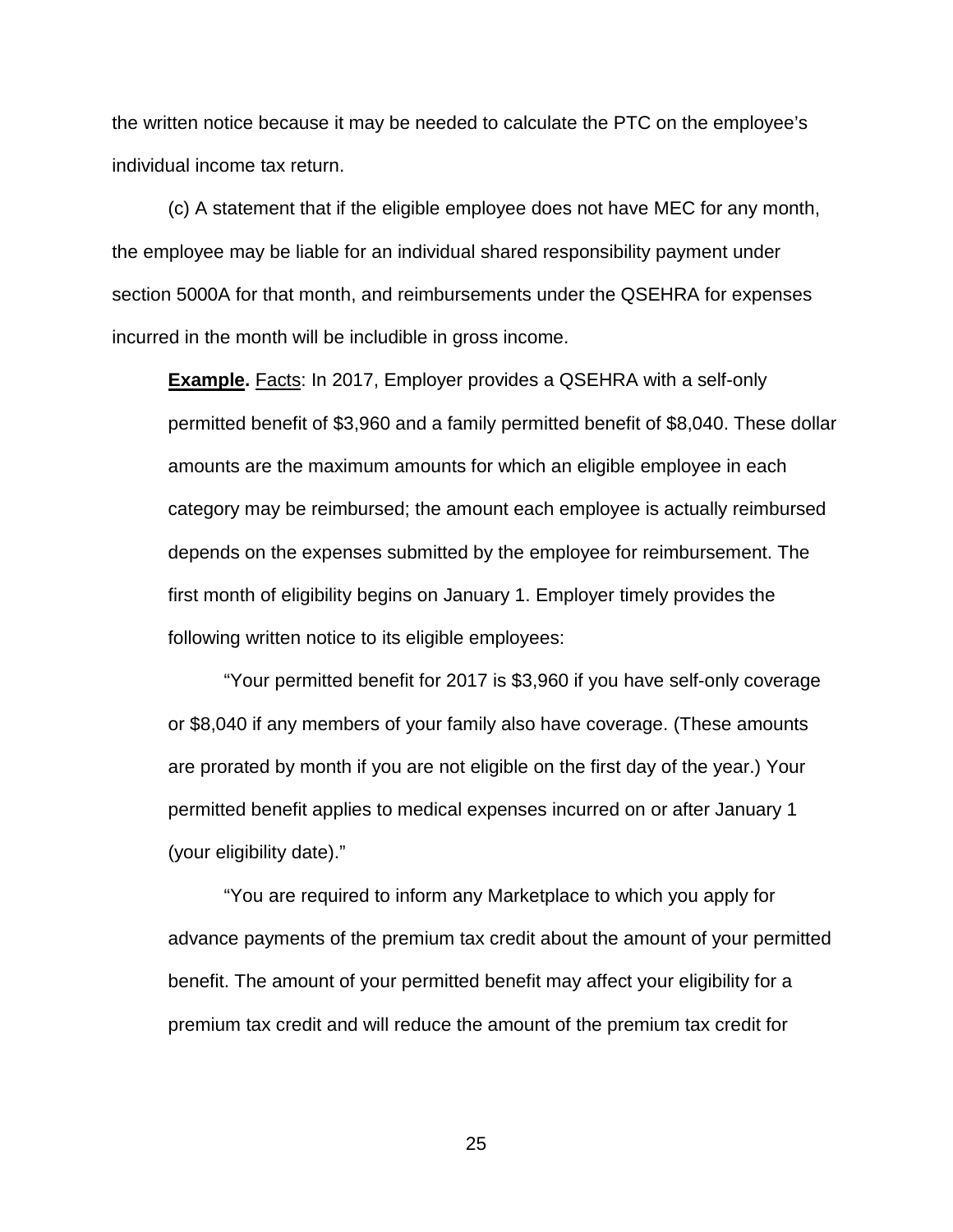which you are eligible. You should retain this written notice because it may be needed to calculate the premium tax credit on your individual income tax return."

"If you do not have minimum essential coverage for any month, you may be liable for an individual shared responsibility payment under section 5000A of the Internal Revenue Code, and all of the reimbursements you receive under this arrangement for expenses incurred in that month will be includible in your gross income. For a list of examples of plans and arrangements that are minimum essential coverage, you may refer to the Instructions for IRS Form 8965, which are available on the IRS website."

An employee hired after the beginning of the year receives the same written notice except the first paragraph includes the newly eligible employee's initial eligibility date.

Conclusion: Employer satisfies the written notice requirements.

**Question 39:** Must an eligible employer directly provide to a Marketplace any information about a QSEHRA that it provides to its eligible employees?

# **Answer 39:** No.

F. MEC requirement

Under section 106(g), payments or reimbursements from a QSEHRA are not treated as paid or reimbursed under employer-provided coverage for medical expenses under an accident or health plan for purposes of sections 106 and 105 if, for the month in which the medical care is provided, the individual does not have MEC.

**Question 40:** What are the tax consequences for an eligible employee who mistakenly received reimbursements from a QSEHRA with respect to medical care provided during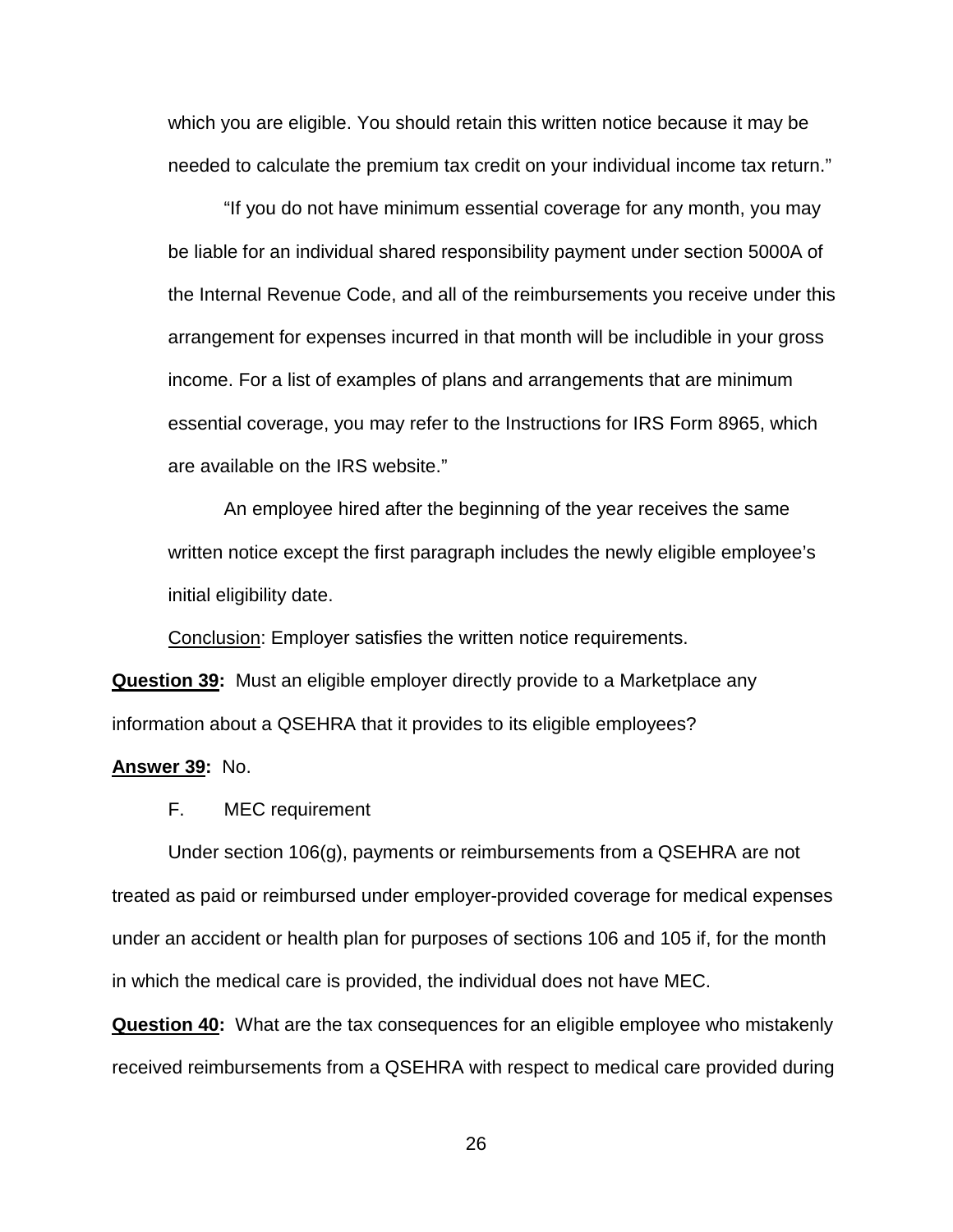one or more months in the year when the individual to whom the care was provided did not have MEC?

**Answer 40:** To the extent medical care was provided (or incurred) during one or more months when the individual for whom the expenses were incurred did not have MEC, the amount of the reimbursements of those expenses mistakenly paid from the QSEHRA is included in the gross income of the eligible employee who was provided the QSEHRA. See Q&A-62 regarding information reporting requirements related to the reimbursement.

G. Proof of MEC requirement

Under section 9831(d)(2)(B)(ii), a QSEHRA may only provide reimbursements to an eligible employee after the eligible employee provides proof of coverage. Consistent with section 106(g), such coverage must qualify as MEC.

**Question 41:** What satisfies the requirement that a QSEHRA only provide reimbursements after the eligible employee provides proof of coverage?

**Answer 41:** Before a QSEHRA can reimburse an expense for any plan year, the eligible employee must first provide proof that the eligible employee and (if different) the individual whose expense will be reimbursed has MEC for the month during which the expense was incurred. This proof must consist of either (a) a document from a third party (for example, the insurer) showing that the employee and the individual have coverage (for example, an insurance card or an explanation of benefits) and an attestation by the employee that the coverage is MEC; or (b) an attestation by the employee stating that the employee and the individual have MEC, the date coverage began, and the name of the provider of the coverage. See Appendix B for model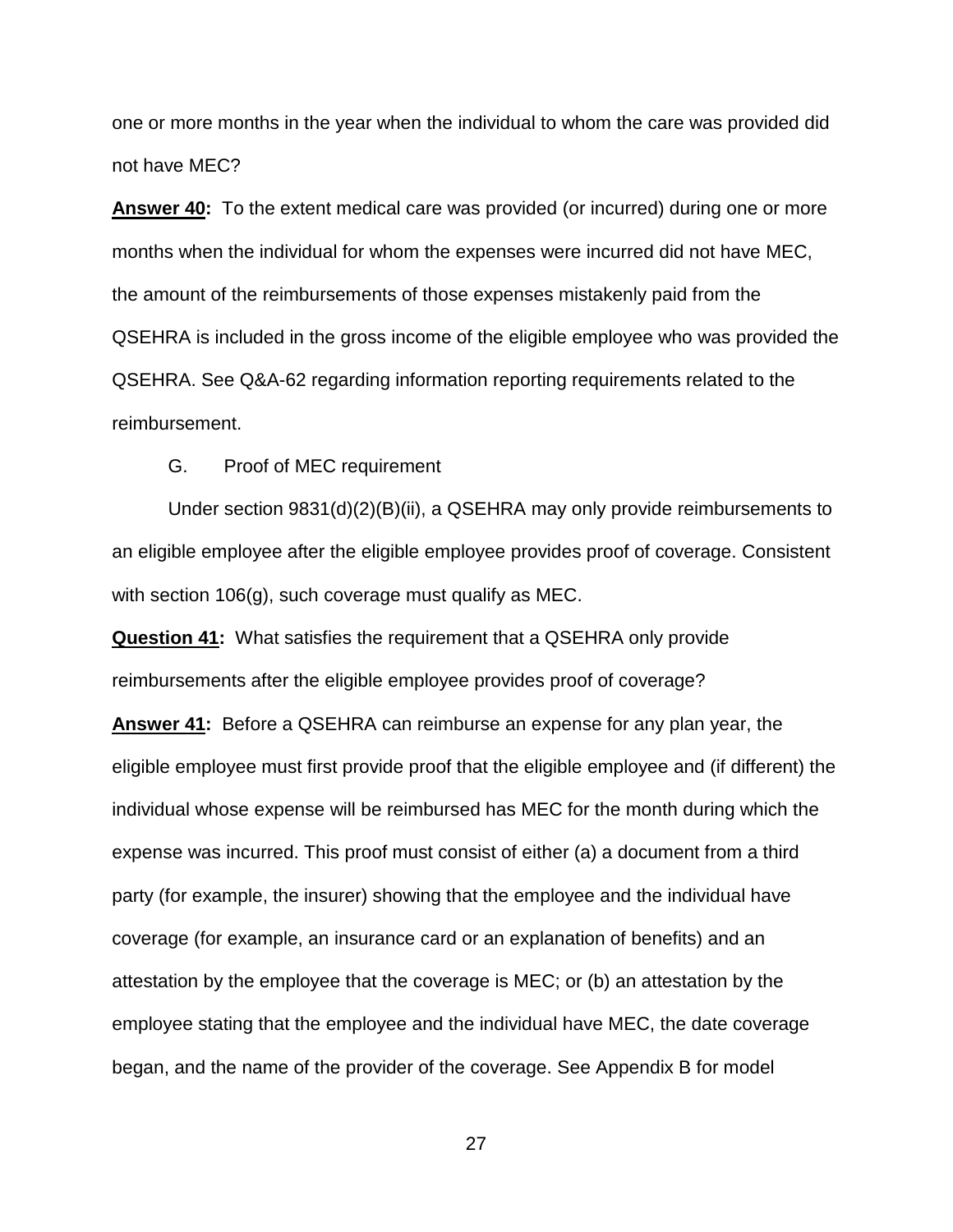attestation language. The initial proof of MEC must be provided with respect to each individual whose expenses are eligible for reimbursement before the first reimbursement of an expense of that individual. An eligible employer may rely on the employee's attestation unless the employer has actual knowledge that the individual whose expense is submitted does not have MEC. Additionally, following this initial proof of coverage, with each new request for reimbursement of an incurred expense for the same plan year, at a minimum, the employee must attest that the employee and the individual whose expense is being reimbursed continue to have MEC (for example, as part of the form for requesting reimbursement). Receipt of the documentation described above satisfies a QSEHRA's requirement that the QSEHRA reimburse medical expenses only after the employee provides proof of coverage.

**Question 42:** Does the requirement that an eligible employee provide proof of MEC apply separately to each year the QSEHRA is provided?

**Answer 42:** Yes. An eligible employee must provide initial proof of MEC as described in Q&A-41 at least annually for all individuals for whom the employee intends to seek payments or reimbursements for medical expenses incurred during a year in order to receive payments or reimbursements from the QSEHRA. In addition, following an initial submission of proof of coverage, with each new request for reimbursement of an incurred expense for the same plan year, at a minimum, the employee must attest that the individual whose expense is being reimbursed continues to have MEC.

**Question 43:** May a QSEHRA reimburse an eligible employee on a taxable basis if the employee fails to provide proof of MEC for the individual for whom the employee seeks payments or reimbursements?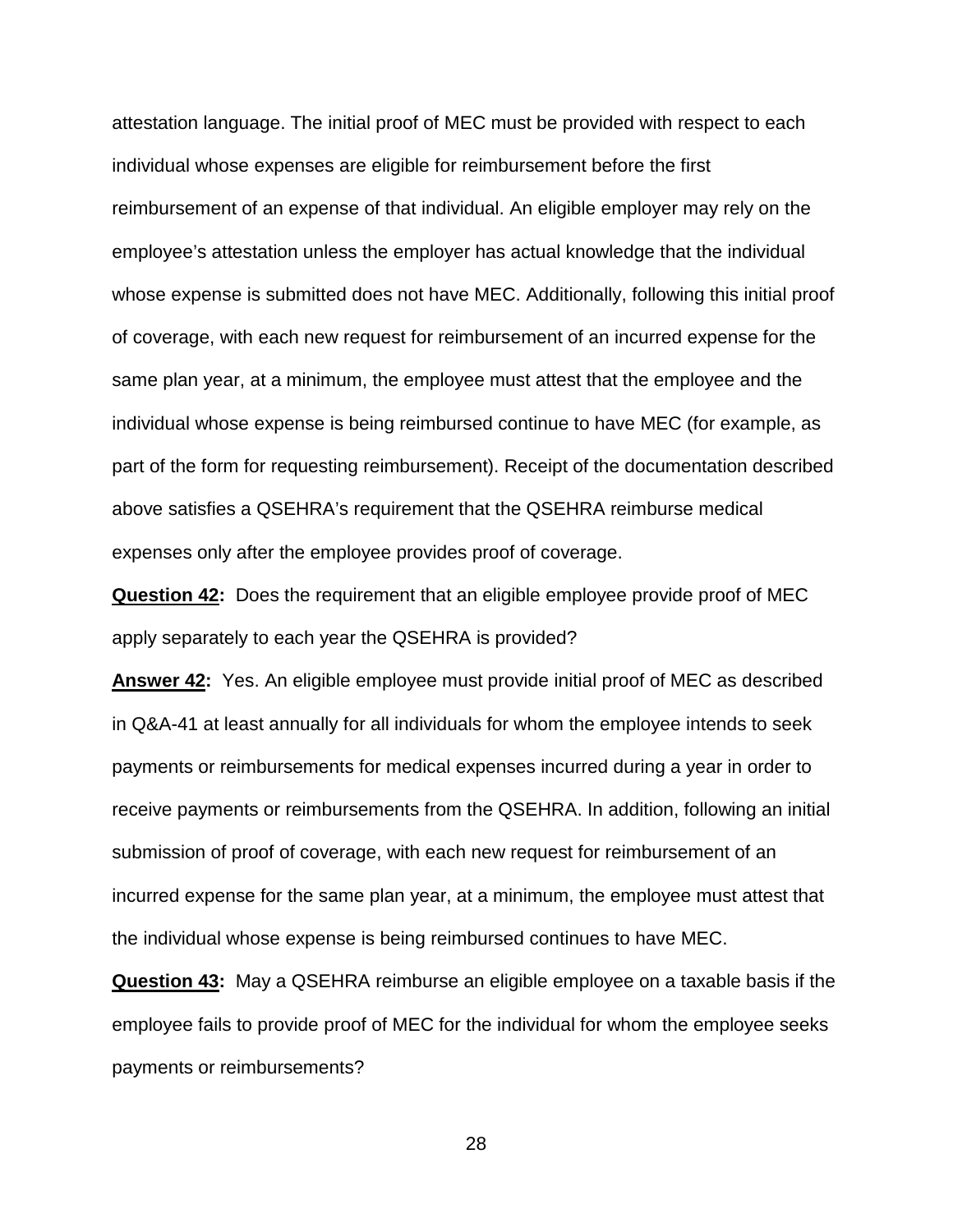### **Answer 43:** No.

H. Substantiation requirement

Section 18001(a)(8) of the Cures Act provides that the Secretary of the Treasury may issue substantiation requirements as necessary to carry out the exception from group health plan requirements for QSEHRAs. Section 105(b) excludes from gross income employer reimbursements for medical expenses, including expenses reimbursed by a QSEHRA. Section 1.105-2 provides that this income exclusion applies only to amounts paid to reimburse the taxpayer for expenses incurred by the taxpayer for medical care and not for amounts that the taxpayer would be entitled to receive irrespective of whether such an expense was incurred. Therefore, to ensure that a particular payment is a reimbursement of a medical expense, all claims for expense reimbursements must be substantiated.

**Question 44:** How may an eligible employee substantiate medical expenses to receive a reimbursement from a QSEHRA?

**Answer 44:** The eligible employee may satisfy the substantiation requirements by complying with the substantiation requirements for FSAs as proposed at § 1.125-6. If an eligible employer pays an issuer directly for an employee's premium payment or uses the methods for payment of premiums described in Rev. Rul. 61-146, 1961-2 C.B. 25, no additional substantiation is required in relation to these payments. See also Publication 969, Health Savings Accounts and Other Tax-Favored Health Plans.

**Question 45:** What are the tax consequences if an arrangement mistakenly reimburses medical expenses of an eligible employee who failed to satisfy the substantiation requirements?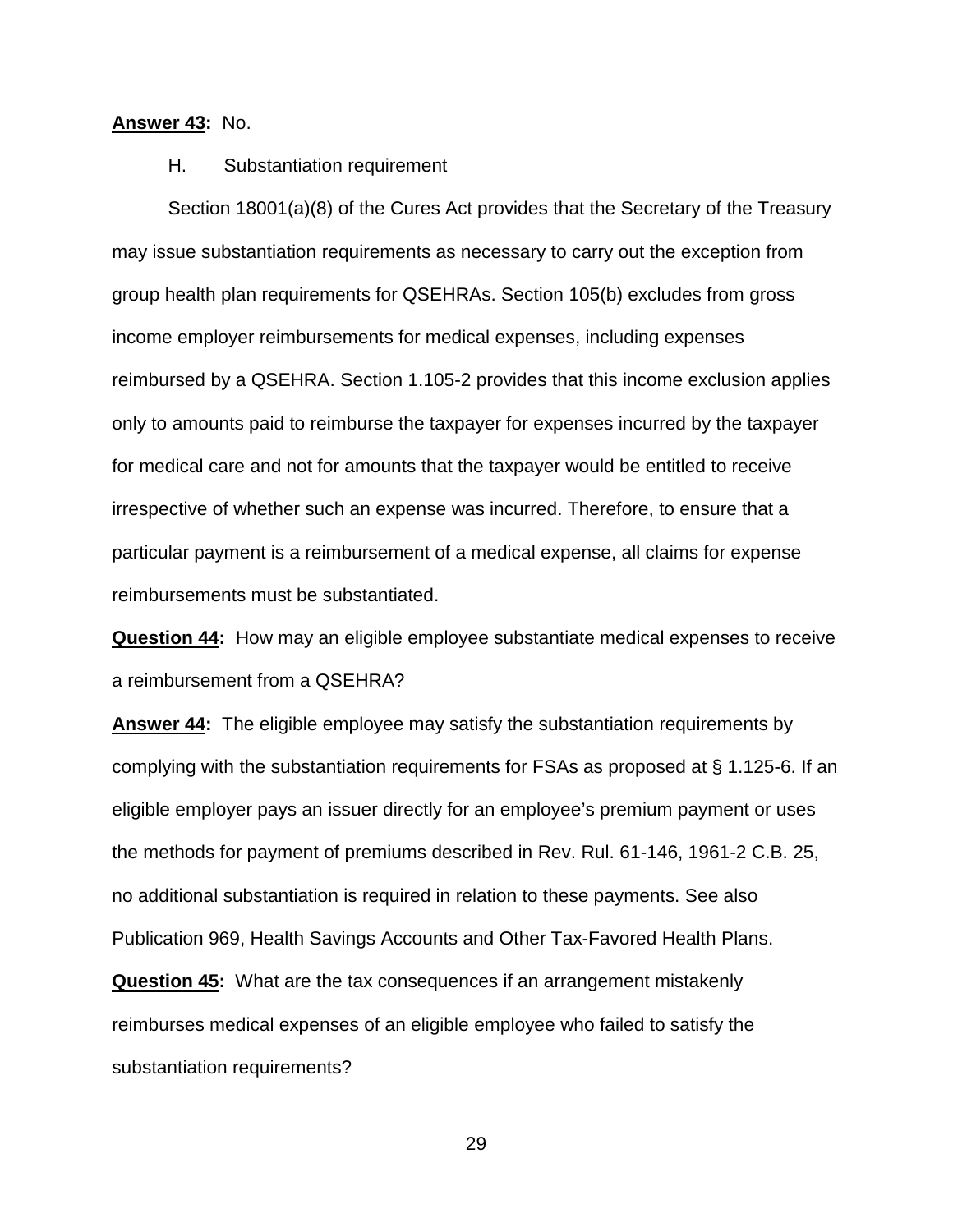**Answer 45:** If an arrangement mistakenly reimburses an eligible employee for a medical expense that has not been substantiated, the arrangement fails to satisfy the requirements for the payments to be excluded from the employee's income, and all payments to all employees under the arrangement, substantiated and unsubstantiated, on or after the date the mistaken reimbursement was made, become taxable. See also Q&A-72. If an employee timely substantiates or repays an unsubstantiated amount with after-tax funds, the QSEHRA will not be treated as failing to satisfy the substantiation requirements. Similarly, if an arrangement mistakenly reimburses employees for expenses that do not qualify as medical expenses, all payments to all employees under the arrangement, substantiated and unsubstantiated, on or after the date the reimbursement was made, become taxable. If a non-medical expense is mistakenly reimbursed and the employee timely repays the amount with after-tax funds, the arrangement will be treated as not failing the requirement for exclusion under section 105(b). For this purpose, timely substantiation or repayment does not include substantiations or repayments made after the earlier of (a) March 15 of the year following the year in which the error was identified, or (b) in the case of an eligible employer whose federal income tax return is under examination for the taxable year during which the error was identified, the date the eligible employer receives written notification from the examining agent(s) specifically citing the mistaken reimbursement as an issue under consideration.

**Example.** Facts: A QSEHRA reimburses an eligible employee for a medical expense. Upon later internal review, it is determined that the expense was not adequately substantiated. Upon request, the employee provides the missing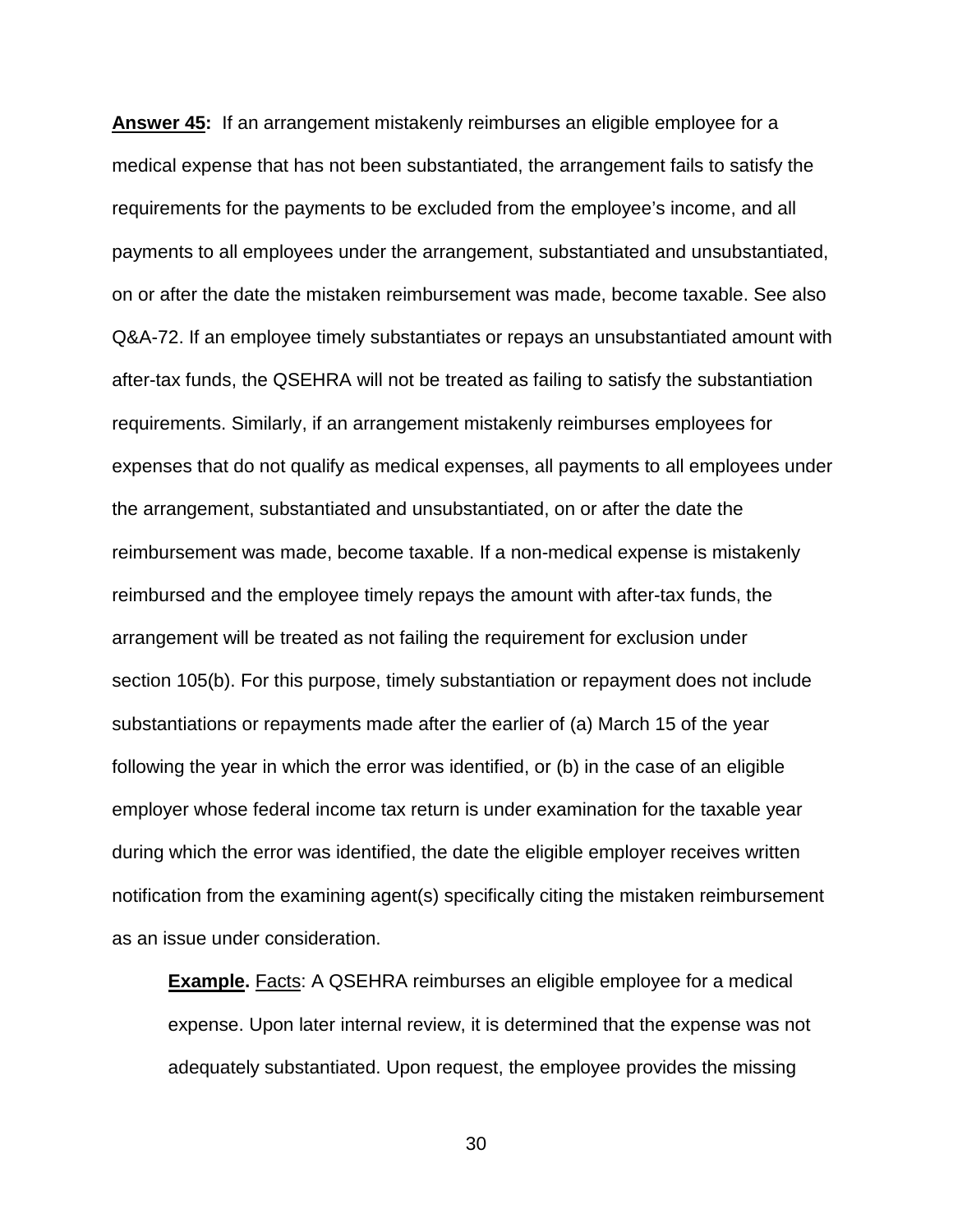substantiation by March 15th of the year following the year the substantiation error was identified.

Conclusion: The reimbursement is excluded from the employee's income and wages, and payments to other employees under the arrangement remain excluded from their income and wages.

I. Reimbursement of medical expenses

Section 9831(d)(2)(B)(ii) provides that a QSEHRA is an arrangement that provides, after the eligible employee provides proof of coverage, for the payment of, or reimbursement of, expenses for medical care as defined in section 213(d) that are incurred by an employee or the employee's family members (as determined under the terms of the QSEHRA). Section 105(b) generally excludes from gross income payments by eligible employers to reimburse employees for medical expenses incurred by an employee or members of the employee's family.

**Question 46:** May a QSEHRA reimburse eligible employees with a taxable payment of unused permitted benefits at the end of the year (sometimes referred to as a cash-out)?

**Answer 46:** No. A cash-out of unused permitted benefits would result in all payments to all eligible employees under the QSEHRA for the year being includible in income and wages because the exclusion under section 105(b) does not apply to amounts the taxpayer would be entitled to receive irrespective of whether the taxpayer incurs medical expenses.

**Question 47:** May a QSEHRA reimburse health insurance premiums related to an eligible employee's family member if the family member's coverage is a separate policy from the policy covering the employee?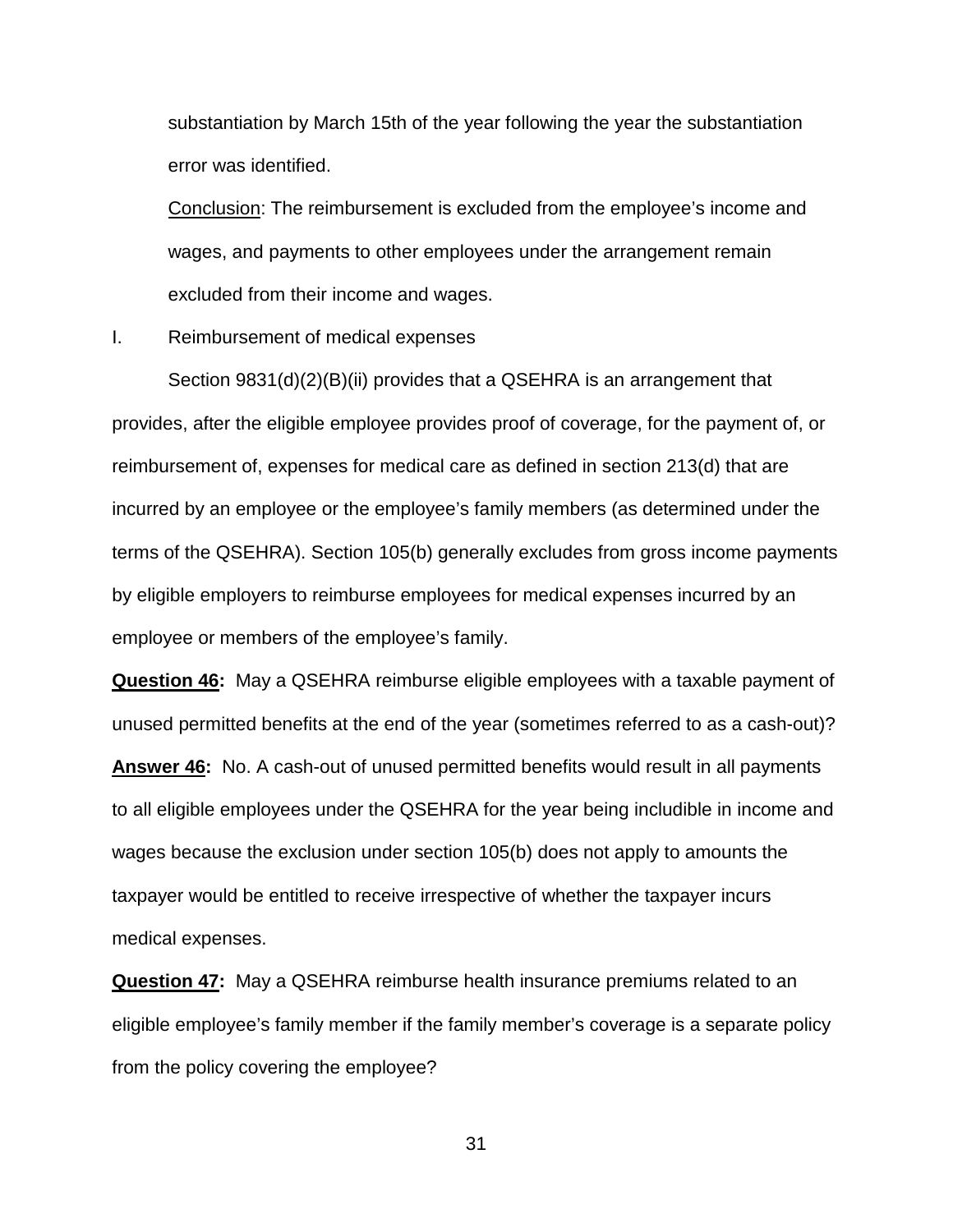#### **Answer 47:** Yes.

**Question 48:** May a QSEHRA reimburse premiums for coverage under a group health plan sponsored by the employer of the eligible employee's spouse?

**Answer 48:** Yes. However, the reimbursement is taxable to the extent that the spouse's share of premiums was paid on a pre-tax basis. See Q&A-63 for information regarding the taxation and reporting of the reimbursement.

**Question 49:** On what date may payments or reimbursements under a QSEHRA first be made to a newly eligible employee?

**Answer 49:** Payments or reimbursements may be made immediately upon an employee becoming eligible to participate in the QSEHRA, provided the employee has satisfied the other requirements (for example, substantiation) for receiving payments or reimbursements.

**Question 50:** May a QSEHRA make reimbursements available ratably on a month-bymonth basis, rather than making the full amount of the annual permitted benefit available at the beginning of the year?

**Answer 50:** Yes. A QSEHRA may provide that any expense incurred during the year may be reimbursed by amounts available during that year after the date the expense was incurred.

**Example.** Facts: Employer provides a QSEHRA with a permitted benefit of \$3,000. An eligible employee's available reimbursement on any date during the year is restricted to the number of months elapsed in the year plus the current month multiplied by \$250, less any expenses reimbursed as of that date. On January 4, Employee substantiates medical expenses of \$4,000. Employee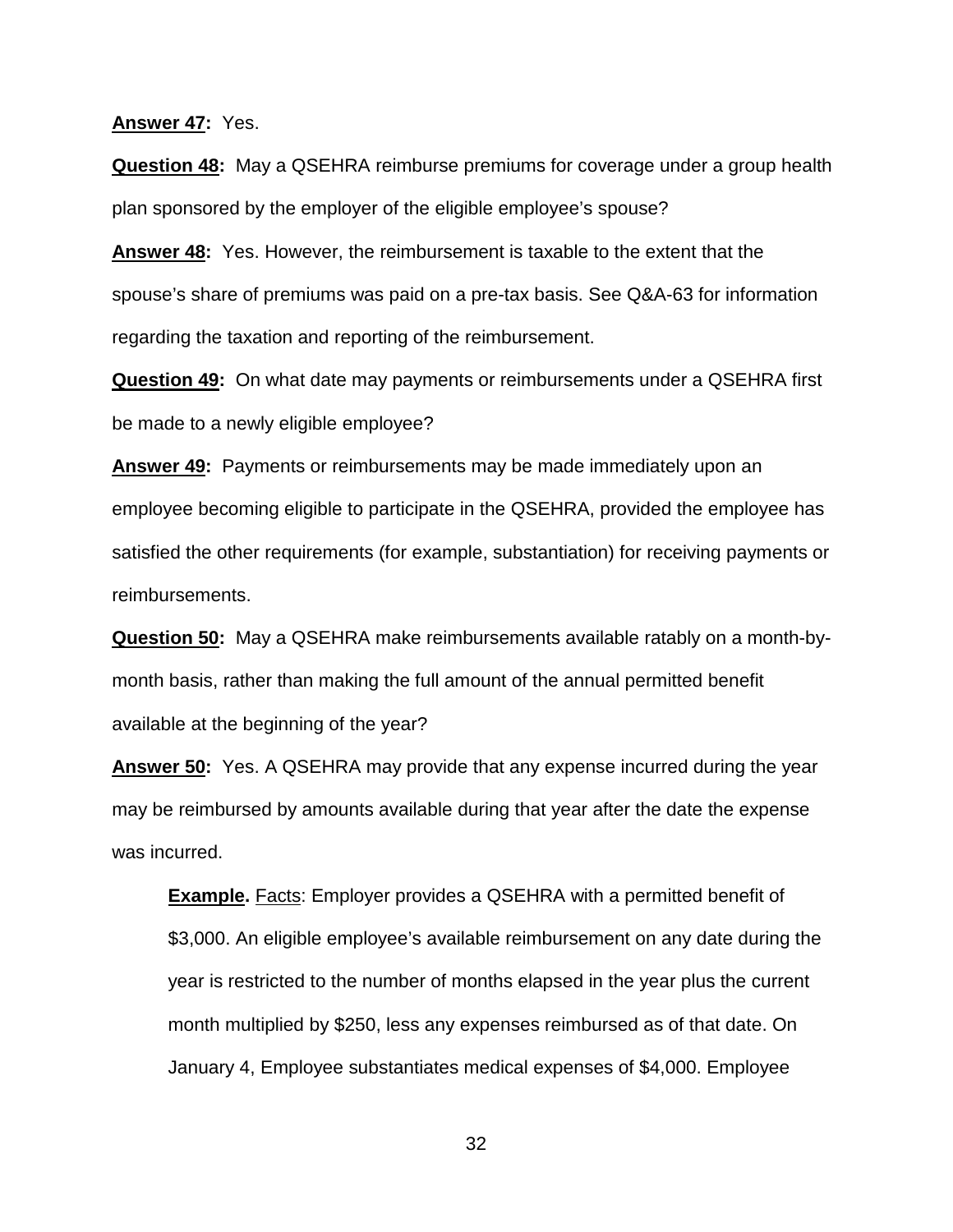receives \$250 in January and an additional \$250 in each month for the rest of the year.

Conclusion: The reimbursements do not fail to satisfy the QSEHRA rules.

**Question 51:** May a QSEHRA impose a deductible or other cost-sharing requirements that must be met before the QSEHRA reimburses medical expenses?

**Answer 51:** No.

**Question 52:** May a QSEHRA reimburse medical expenses incurred before the eligible employee is provided the QSEHRA?

**Answer 52:** No. A QSEHRA may not reimburse medical expenses incurred before the eligible employee is provided the QSEHRA. For this purpose, medical expenses are treated as incurred when the covered individual is provided the medical care that gives rise to the expense, and not when the amount is billed or paid. However, for this purpose, a QSEHRA is permitted to treat a premium expense for a period of coverage as incurred on (a) the first day of each month of coverage on a pro rata basis, (b) the first day of the period of coverage, or (c) the date the premium is paid.

**Example 1.** Facts: Employee pays \$6,000 for health insurance coverage from January 1 through June 30, 2018. Employee is first eligible to participate in a QSEHRA on July 1, 2018.

Conclusion: The QSEHRA may not reimburse the \$6,000 premium.

**Example 2.** Facts: Employee pays \$6,000 on January 1, 2018 for health insurance coverage from January 1 through June 30, 2018. Employee is first eligible to participate in a QSEHRA on March 1, 2018.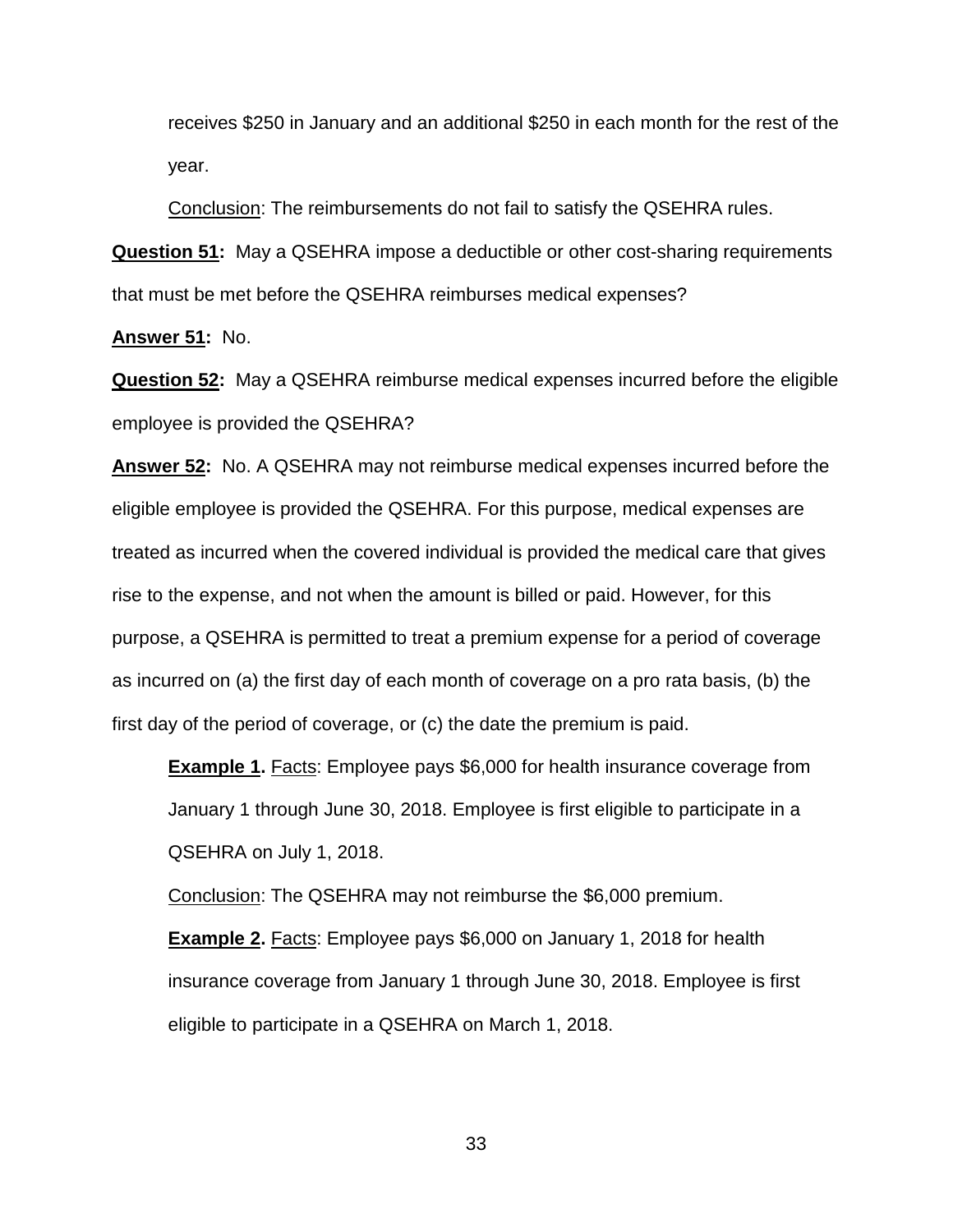Conclusion: The QSEHRA may either (1) reimburse up to \$1,000 for each month of coverage between March 1 and June 30, 2018, or (2) reimburse up to \$4,000 on March 1, 2018. Alternatively, the QSEHRA is permitted to not reimburse the insurance premium because it was paid before the date Employee first became eligible to participate in the QSEHRA. See Q&A-12 regarding the requirement that an arrangement must be operated on a uniform and consistent basis to satisfy the same terms requirement.

**Question 53:** May a QSEHRA have a run-out period following the coverage period during which eligible employees may submit claims for medical expenses incurred during the coverage period?

**Answer 53:** Yes. A QSEHRA may have a run-out period with a deadline on or after the end of the coverage period for submitting a claim for reimbursement of medical expenses incurred during the coverage period. Any run-out period must be provided on a uniform and consistent basis with respect to all eligible employees.

**Question 54:** May a QSEHRA reimburse expenses for over-the-counter drugs purchased without a prescription?

**Answer 54:** Yes. A QSEHRA is permitted, but not required, to reimburse expenses for over-the-counter drugs purchased without a prescription. However, these reimbursements are taxable to the eligible employee because section 106(f) permits income exclusion for reimbursements for a medicine or drug only if it is prescribed. See Q&A-64 for information regarding the taxation and reporting of the reimbursements. **Question 55:** May an eligible employer provide for an eligible employee to pay the

excess of a health insurance premium over the amount paid by the QSEHRA with an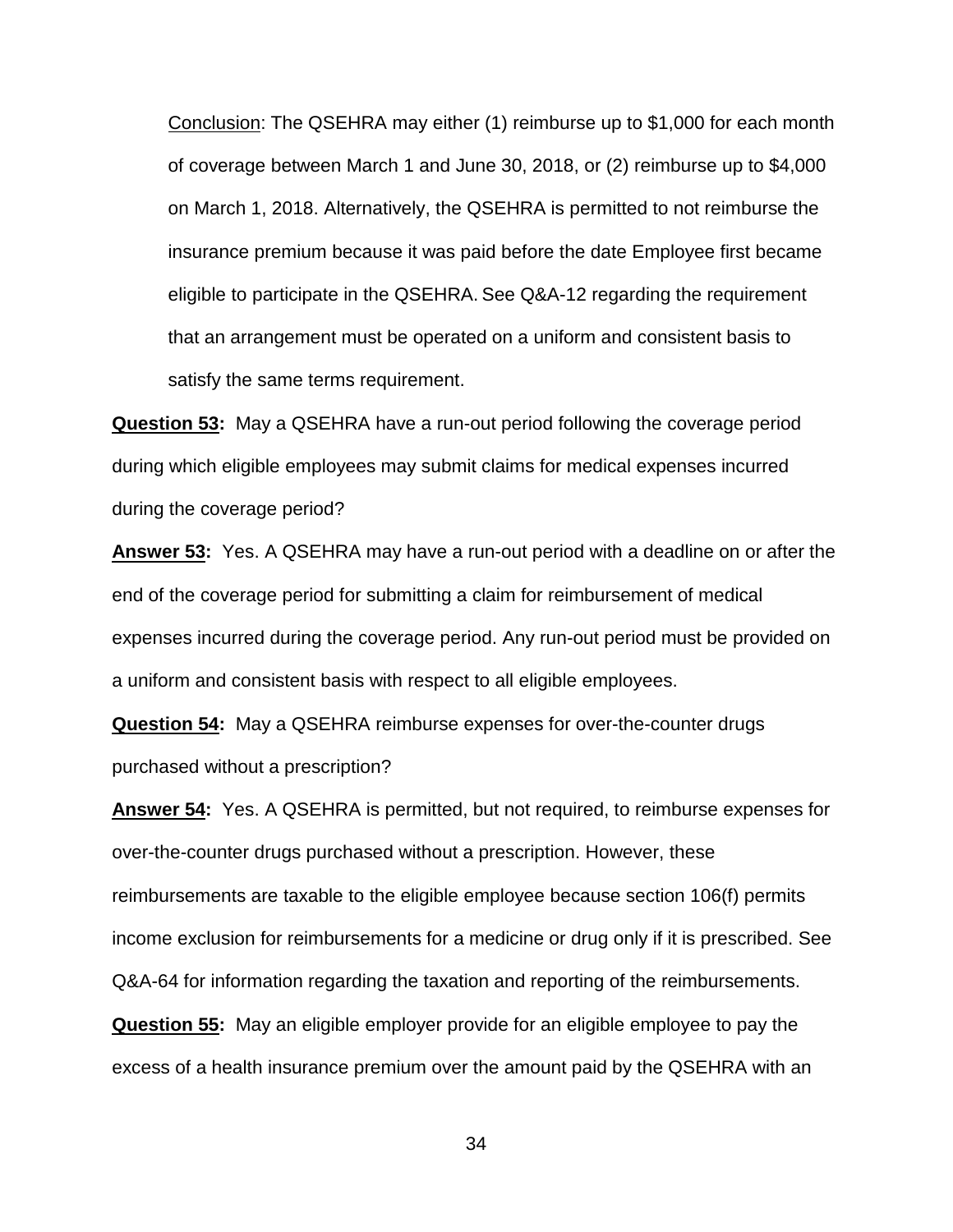after-tax payroll deduction (in contrast to a pre-tax salary reduction) assuming that this payroll practice otherwise satisfies any state law requirements?

**Answer 55:** Yes. However, if an employer endorses a particular policy, form, or issuer of health insurance, it may constitute a group health plan, in which case the employer would not be an eligible employer that could provide a QSEHRA.

**Question 56:** May a self-employed taxpayer be allowed a deduction under section 162(l) for a calendar month during which a family member is provided a QSEHRA that would pay or reimburse for premiums or other medical expenses of the taxpayer?

**Answer 56:** No. The deduction under section 162(l) for amounts paid during the taxable year for insurance that constitutes medical care for the taxpayer and the taxpayer's family members is not available for any calendar month in which the taxpayer is eligible to participate in any subsidized health plan maintained by any employer of the taxpayer or of the taxpayer's family members. For purposes of section 162(l), coverage under a QSEHRA constitutes participation in a subsidized health plan maintained by an employer.

J. Reporting requirement

Section 6051(a)(15) requires an eligible employee's permitted benefit to be reported on the Form W-2, Wage and Tax Statement.

**Question 57:** How is an eligible employee's permitted benefit reported on the Form W-2?

**Answer 57:** The eligible employer must report the amount of payments and reimbursements that the eligible employee is entitled to receive from the QSEHRA for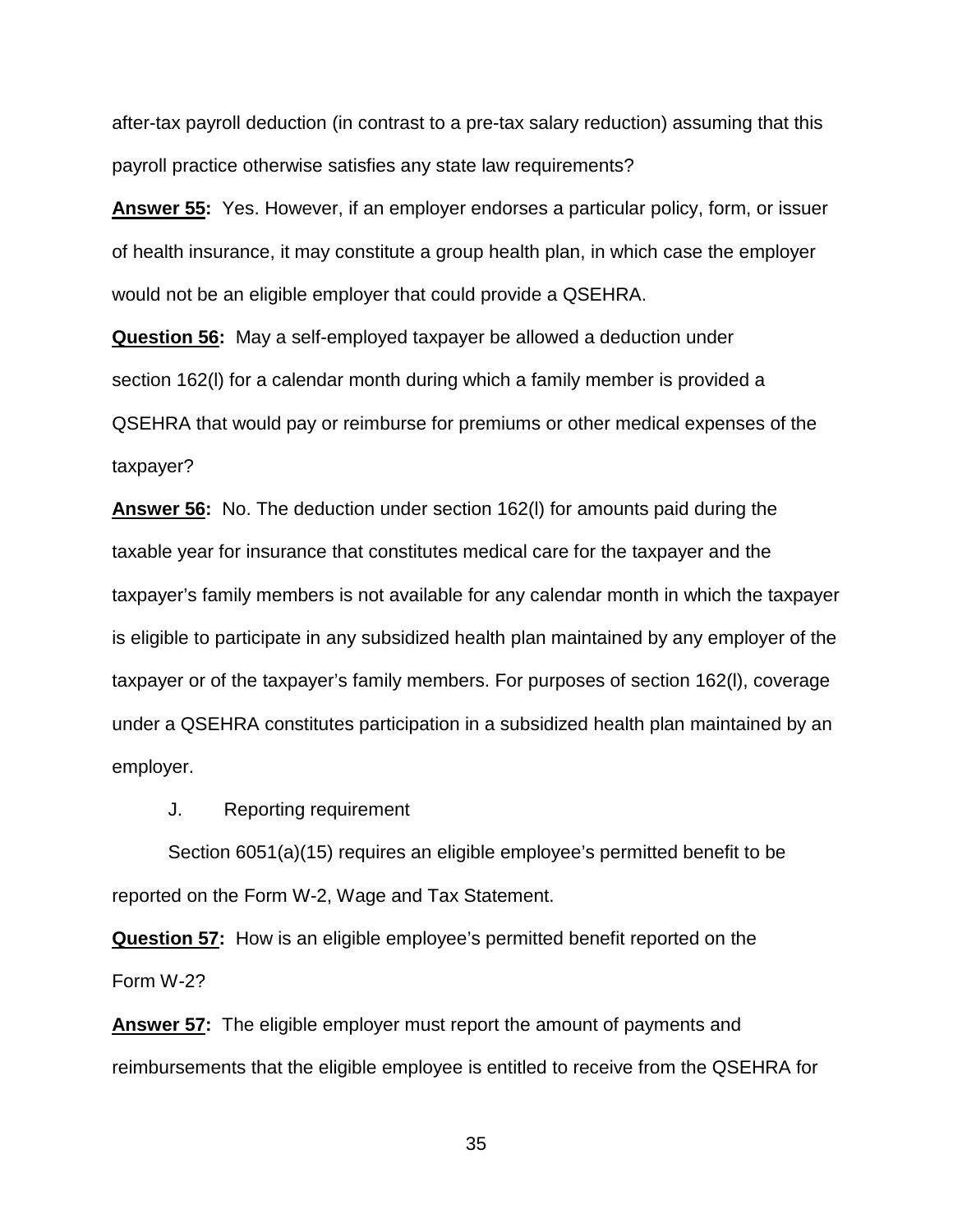the calendar year in box 12 of the Form W-2 using code FF, without regard to the amount of payments or reimbursements actually received. See Q&A-60 regarding the exclusion of the carryover amount from box 12 of the Form W-2.

**Example 1.** Facts: A QSEHRA provides a permitted benefit of \$3,000. Employee receives reimbursements of \$2,000 from the QSEHRA.

Conclusion: On the Form W-2, Employer reports a permitted benefit of \$3,000 in box 12 using code FF.

**Example 2.** Facts: A QSEHRA provides a permitted benefit of \$3,000, prorated by month for employees not eligible for the full year. Employee becomes eligible on May 1 for a permitted benefit of \$2,000 (\$3,000 x 8/12) for the year.

Conclusion: On the Form W-2, Employer reports a permitted benefit of \$2,000 in box 12 using code FF.

**Question 58:** If an eligible employer provides a QSEHRA that varies based on the number of family members covered under the arrangement or their ages, what amount of permitted benefit is reported on the Form W-2 of an eligible employee who is provided a QSEHRA but receives no payments or reimbursements and provides no proof of MEC?

**Answer 58:** If the eligible employee receives no payments or reimbursements and provides no proof of MEC, the amount reported is the highest value permitted benefit that the QSEHRA provides. However, if the eligible employee later provides proof of MEC establishing eligibility for a lesser value permitted benefit, the Form W-2 must report this lesser value permitted benefit.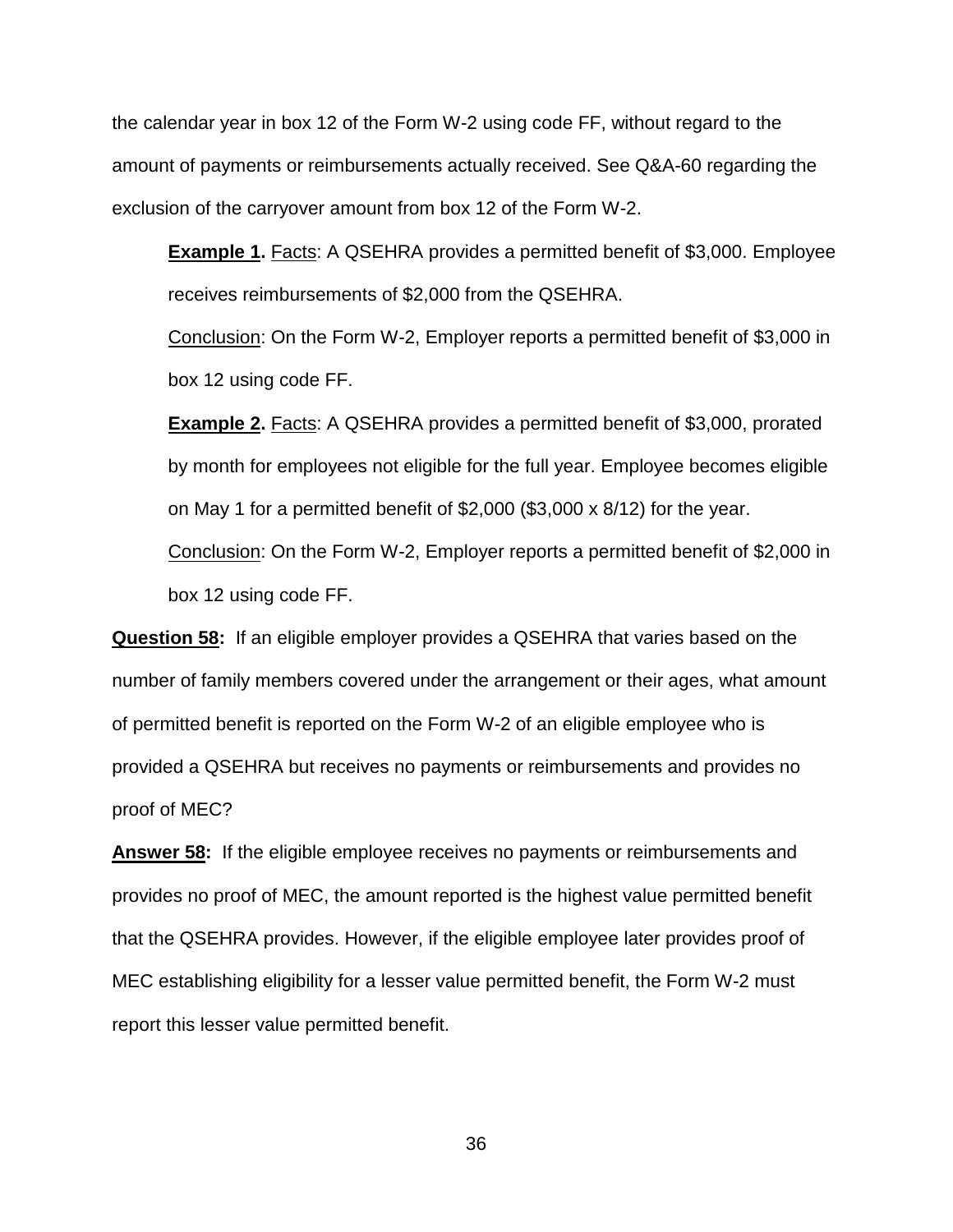**Question 59:** How is the permitted benefit provided under a QSEHRA with a noncalendar year plan year reported?

**Answer 59:** The amount reported is the prorated amount of the permitted benefit for the calendar year (not the plan year, if different) for which the employee is eligible, regardless of whether the employee actually receives payments or reimbursements from the QSEHRA.

**Example.** Facts: Employer provides a non-calendar year QSEHRA that begins on April 1, 2017. (From January 1, 2017 to March 30, 2017, Employer does not provide a QSEHRA.) From April 1, 2017 to March 31, 2018, the QSEHRA provides a permitted benefit of \$2,000. From April 1, 2018 to March 31, 2019, the QSEHRA provides a permitted benefit of \$3,000.

Conclusion: On the 2017 Form W-2, Employer reports a permitted benefit of \$1,500 (\$2,000 x 9/12) for calendar year 2017, and, on the 2018 Form W-2, Employer reports a permitted benefit of \$2,750 ((\$2,000 x 3/12) + (\$3,000 x 9/12)) for calendar year 2018.

**Question 60:** If a QSEHRA allows for the use of carryover amounts from prior years, how are the carryover amounts reported?

**Answer 60:** The permitted benefit reported on the Form W-2 includes only newly available amounts. If the QSEHRA allows for the use of carryover amounts from prior years, those amounts are not included in the amount reported for the current year.

**Question 61:** How is the permitted benefit reported on the Form W-2 for an eligible employee who is provided a self-only permitted benefit for part of the year and a family permitted benefit for another part of the year?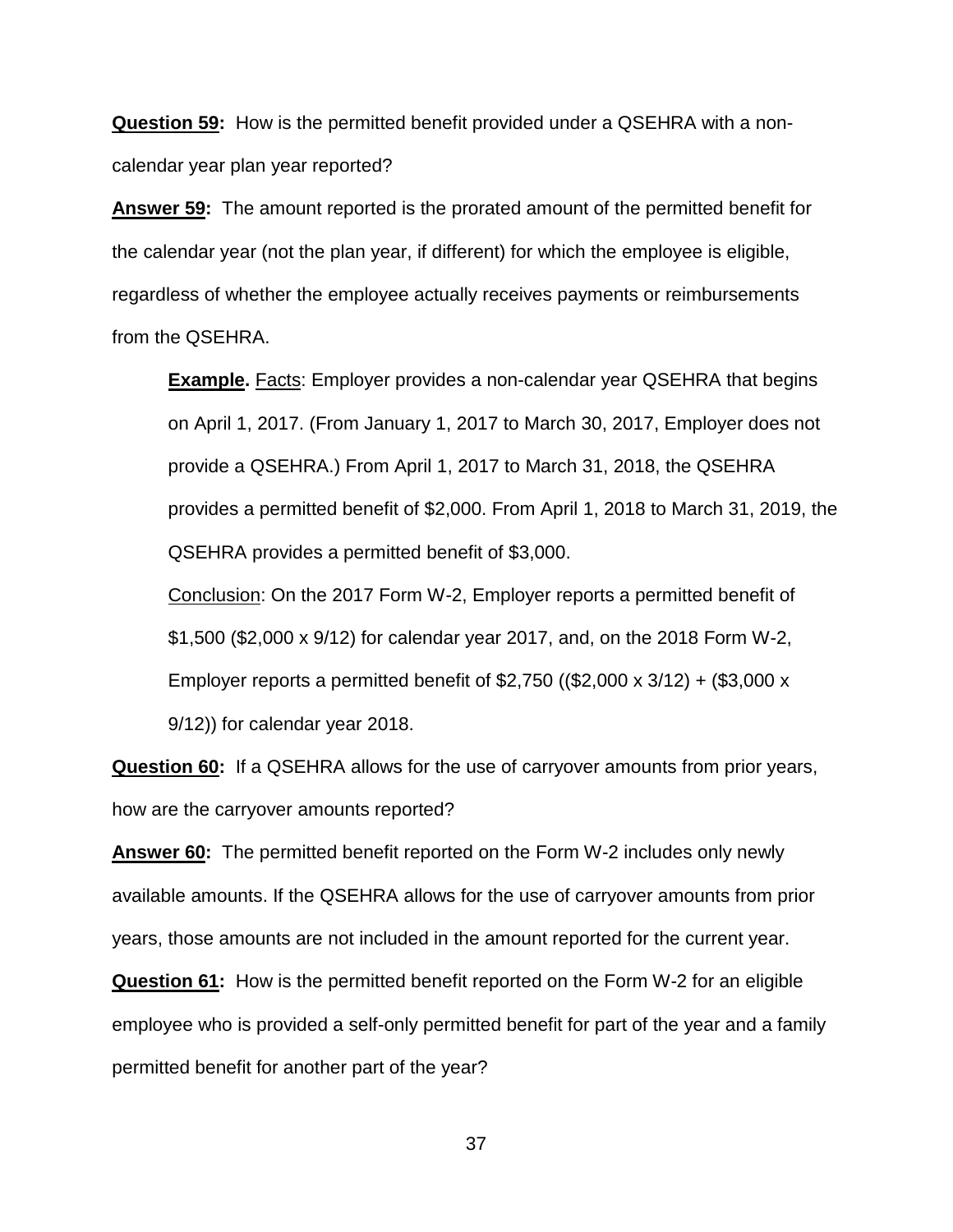**Answer 61:** If the QSEHRA provides that the eligible employee's permitted benefit will be adjusted during the year if the employee enrolls in a different type of coverage, then the amount reported on the employee's Form W-2 is prorated to reflect the change.

**Example.** Facts: Employer provides a QSEHRA with a self-only permitted benefit of \$3,960 and a family permitted benefit of \$8,040. The QSEHRA provides that the permitted benefit will be adjusted ratably by month if the type of coverage changes during the year. Employee enrolls in self-only coverage from January 1 through July 31 and in family coverage from August 1 to December 31. Conclusion: On the Form W-2, Employer reports a permitted benefit of \$5,660  $((\$3,960 \times 7/12) + (\$8,040 \times 5/12)).$ 

**Question 62:** What is reported on the Form W-2 of an eligible employee who received taxable reimbursements as a result of an individual's failure to have MEC for one or more months in the year?

**Answer 62:** Although a QSEHRA may not reimburse the medical expenses incurred on behalf of an individual who does not have MEC, to the extent an eligible employer discovers that a reimbursement was mistakenly made with respect to medical expenses incurred during a month that the individual whose expense was reimbursed did not have MEC, reporting on the Form W-2 of the eligible employee provided the QSEHRA should be as follows:

(a) The amount of the taxable reimbursement received with respect to expenses incurred during any month or months when the individual whose medical expense was reimbursed did not have MEC is included in the gross income of the eligible employee as other compensation in box 1, Wages, tips, and other compensation.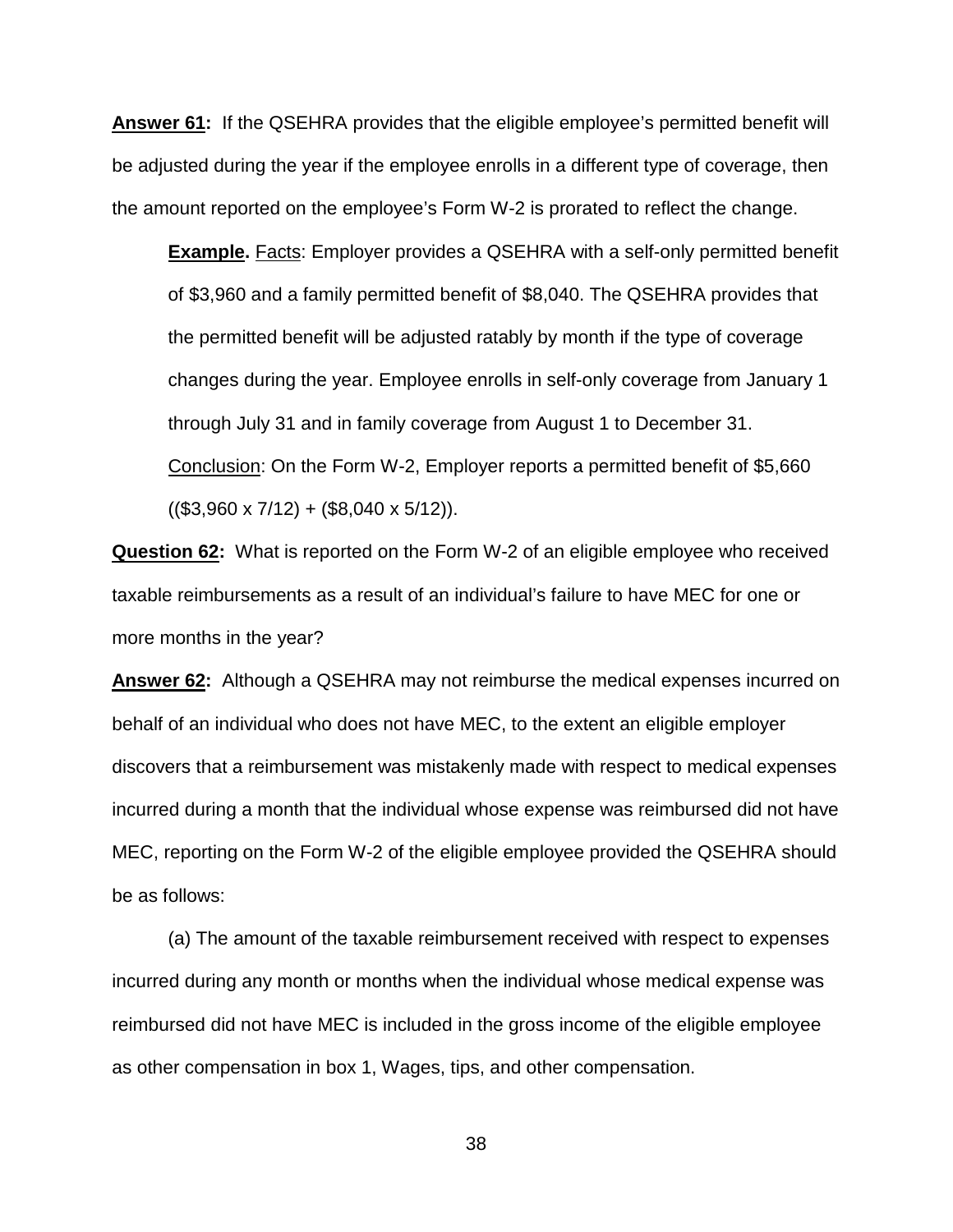(b) The taxable reimbursements reported in box 1 are excluded from wages under sections 3121(a)(2)(B) and 3306(b)(2)(B) for purposes of Federal Insurance Contributions Act (FICA) taxes (including social security and Medicare taxes) and Federal Unemployment Tax Act (FUTA) taxes, respectively. Thus, the taxable reimbursements included in box 1 should not be included in box 3, Social security wages, or box 5, Medicare wages and tips.

(c) The taxable reimbursements are also excluded from wages for purposes of federal income tax withholding. See section 3401(a)(20).

(d) The permitted benefit reported in box 12 using code FF will be the same amount that would have been reported had there been no failure to maintain MEC.

(e) If the employer discovers the lapse in MEC after filing the Form W-2 with the Social Security Administration (SSA) for the calendar year, the employer must furnish the employee a Form W-2c, Corrected Wage and Tax Statement, and file the Form W-2c with SSA.

**Question 63:** What is reported on the Form W-2 of an eligible employee who received taxable reimbursements related to either (a) over-the-counter drugs purchased without a prescription, or (b) premiums paid on a pre-tax basis for coverage under a group health plan sponsored by the employer of the eligible employee's spouse?

**Answer 63:** If a QSEHRA provides for taxable reimbursements of either (a) over-thecounter drugs purchased without a prescription, or (b) premiums paid on a pre-tax basis for coverage under a group health plan sponsored by the employer of the eligible employee's spouse, then the amount should be reported on the employee's Form W-2 as follows: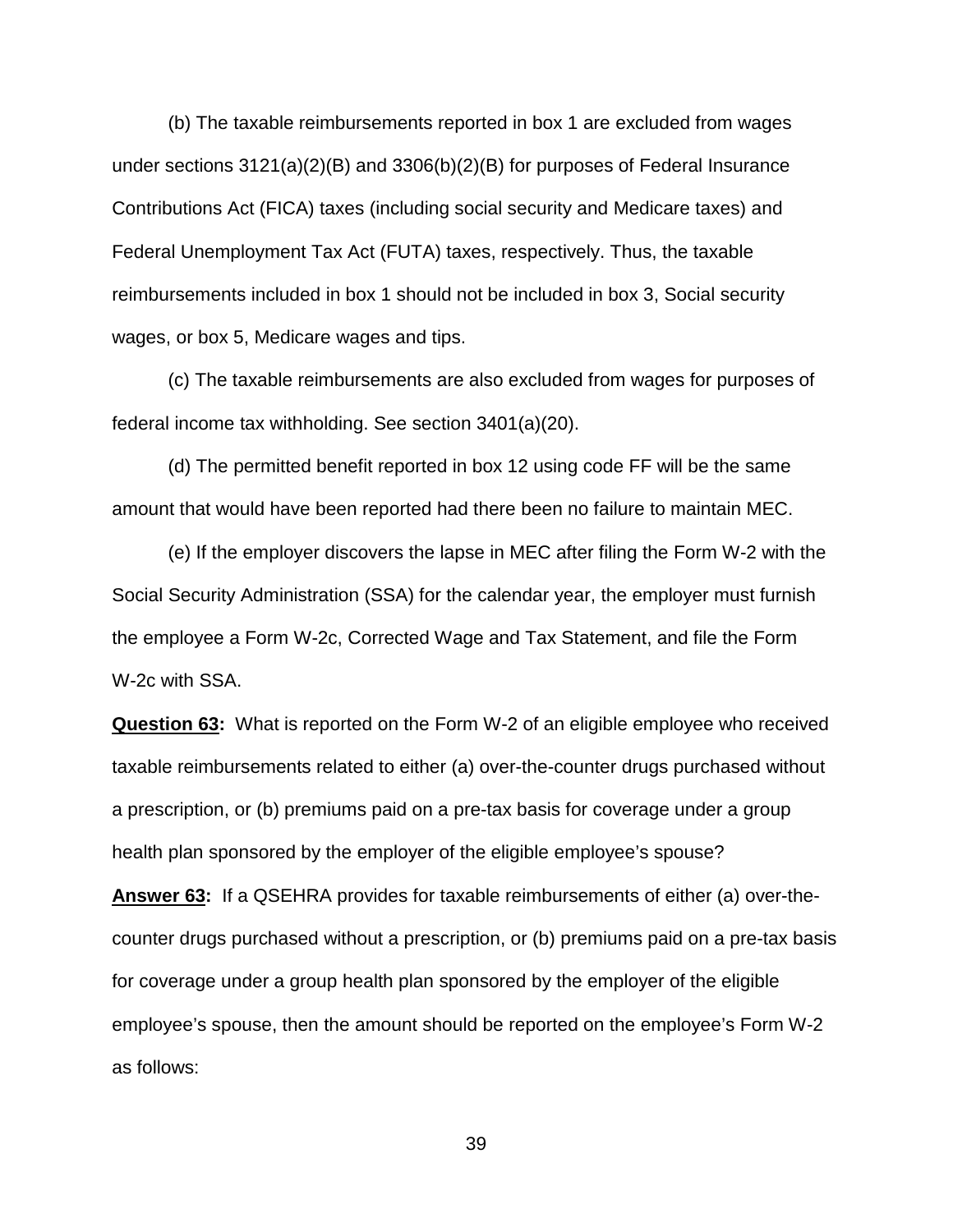(a) The taxable reimbursements are wages subject to income tax withholding, and are included in box 1.

(b) The taxable reimbursements reported in box 1 are included in wages for purposes of FICA taxes (including social security and Medicare taxes) and FUTA taxes. Thus, the taxable reimbursements included in box 1 must also be included in box 3 and box 5.

(c) The permitted benefit is reported in box 12 using code FF as provided in Q&A-57; the fact that a portion of the permitted benefit is a taxable reimbursement does not change the amount reported in box 12 using code FF.

**Question 64:** Is an eligible employer that provides a QSEHRA to its eligible employees required to provide Forms 1095-B, Health Coverage, regarding the QSEHRA?

## **Answer 64:** No.

# K. Coordination with PTC

Section 36B allows a PTC for certain taxpayers who enroll (or whose family enrolls) in a qualified health plan (QHP) through a Marketplace. A PTC is not available for an individual who is eligible for coverage under an eligible employer-sponsored plan that is MEC, is affordable, and provides minimum value. An eligible employersponsored plan is affordable if the employee's required contribution for self-only coverage under the plan does not exceed 9.5 percent (adjusted annually) of the taxpayer's household income.

Under section  $36B(c)(2)$  and  $\S$  $1.36B-2(a)$  and 1.36B-3(c), a taxpayer who meets certain income and other criteria is allowed a PTC only for months that are coverage months. A coverage month is generally a month for which (a) the taxpayer or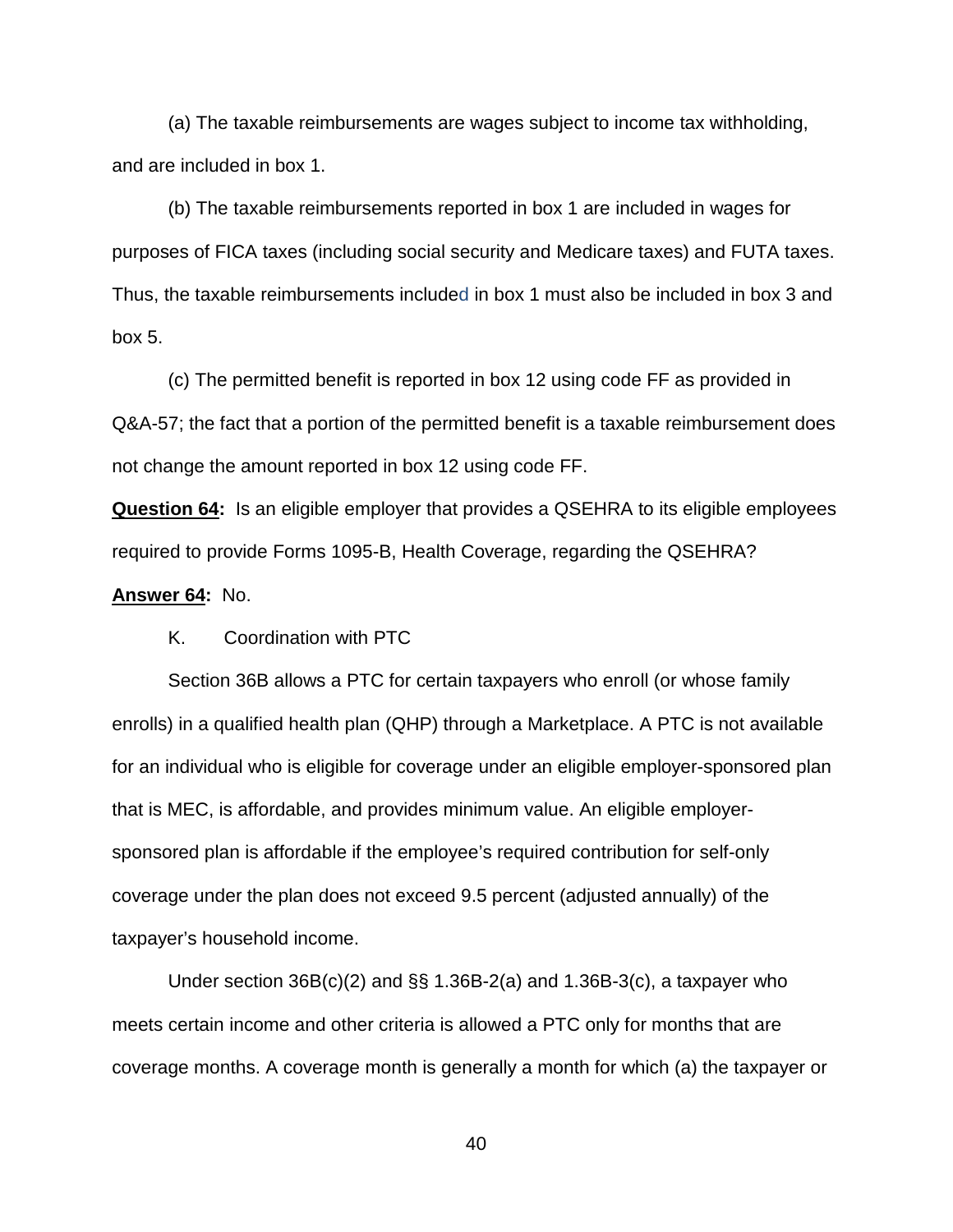a family member of the taxpayer is enrolled in a QHP through a Marketplace and is not eligible for non-Marketplace MEC (for example, Medicaid, Medicare, or employersponsored coverage if that coverage is both affordable and provides minimum value), and (b) the premium for the individual's coverage is paid by the unextended due date of the taxpayer's income tax return for the taxable year.

Under section 36B(c)(4)(A), neither an employee nor a family member of the employee has a coverage month if the employee is provided a QSEHRA that constitutes affordable coverage. Section 36B(c)(4)(C) provides that a QSEHRA constitutes affordable coverage for a month if the excess of the monthly premium for the self-only second lowest cost silver plan over 1/12 of the employee's permitted benefit, as defined in section 9831(d)(3)(C), under the QSEHRA does not exceed 1/12 of 9.5 percent (adjusted annually) of the employee's household income.[7](#page-40-0)

Section 36B(c)(4)(B) provides that if an employee is provided a QSEHRA for a coverage month, the PTC otherwise allowable for the month to the taxpayer who claims a personal exemption deduction for the employee is reduced by 1/12 of the employee's permitted benefit (PTC reduction) under the QSEHRA for the year. For purposes of the PTC reduction, the employee's permitted benefit is the maximum permitted benefit (selfonly or family, as applicable) available to the employee under the QSEHRA. This amount is reported on the employee's Form W-2.

**Question 65:** If a QSEHRA provides different amounts of permitted benefits for selfonly and family coverage, what amount of permitted benefit reported by the eligible

 $\overline{a}$ 

<span id="page-40-0"></span><sup>7</sup> The affordability safe harbors under § 54.4980H-5(e) only apply for employer liability for assessable payments under section 4980H(b). Eligibility for the PTC is based on an individual's household income.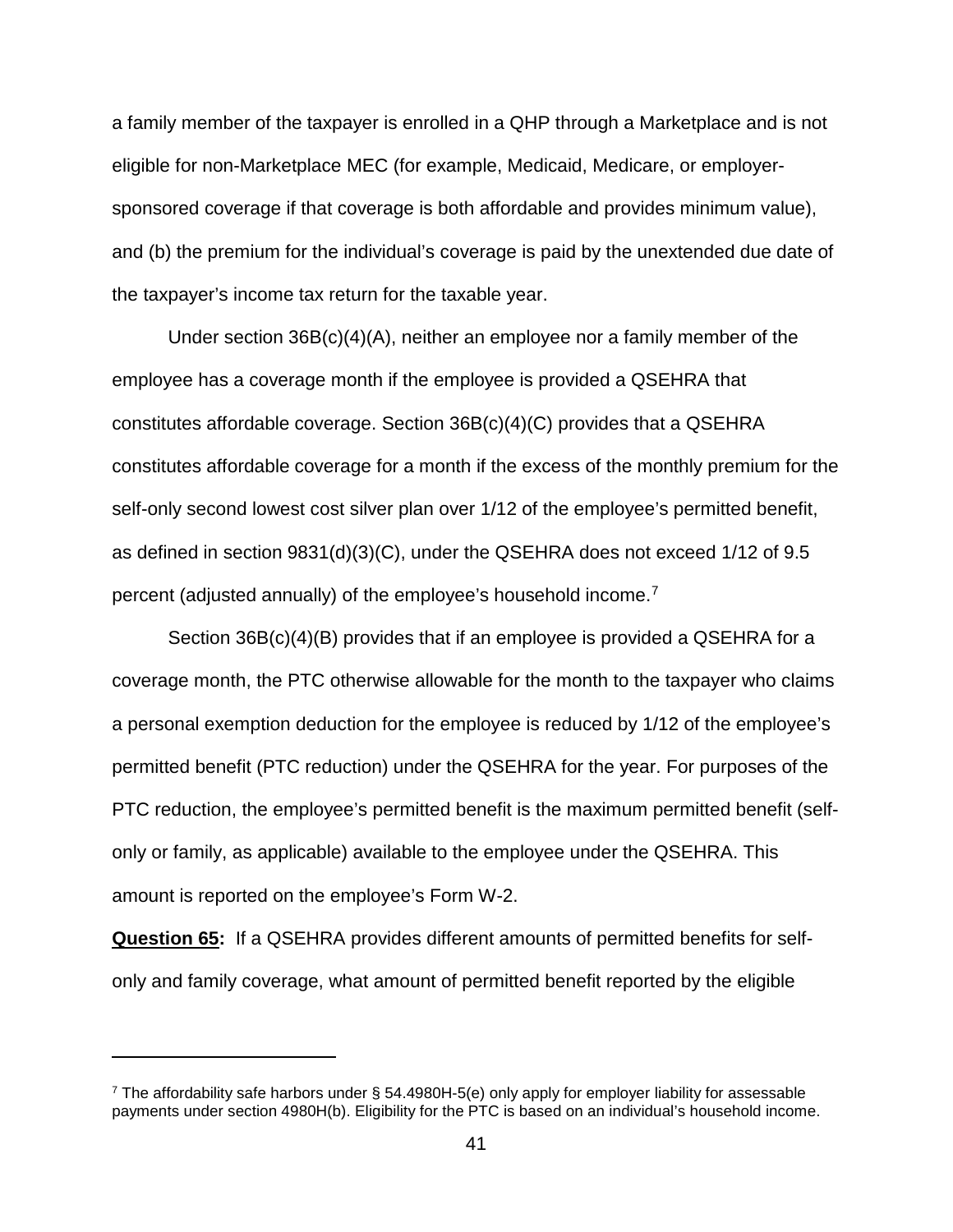employer in the written notice is used to determine whether the QSEHRA constitutes affordable coverage for an eligible employee and the employee's family members? **Answer 65:** The permitted benefit for self-only coverage as reported by the eligible employer in the written notice is used to determine whether the QSEHRA constitutes affordable coverage, regardless of whether the permitted benefit provided to a particular eligible employee is for self-only or family coverage. If the amount of permitted benefit varies based on the age of the employee, the age-applicable self-only coverage amount is used.

**Example.** Facts: For 2018, Employer provides a QSEHRA with a self-only permitted benefit of \$3,960 and a family permitted benefit of \$8,040. Employee has a spouse and a dependent. Employee enrolls in a QHP that covers all three family members and is provided an \$8,040 permitted benefit. The annual premium for the second-lowest cost self-only silver plan offered by Employee's Marketplace is \$6,000. Employee's household income is \$20,000, and 9.56 percent of household income equals \$1,912.

Conclusion: Even though Employee receives the family permitted benefit of \$8,040, the self-only permitted benefit of \$3,960 is used to determine whether the QSEHRA constitutes affordable coverage for Employee. The QSEHRA does not constitute affordable coverage for Employee for any month of 2018 because 1/12 of the second lowest-cost silver self-only plan  $(1/12 \times $6,000 = $500)$ , minus  $1/12$ of the self-only permitted benefit (1/12 x \$3,960 = \$330), equals \$170 (\$500-\$330  $=$  \$170), which is greater than 1/12 of 9.56 percent of Employee's 2018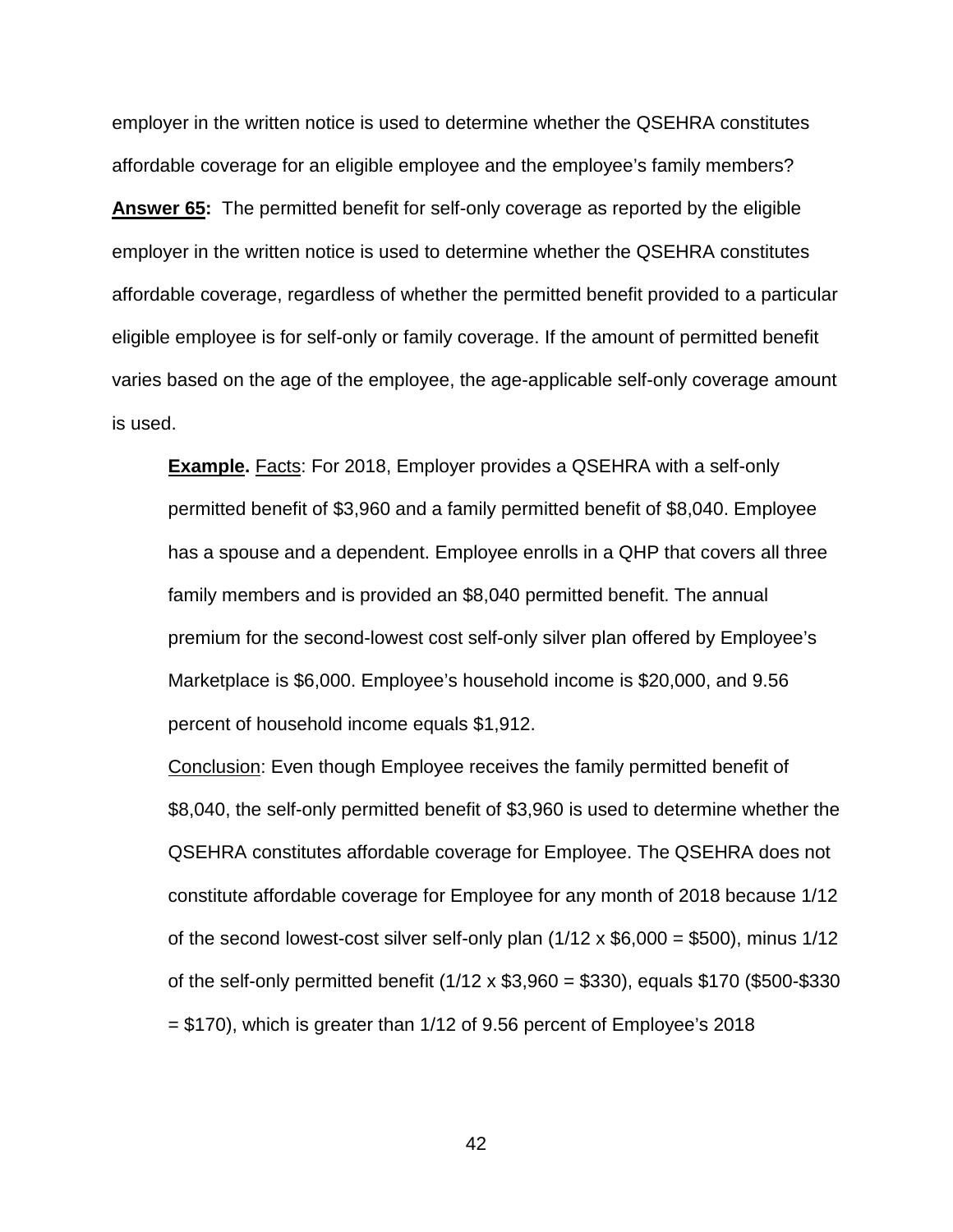household income  $(1/12 \times $1,912 = $159)$ . Thus, Employee may be allowed a PTC for 2018 for coverage for Employee and Employee's family.

**Question 66:** What amount of permitted benefit is used to calculate any PTC reduction?

**Answer 66:** The PTC reduction for an eligible employee who is provided a QSEHRA for a coverage month is 1/12 of the employee's permitted benefit. The maximum permitted benefit for the type of coverage (self-only or family coverage) in which the employee was enrolled for the year, as reported by the eligible employer on the employee's Form W-2, is used to calculate the employee's PTC reduction. Thus, an employee who is provided a permitted benefit for self-only coverage uses the self-only amount to calculate the PTC reduction, and an employee who is provided a permitted benefit for family coverage uses the family amount to calculate the PTC reduction.

**Example**. Facts: Employer provides a QSEHRA with a self-only permitted benefit of \$3,960 and a family permitted benefit of \$8,040. Employee enrolls in a QHP covering Employee and Employee's three children for 2018. Coverage under the QSEHRA does not constitute affordable coverage for Employee, and Employee is allowed a PTC for each month in 2018 for coverage for Employee and Employee's three children. Employee's Form W-2 reports a permitted benefit of \$8,040.

Conclusion: Employee's PTC reduction is \$670 each month, which is 1/12 of the \$8,040 family permitted benefit under the QSEHRA.

**Question 67:** If a Marketplace determines that an eligible employee's QSEHRA does not constitute affordable coverage when the employee, or the employee's family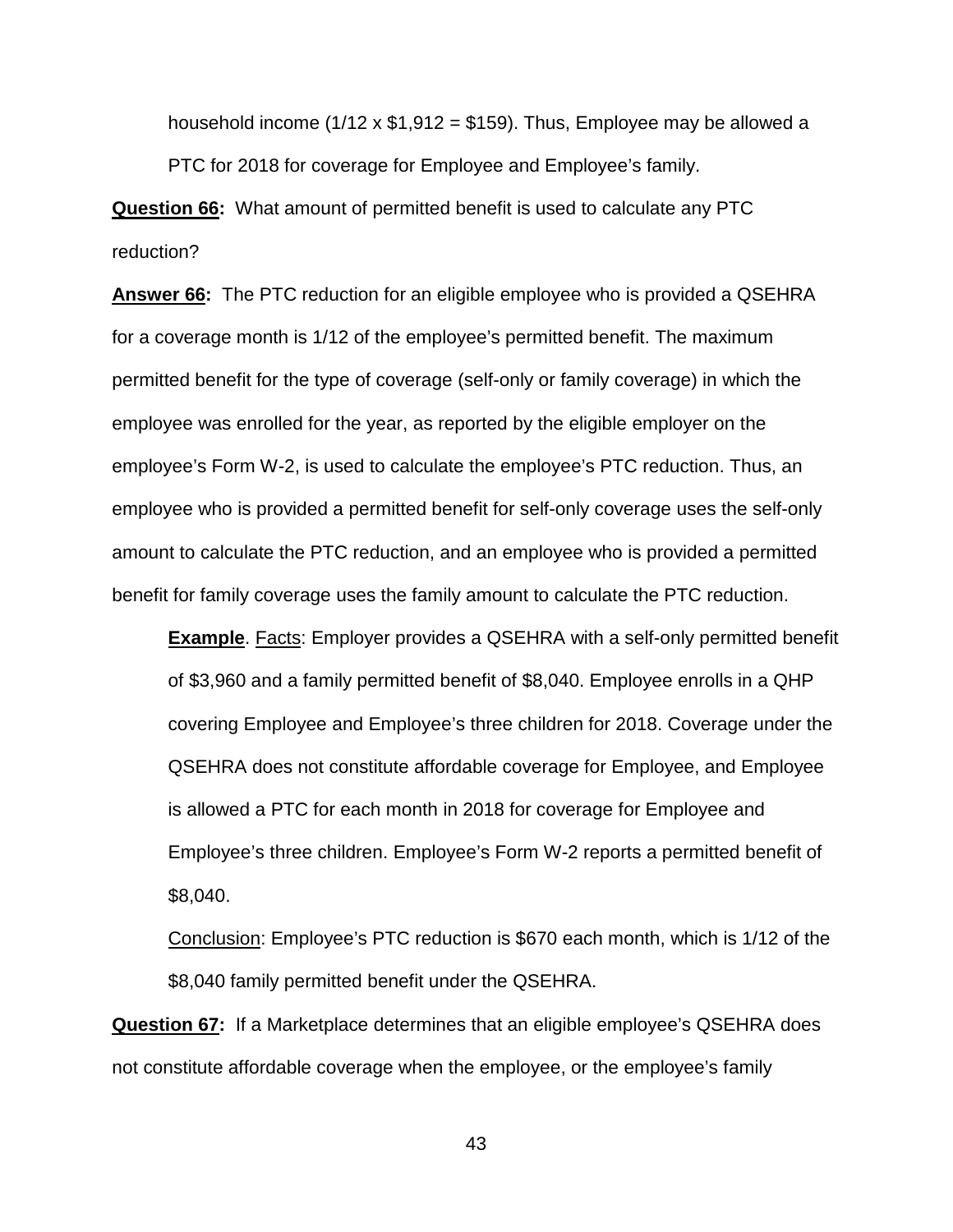member, enrolls in a QHP, does the QSEHRA constitute affordable coverage for a month if it is later determined that the QSEHRA constitutes affordable coverage under the affordability test described in section 36B(c)(4)(C) for that month?

**Answer 67:** No. If accurate information regarding the permitted benefit is provided to the Marketplace when the eligible employee, or the employee's family member, enrolls in a QHP and the Marketplace determines that the QSEHRA does not constitute affordable coverage, the QSEHRA is treated as not constituting affordable coverage for all months of the year for which the permitted benefit is provided to the employee (or until the Marketplace makes a new determination).

**Question 68:** If an eligible employee is provided a permitted benefit for self-only coverage for some months of a year and a permitted benefit for family coverage for other months of the year, how is the affordability of the QSEHRA coverage determined? If the QSEHRA does not constitute affordable coverage, how is the PTC reduction determined for the employee?

**Answer 68:** Regardless of whether an eligible employee is provided a permitted benefit for self-only or family coverage, the permitted benefit for self-only coverage is used to determine whether the QSEHRA constitutes affordable coverage. For the PTC reduction, the prorated self-only permitted benefit is used for the months in which the employee was provided a permitted benefit for self-only coverage, and the prorated family permitted benefit is used for the months in which the employee was provided a permitted benefit for family coverage.

**Example.** Facts: Employer provides a QSEHRA with a self-only permitted benefit of \$3,960 and a family permitted benefit of \$8,040. Employee enrolls in a self-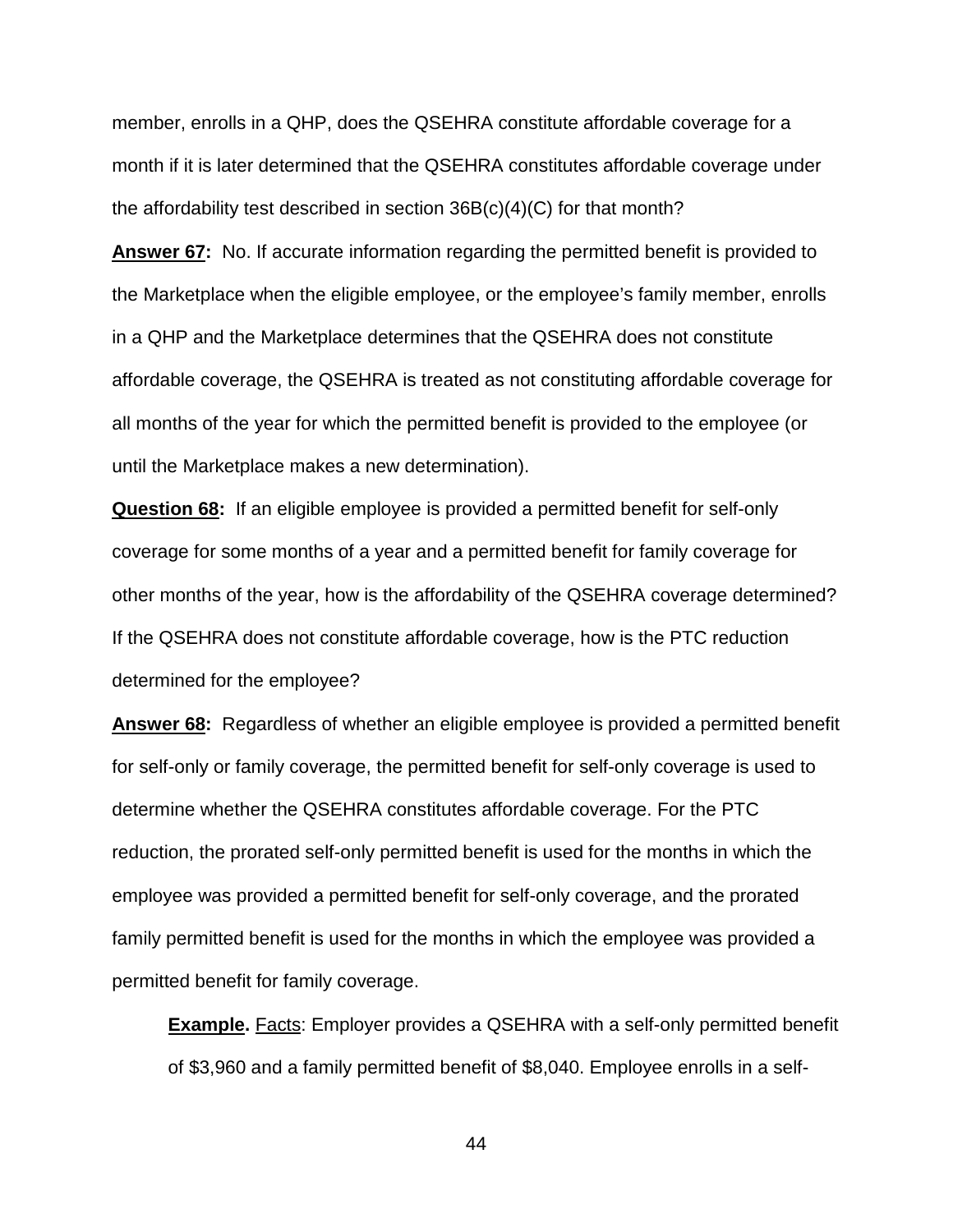only QHP from January through August of 2018. In August, Employee marries and enrolls in a family QHP with coverage commencing on September 1, 2018, and continuing through the remaining months of 2018. Under the terms of the QSEHRA, Employee is provided a prorated permitted benefit based on whether Employee is enrolled in self-only or family coverage. Employee's permitted benefit for 2018 is \$5,320 (\$2,640 for January through August (8/12 x \$3,960), plus \$2,680 for September through December (4/12 x \$8,040)).

Conclusion: To determine whether the QSEHRA constitutes affordable coverage for Employee for each month of 2018, 1/12 of the \$3,960 permitted benefit for self-only coverage is used. If the QSEHRA does not constitute affordable coverage for Employee and Employee is allowed a PTC for 2018, Employee's PTC is reduced as follows: for the eight-month period of January through August that Employee was enrolled in self-only coverage, the PTC for each month is reduced by \$330 (1/8 of \$2,640), and for the four-month period of September through December that Employee was enrolled in family coverage, the PTC for each month is reduced by \$670 (1/4 of \$2,680).

**Question 69:** If an eligible employee is provided a permitted benefit under a QSEHRA for some but not all months of a year, how is the affordability of the QSEHRA determined? If the QSEHRA does not constitute affordable coverage, how is the PTC reduction determined for the employee?

**Answer 69:** If an eligible employee is provided a permitted benefit under a QSEHRA for some, but not all, months of a year, the affordability of the QSEHRA is determined for each month for which a benefit was provided using the prorated permitted benefit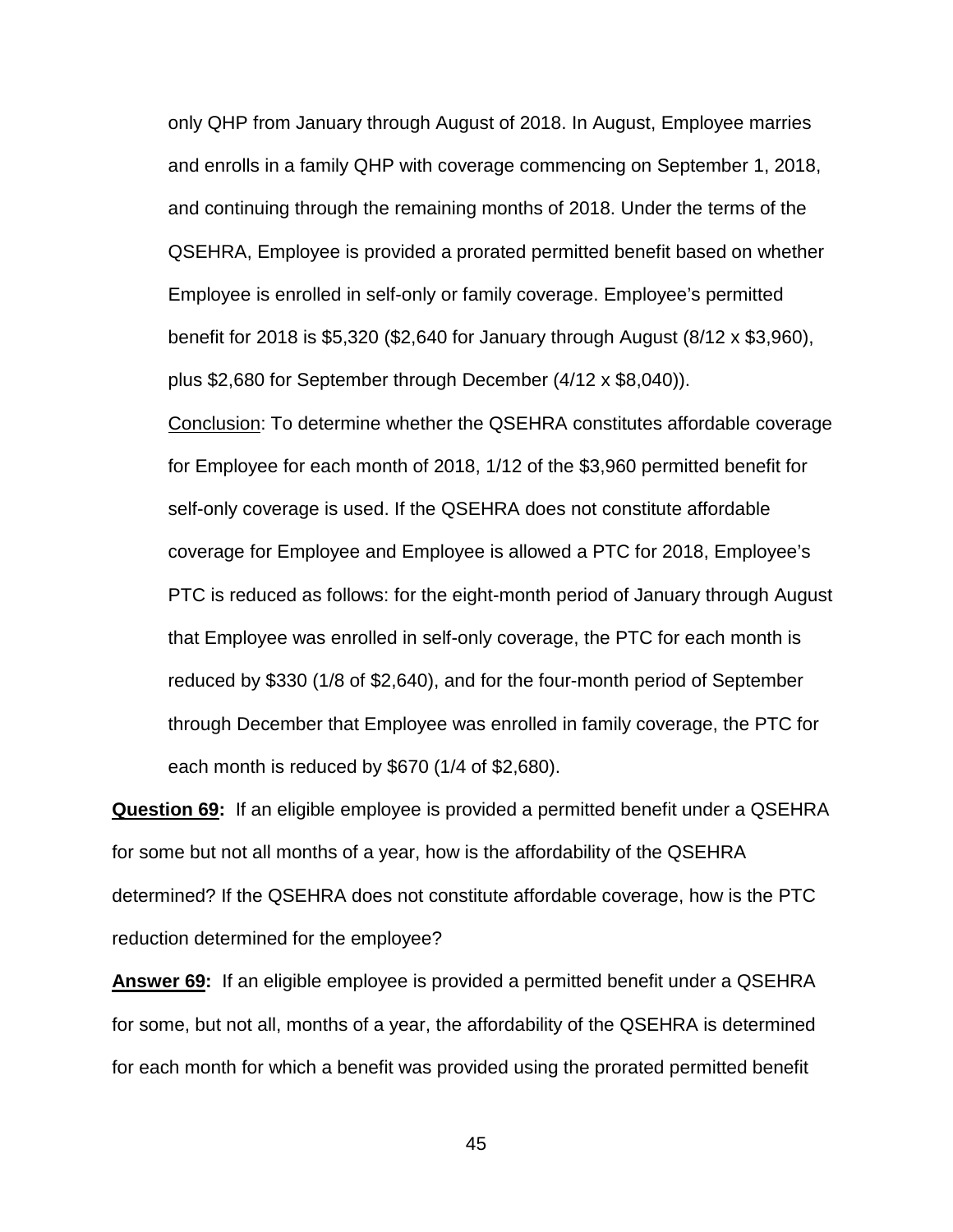amount for self-only coverage. If the QSEHRA does not constitute affordable coverage, the employee's PTC is reduced by the prorated self-only permitted benefit for the months in which the employee was provided a permitted benefit for self-only coverage, and by the prorated family permitted benefit for the months in which the employee is provided a permitted benefit for family coverage. For example, if an eligible employer provided a QSEHRA with a permitted benefit of \$3,960 for self-only coverage, an employee who worked for the employer for just four months of the year would be provided a permitted benefit of \$1,320 (\$3,960 x  $4/12 = $1,320$ ), then \$330 (\$1,320/4 = \$330) of the permitted benefit amount is used to determine whether the QSEHRA constitutes affordable coverage for the employee for each of the four months. Similarly, if an employee is provided a permitted benefit for some, but not all, months of a year, the employee must reduce the PTC by a ratable portion of the permitted benefit amount for each month for which a benefit was provided. For example, if an employer provided a QSEHRA with a permitted benefit of \$8,040 for family coverage, an employee who worked for the employer for just nine months of the year and who received family coverage would be provided with a permitted benefit of \$6,030 (\$8,040 x  $9/12 =$  $$6,030$ , then the employee must reduce the PTC by  $$670$  ( $$6,030/9 = $670$ ) for each of the nine months the employee worked for the employer.

**Question 70:** If a QSEHRA allows for the use of carryover amounts from the prior plan year, how do these carryover amounts affect a taxpayer's affordability determination and PTC reduction in the later year?

**Answer 70:** The carryover amounts do not affect the affordability determination or the PTC reduction in the later year because the carryover amount was already taken into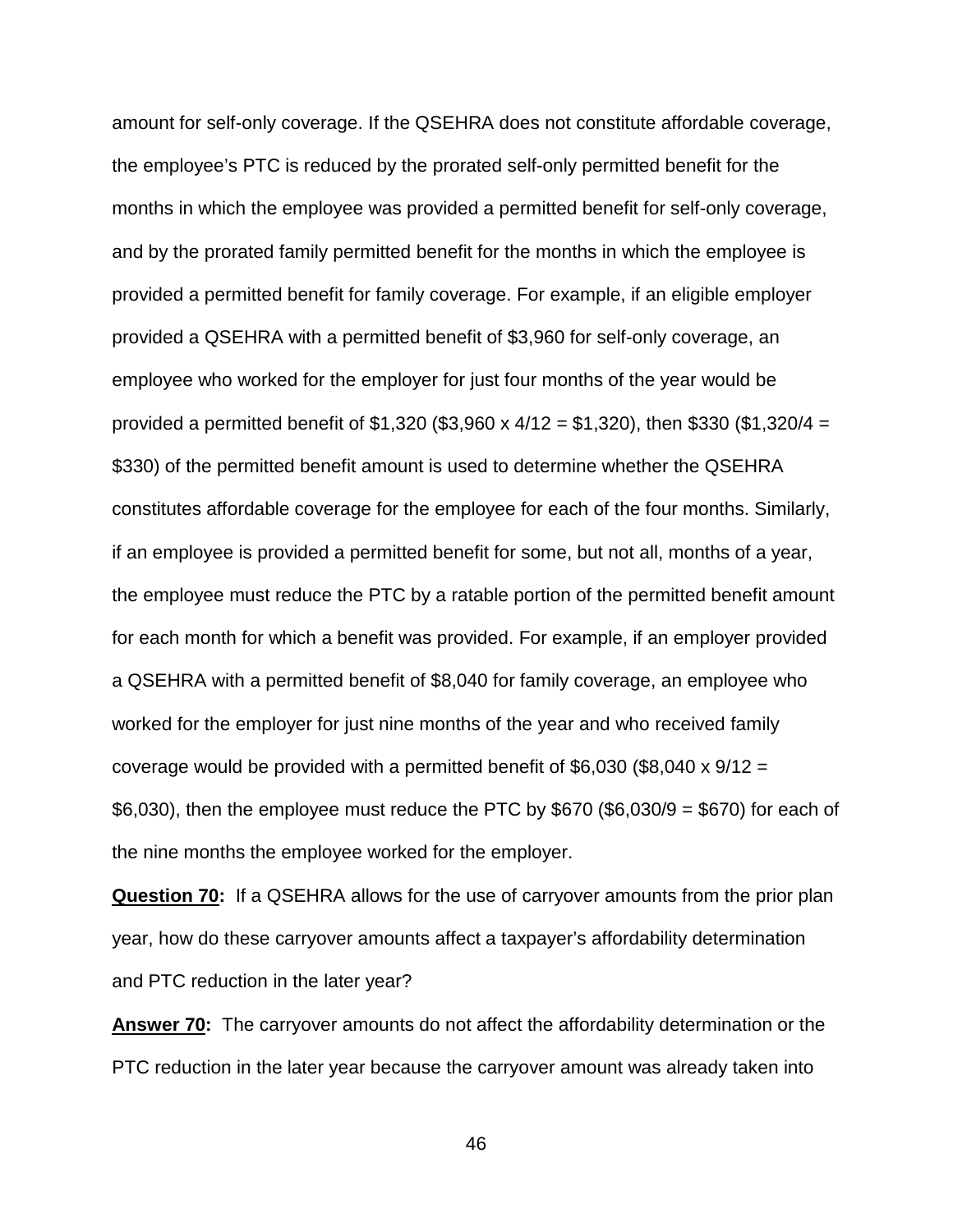account in both the affordability determination and the PTC reduction in the year the amount was initially available. However, the sum of the carryover amount and the permitted benefit amount under the QSEHRA for the later year cannot exceed the statutory dollar limit. See Q&A-29, regarding the rule that an eligible employee's total permitted benefit, taking into account both carryover amounts and newly available amounts, may not exceed the applicable statutory dollar limit. For purposes of the affordability determination and PTC reduction, if the amount of permitted benefit including carryover amounts from prior years is restricted by the statutory dollar limits, the carryover amounts from prior years are reduced, rather than the initially available amounts.

**Example.** Facts: For 2017 and 2018, Employer provides a QSEHRA with a selfonly permitted benefit of \$3,960 and a family permitted benefit of \$8,040. The QSEHRA allows for the use of carryover amounts in the following year. In 2017 and 2018, Employee enrolls in a self-only QHP; in both years, the Marketplace determines that the QSEHRA does not constitute affordable coverage. Employee receives reimbursements of \$3,000 in 2017, leaving an unused amount of \$960, which is available to Employee in 2018.

Conclusion: Although Employee may receive reimbursements of \$4,920 (\$3,960 self-only permitted benefit plus \$960 carryover amount) for medical expenses for 2018, only \$3,960 in initially available amounts is considered in determining whether the QSEHRA is affordable for Employee for 2018. If Employee claims a PTC for 2018, only \$3,960 is considered in determining the amount by which Employee must reduce the monthly PTC.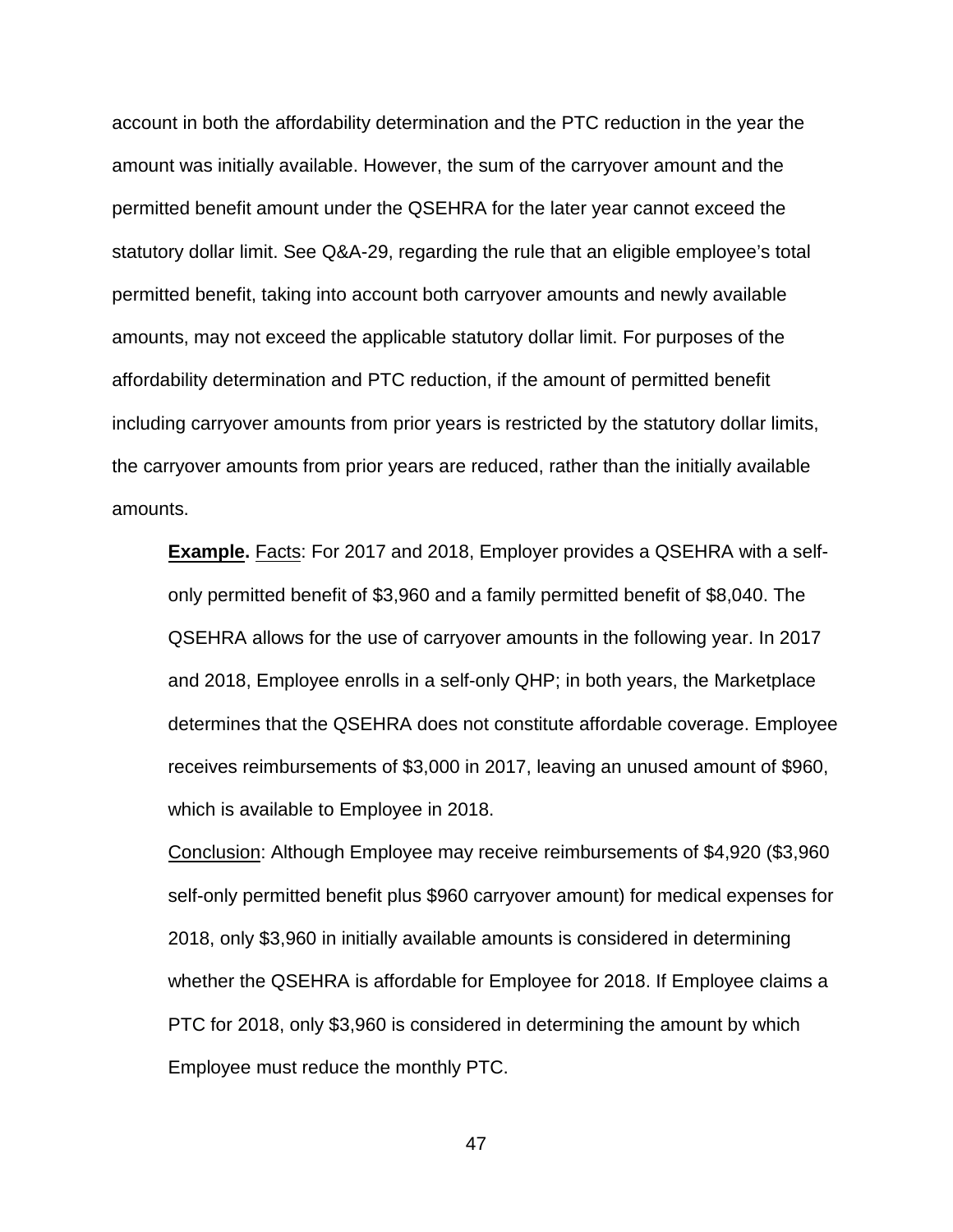**Question 71:** For 2017 or 2018, if APTC is paid on behalf of an eligible employee who was also provided a permitted benefit under a QSEHRA, is the permitted benefit taken into account by Federally-facilitated Marketplaces (FFM) in determining the amount of the APTC?

**Answer 71:** No. For 2017 and 2018, if APTC is paid on behalf of an eligible employee who is also provided a permitted benefit under a QSEHRA, the permitted benefit is not considered by an FFM when calculating the amount of the employee's APTC; therefore, the employee may have APTC for 2017 or 2018 that exceeds the amount of the employee's allowed PTC (excess APTC). Any employee who receives the benefit of APTC must file Form 8962, Premium Tax Credit, with the employee's federal income tax return to reconcile (compare) the APTC with the PTC for which the employee is eligible. The employee must repay the excess APTC, subject to limitations. To reduce the risk of receiving excess APTC, the employee may reduce the amount of APTC to be paid on the employee's behalf to account for a QSEHRA permitted benefit for 2017 or 2018 by applying a lower APTC amount to the employee's policy through the Marketplace. For example, suppose an employee was determined eligible for and receives APTC in the amount of \$400 per month for 2017, and the employee's employer provides the employee with a QSEHRA permitted benefit of \$200 per month beginning in July 2017. Because this change in the employee's circumstances could affect the amount of APTC that the employee might have to repay at tax filing and reconciliation, the employee could reduce, in whole or in part, the monthly amount of APTC to be paid on the employee's behalf. While employees may not know the exact amount by which to reduce their APTC, they may reduce it in whole or in part. As noted above, excess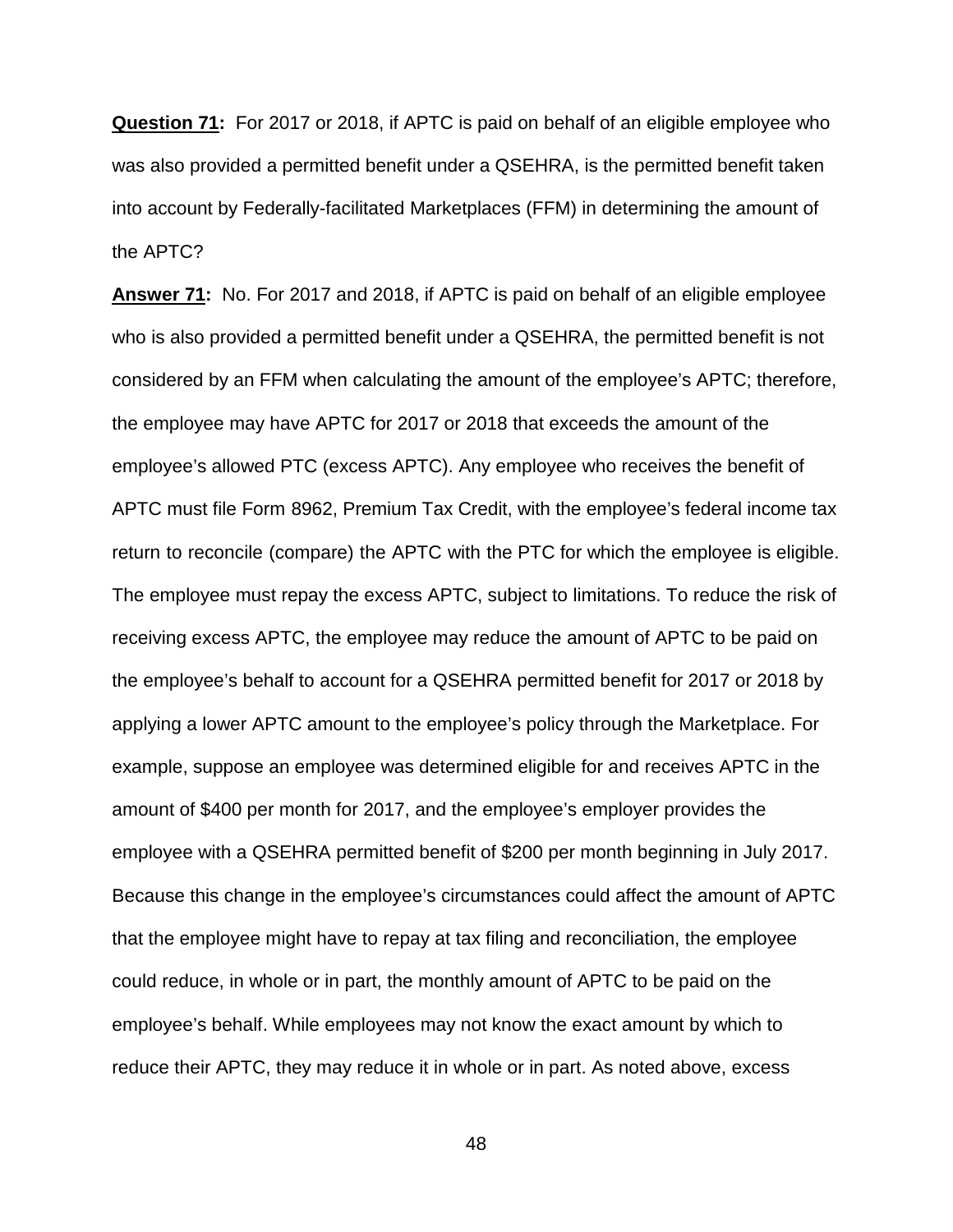APTC must be repaid, within certain limitations, when the employee files and reconciles APTC at tax filing.

L. Failure to satisfy the requirements to be a QSEHRA

If an arrangement fails to be a QSEHRA because one or more of the requirements to be a QSEHRA are not satisfied, the arrangement is a group health plan subject to chapter 100. Any violation of chapter 100 is subject to the excise tax under section 49[8](#page-48-0)0D (\$100 per affected person per day).<sup>8</sup>

**Question 72:** What will cause an arrangement to fail to be a QSEHRA?

**Answer 72:** An arrangement will be a group health plan that is not a QSEHRA if it does not comply with the requirements in section 9831(d), including if (a) it is not provided by an eligible employer (such as an employer that offers another group health plan to its employees), (b) it is not provided on the same terms to all eligible employees, (c) it reimburses medical expenses without first requiring proof of MEC, or (d) it provides a permitted benefit in excess of the statutory dollar limits. An arrangement's failure to be a QSEHRA will not cause any reimbursement of a properly substantiated medical expense that is otherwise excludable from income to be included in the employee's

 $\overline{a}$ 

(http://www.cms.gov/CCIIO/Resources/Fact-Sheets-and-FAQs/aca\_implementation\_faqs11.html); (2) IRS Notice 2013-54 and DOL Technical Release 2013-03, issued on September 13, 2013; (3) IRS FAQ on Employer Healthcare Arrangements (http://www.irs.gov/Affordable-Care-Act/Employer-Health-Care-Arrangements); (4) FAQs About Affordable Care Act Implementation (Part XXII), issued on November 6, 2014 by DOL (http://www.dol.gov/ebsa/faqs/faq-aca22.html) and HHS

(https://www.cms.gov/CCIIO/Resources/Fact-Sheets-and-FAQs/Downloads/FAQs-Part-XXII-FINAL.pdf); (5) Notice 2015-17, 2015-14 I.R.B. 845, issued by Treasury and IRS on February 18, 2015; (6) Notice 2015-87, 2015-52 I.R.B. 889, Q&A-1 to Q&A-6, issued by Treasury and IRS on December 16, 2015; and (7) FAQs About Affordable Care Act Implementation (Part 37), issued on January 12, 2017 (http://www.dol.gov/sites/default/files/ebsa/about-ebsa/our-activities/resource-center/faqs/aca-part-37.pdf). See also 26 CFR 54.9815-2711(d), 29 CFR 2590.715-2711(d), and 45 CFR 147.126(d) (80 FR 72192, Nov. 18, 2015).

<span id="page-48-0"></span><sup>&</sup>lt;sup>8</sup> There have been several prior releases on the compliance of HRAs with the group health plan rules of chapter 100: (1) FAQs About Affordable Care Act Implementation (Part XI), issued on January 24, 2013 by DOL (http://www.dol.gov/ebsa/faqs/faq-aca11.html) and HHS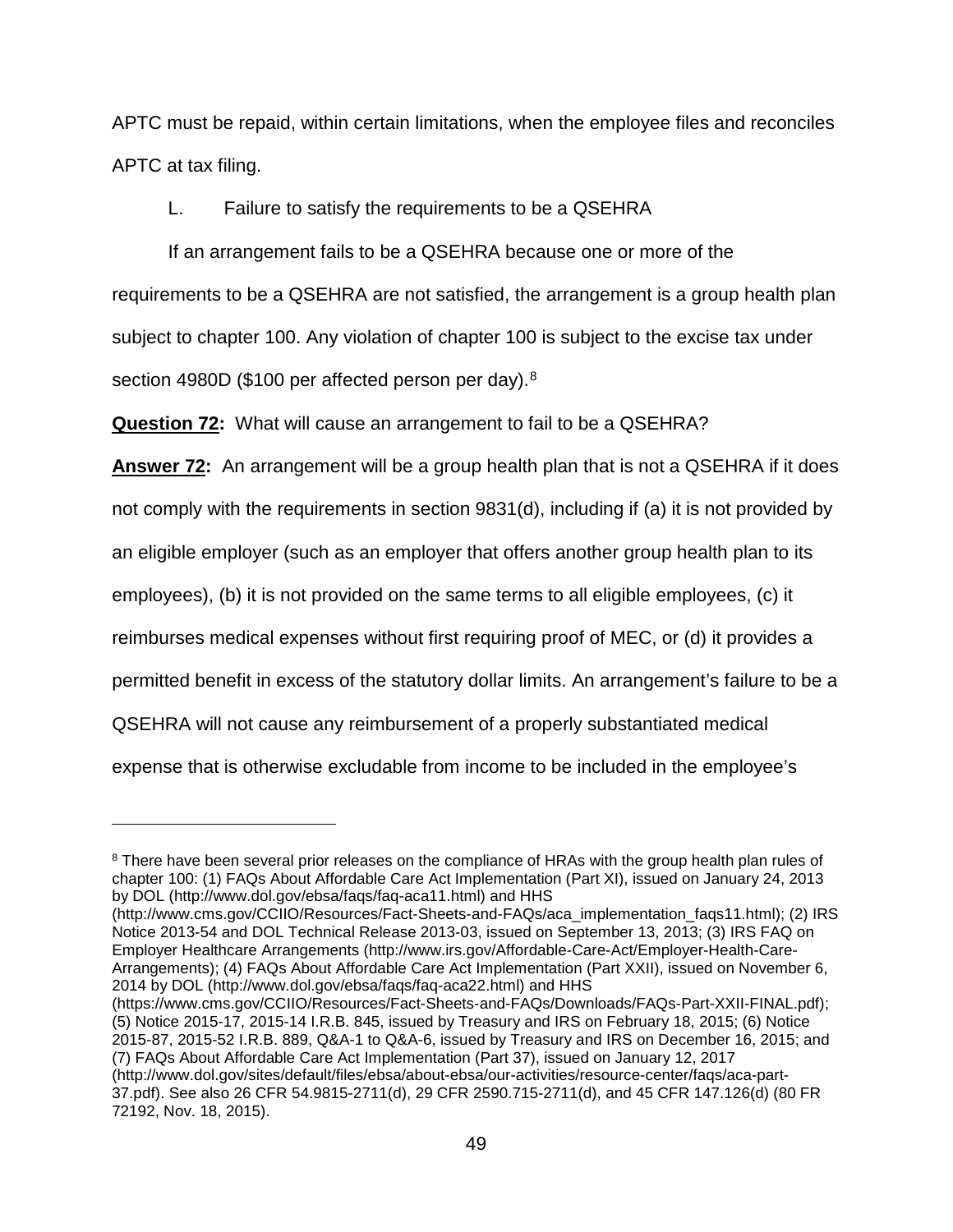income or wages. Notwithstanding the previous sentence, an arrangement designed to reimburse expenses other than medical expenses (whether or not also reimbursing medical expenses) is neither a QSEHRA nor a group health plan. Accordingly, all payments under such an arrangement are includible in the employee's gross income and wages. An employer's failure to timely provide a compliant written notice does not cause an arrangement to fail to be a QSEHRA, but instead results in the penalty under section 6652(o).

**Question 73:** What are the tax consequences if an arrangement operationally or by its terms either (a) reimburses medical expenses without full substantiation, (b) reimburses medical expenses in advance of receiving substantiation, or (c) reimburses non-medical expenses in addition to reimbursing medical expenses?

**Answer 73:** If an arrangement operationally or by its terms reimburses eligible employees for expenses (a) that have not been substantiated, (b) that are reimbursed in advance of substantiation, or (c) that are not medical expenses, then the arrangement is neither a QSEHRA nor a group health plan, and all amounts paid under the arrangement are included in every employee's gross income and wages. See also Q&A 45.

**Example 1.** Facts: An arrangement that otherwise satisfies the requirements for a QSEHRA reimburses medical expenses incurred by eligible employees based solely on their verbal statements that the expenses were incurred.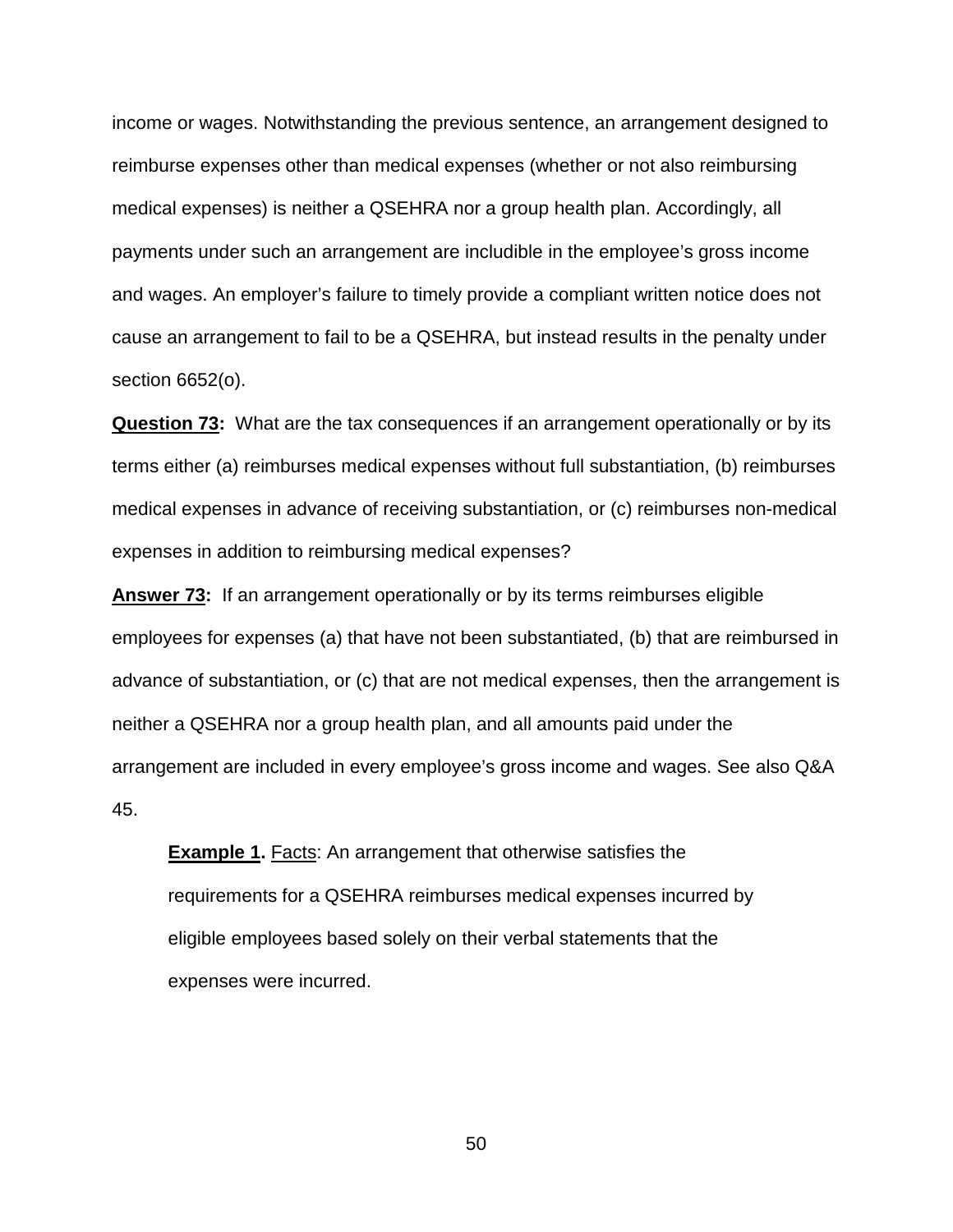Conclusion: The arrangement is not an accident or health plan, and all amounts paid under the arrangement are included in every eligible employee's gross income and wages.

**Example 2.** Facts: Employer pays its employees on a weekly basis. Employer provides an arrangement that otherwise satisfies the requirements for a QSEHRA. Under the arrangement, 1/52 of the permitted benefit is paid to employees in addition to each eligible employee's weekly salary without regard to whether the employee has incurred any medical expense.

Conclusion: The arrangement is not an accident or health plan, and all amounts paid under the arrangement are included in every eligible employee's gross income and wages.

**Question 74:** Is a QSEHRA an applicable self-insured health plan subject to the Patient-Centered Outcomes Research Trust Fund (PCORTF) fee under section 4376 for years ending before September 30, 2019?

**Answer 74:** Yes. Plan sponsors of applicable self-insured health plans must file Form 720, Quarterly Federal Excise Tax Return, annually to report and pay the PCORTF fee; a QSEHRA is an applicable self-insured health plan for this purpose. The Form 720 is due on July 31 of the year following the last day of the policy year or plan year. The fee is applicable with respect to plan years ending before October 1, 2019.

M. Interaction with HSA requirements

Under section 223, individuals who have high deductible health plan (HDHP) coverage and no other disqualifying health coverage may contribute to an HSA.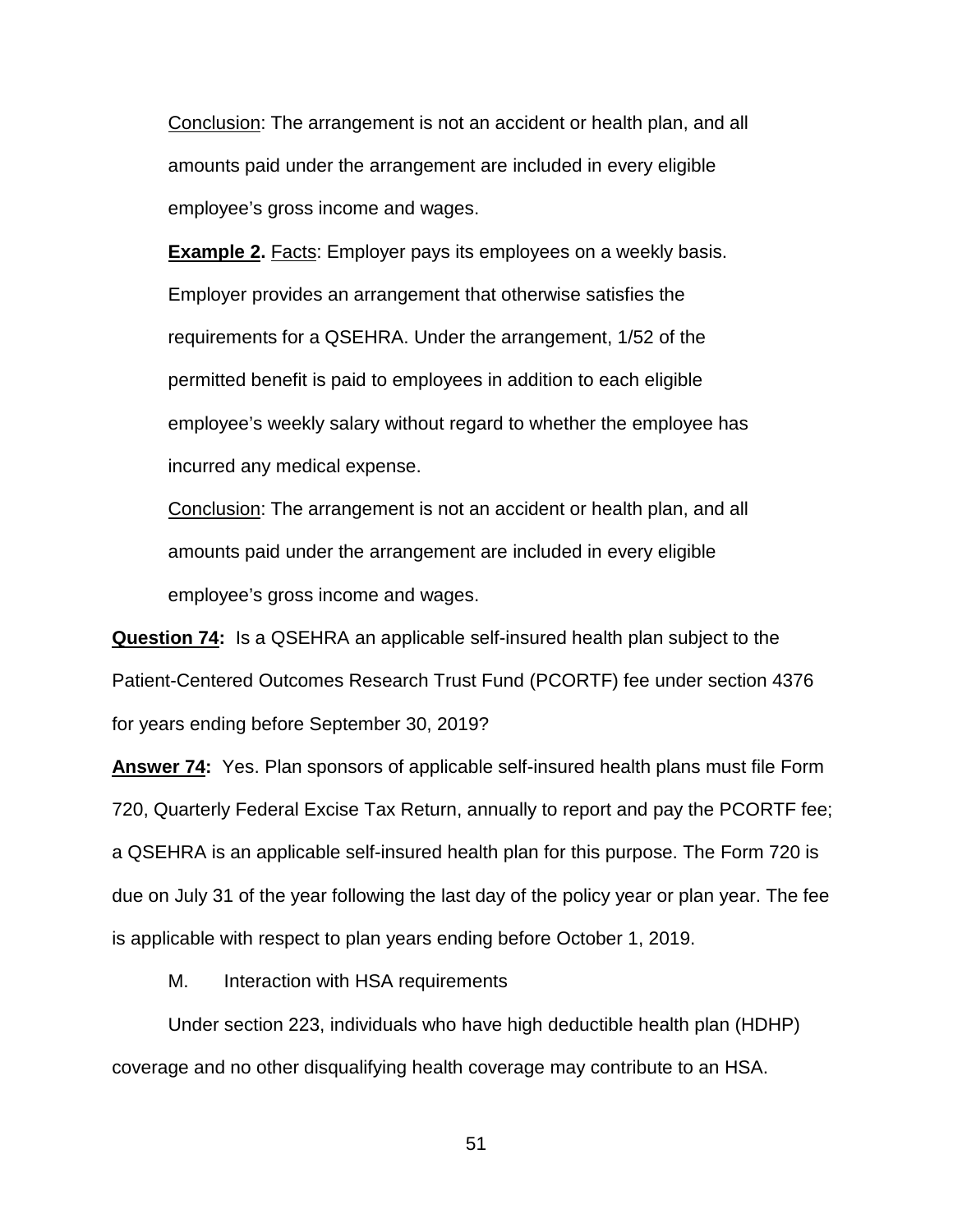Individuals who are covered by permitted insurance (defined under section 223(c)(3)) or certain disregarded coverage (defined under section 223(c)(1)(B)), in addition to HDHP coverage, remain eligible to contribute to an HSA.

**Question 75:** Does an individual fail to be an eligible individual under section 223 because the individual is provided a QSEHRA that, by its terms, may reimburse any medical expense, including cost sharing?

## **Answer 75:** Yes.

**Question 76:** Does an individual fail to be an eligible individual under section 223 because the individual is provided a QSEHRA that, by its terms, may reimburse only premiums?

# **Answer 76:** No.

**Question 77:** Does an individual fail to be an eligible individual under section 223 because the individual is provided a QSEHRA that, by its terms, may only reimburse expenses that qualify as permitted insurance or disregarded coverage under section 223(c), in addition to reimbursing premiums for health insurance policies?

# **Answer 77:** No.

**Question 78:** If an employer terminates its group health plan during the calendar year and thereafter provides a QSEHRA, may an HDHP later purchased as individual coverage by an employee take into account, for purposes of the HDHP's deductible, the unreimbursed medical expenses incurred by the employee while covered under the group health plan before termination?

# **Answer 78:** Yes.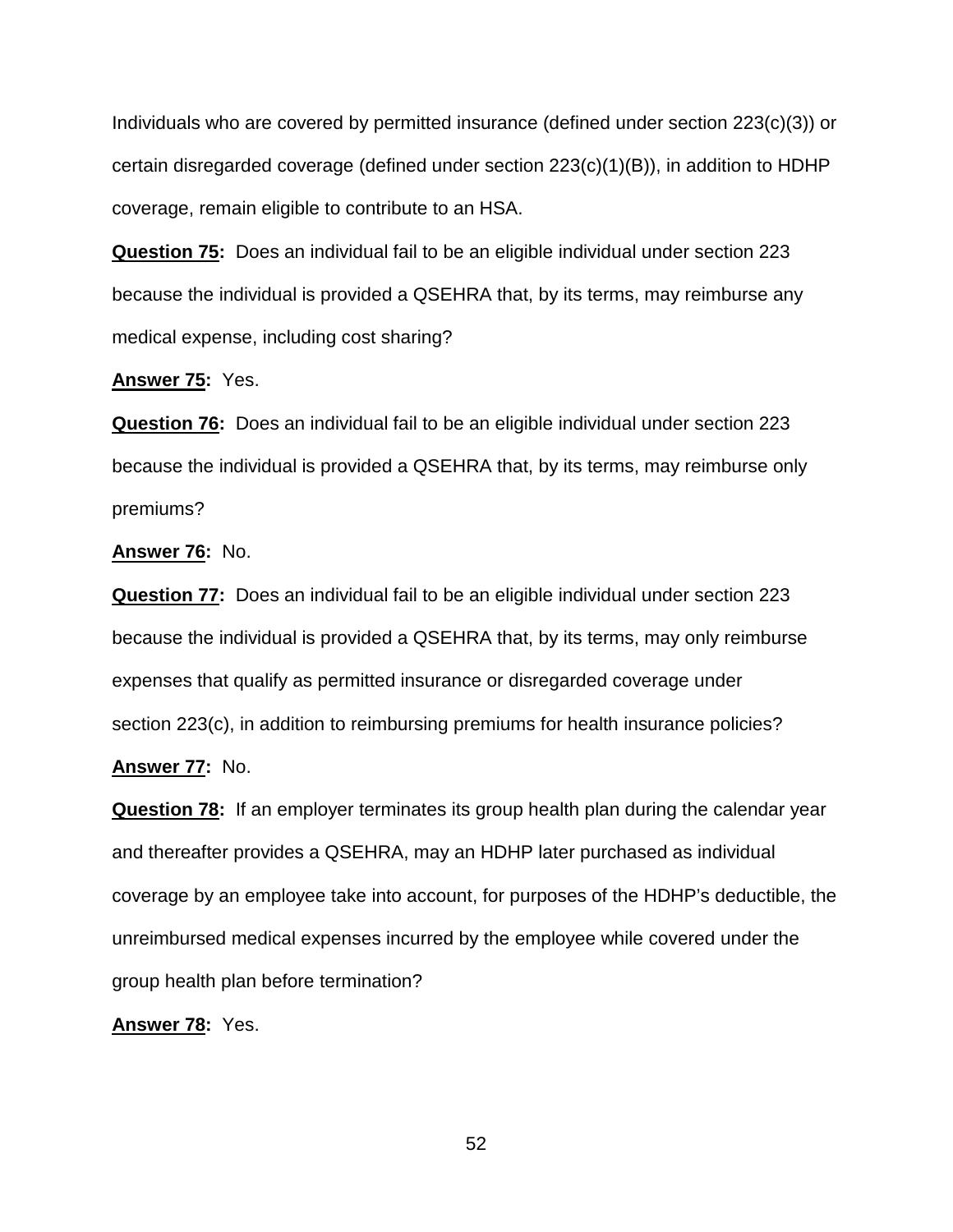# N. Effective Date

**Question 79:** How does the guidance in this notice apply to an eligible employer that provided a QSEHRA to its eligible employees before the date this notice was released? **Answer 79:** The guidance in this notice applies to plan years beginning on or after November 20, 2017 (the effective date). QSEHRAs established before that date may rely on these rules. However, if an eligible employer established a QSEHRA and operated it in accordance with a reasonable good faith interpretation of the applicable statutory provisions before the effective date, the employer may continue to operate the QSEHRA according to its terms until the last day of the plan year that began in 2017 so long as the QSEHRA was established before the effective date. In order to have established a QSEHRA before the effective date, the employer must have either (a) taken official action to adopt a QSEHRA before the effective date, (b) provided a QSEHRA to its eligible employees before the effective date, or (c) furnished its eligible employees with a written notice before the effective date.

### PUBLIC COMMENTS

This notice generally provides guidance that Treasury and IRS intend to incorporate into proposed regulations. These proposed regulations will provide interested parties an opportunity for comment on the issues addressed in the proposed regulations. However, to assist in development of those proposed regulations, Treasury and IRS request comments on the guidance provided in this notice. Public comments should be submitted no later than January 19, 2018. Comments should include a reference to Notice 2017-67. Send submissions to CC:PA:LPD:PR (Notice 2017-67), Room 5203, Internal Revenue Service, P.O. Box 7604, Ben Franklin Station,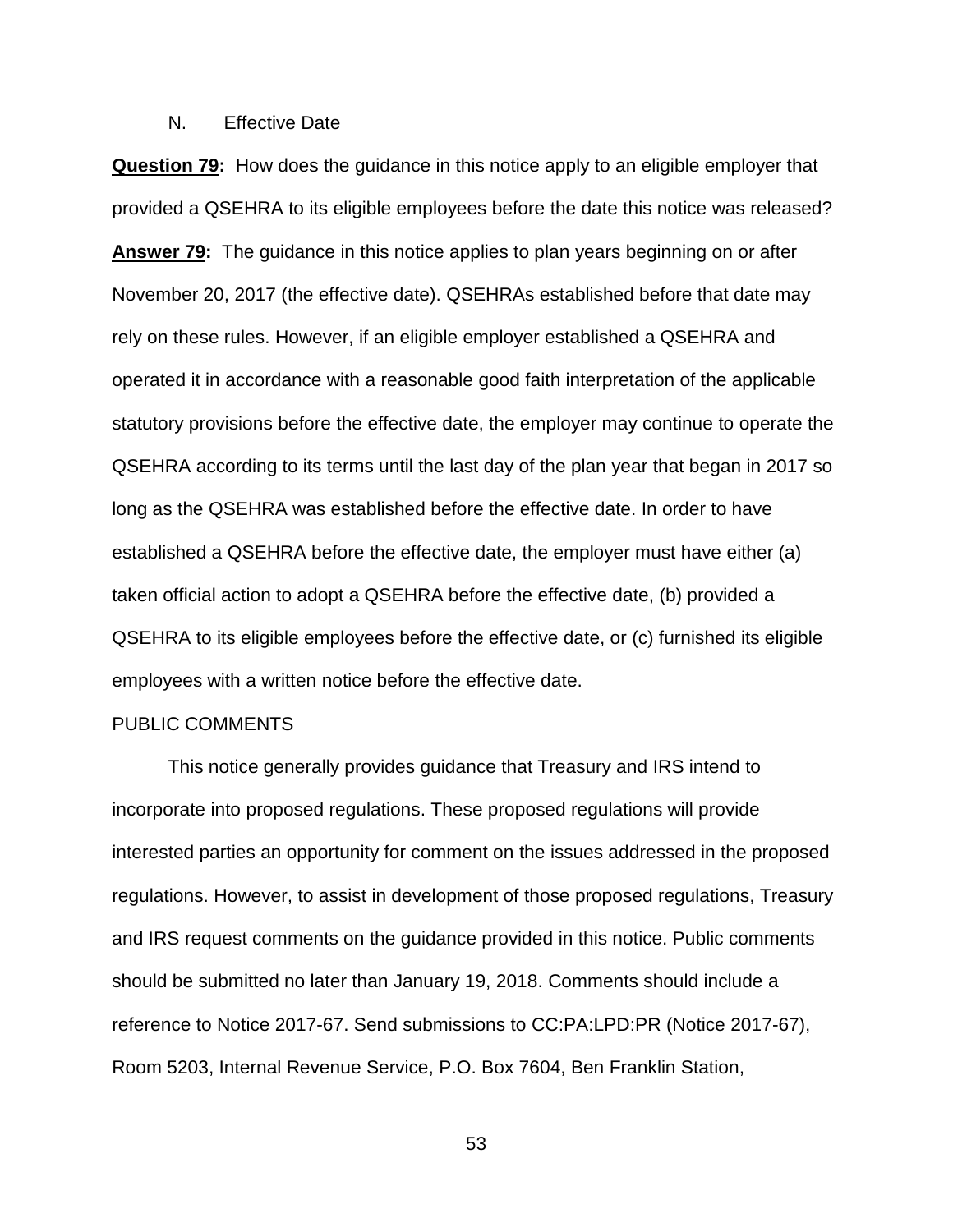Washington, DC 20044. Submissions may be hand delivered Monday through Friday between the hours of 8 a.m. and 4 p.m. to CC:PA:LPD:PR (Notice 2017-67), Courier's Desk, Internal Revenue Service, 1111 Constitution Avenue, NW, Washington, DC 20044, or sent electronically, via the following e-mail address:

*Notice.comments@irscounsel.treas.gov*. Please include "Notice 2017-67" in the subject line of any electronic communication. All material submitted will be available for public inspection and copying.

## APPLICABILITY DATE AND RELIANCE PERIOD

Except as otherwise explicitly provided in this notice, the guidance provided in this notice applies for plan years beginning on and after November 20, 2017.

# PAPERWORK REDUCTION ACT

The collections of information contained in this notice has been submitted for approval by the Office of Management and Budget for review in accordance with the Paperwork Reduction Act (44 U.S.C. 3507) under control number 1545-0008.

An agency may not conduct or sponsor, and a person is not required to respond to, a collection of information unless the collection of information displays a valid control number.

The collections of information in this notice are in the section entitled Guidance, subsections E, G, H, I and J. This information is required by the IRS to assure compliance with the new provisions of the 21<sup>st</sup> Century Cures Act. The likely respondents are employers and employees.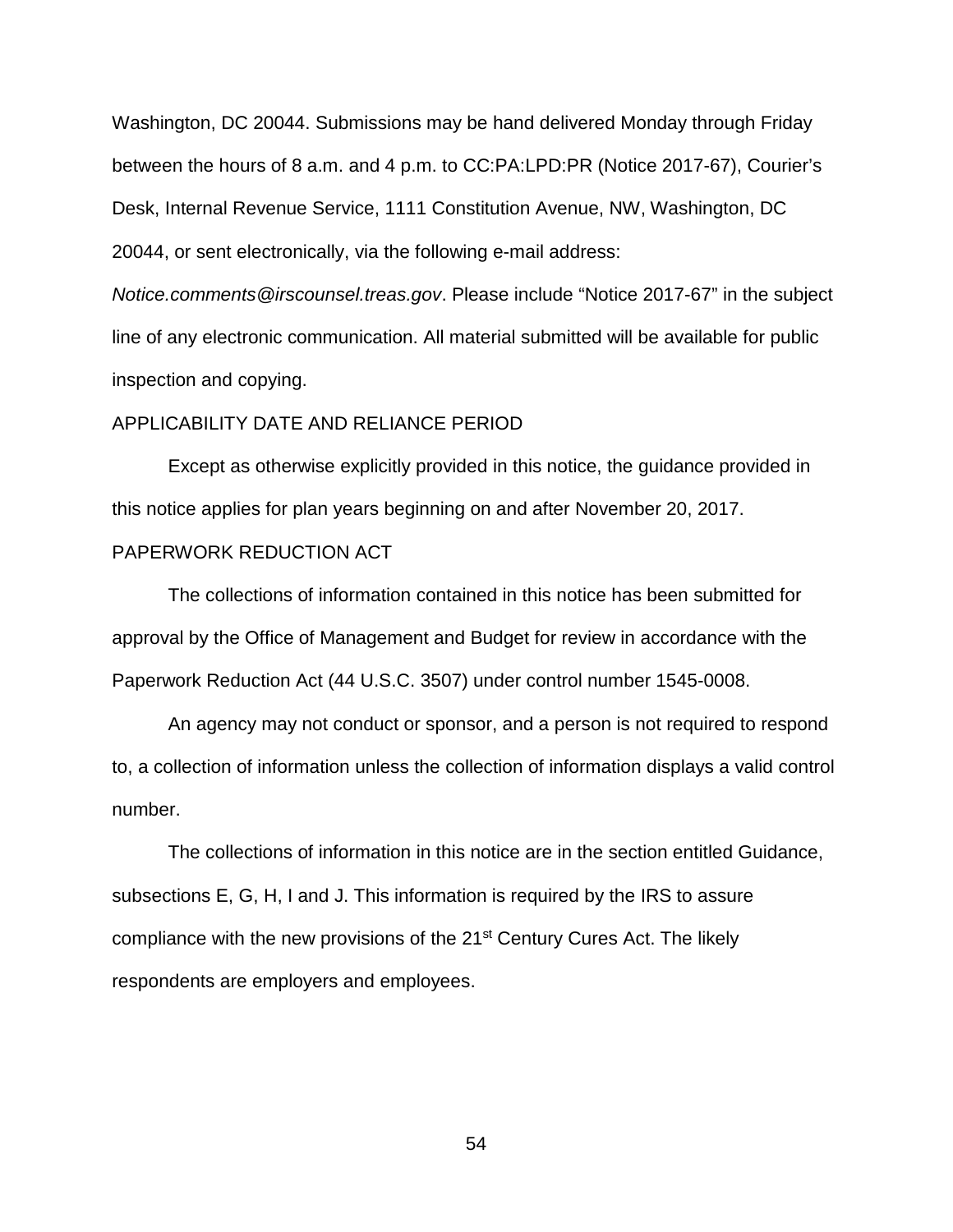An eligible employee's permitted benefit must be reported on the Form W-2. The reporting burden on the employer will be evaluated at the time of renewal of control number 1545-0008.

The numbers provided in the following paragraphs are estimated numbers because this is the first year with respect to this voluntary provision; the numbers will be adjusted when additional data is available.

With respect to the requirement that an eligible employer furnish eligible employees with an annual written notice, the estimated number of respondents (employers) is 11,000. The estimated number of responses (annual notices) will be 220,000. The estimated annual frequency of responses is annually. Because Notice 2017-67 provides sample language for inclusion in the response, it is estimated that 10 minutes of a human resource professional's time will be required to prepare each response. Therefore, it is expected that employers will incur an estimated annual hour burden of 36,667 hours (estimated responses (220,000) multiplied by estimated frequency (one per year) multiplied by estimated time per response (10 minutes)), for the first year and for subsequent years. The estimated average annual burden associated with furnishing the written notice will be included in the estimated annual burden reported for Form W-2, when the Form W-2 is revised.

With respect to the employee's satisfaction of the attestation and gathering of documentation requirement (collectively, the attestation), the estimated number of respondents (employees) will be 220,000. The estimated annual frequency of responses is two times per year. Because Notice 2017-67 provides model language for inclusion in the response, it is estimated that five minutes of an employee's time will be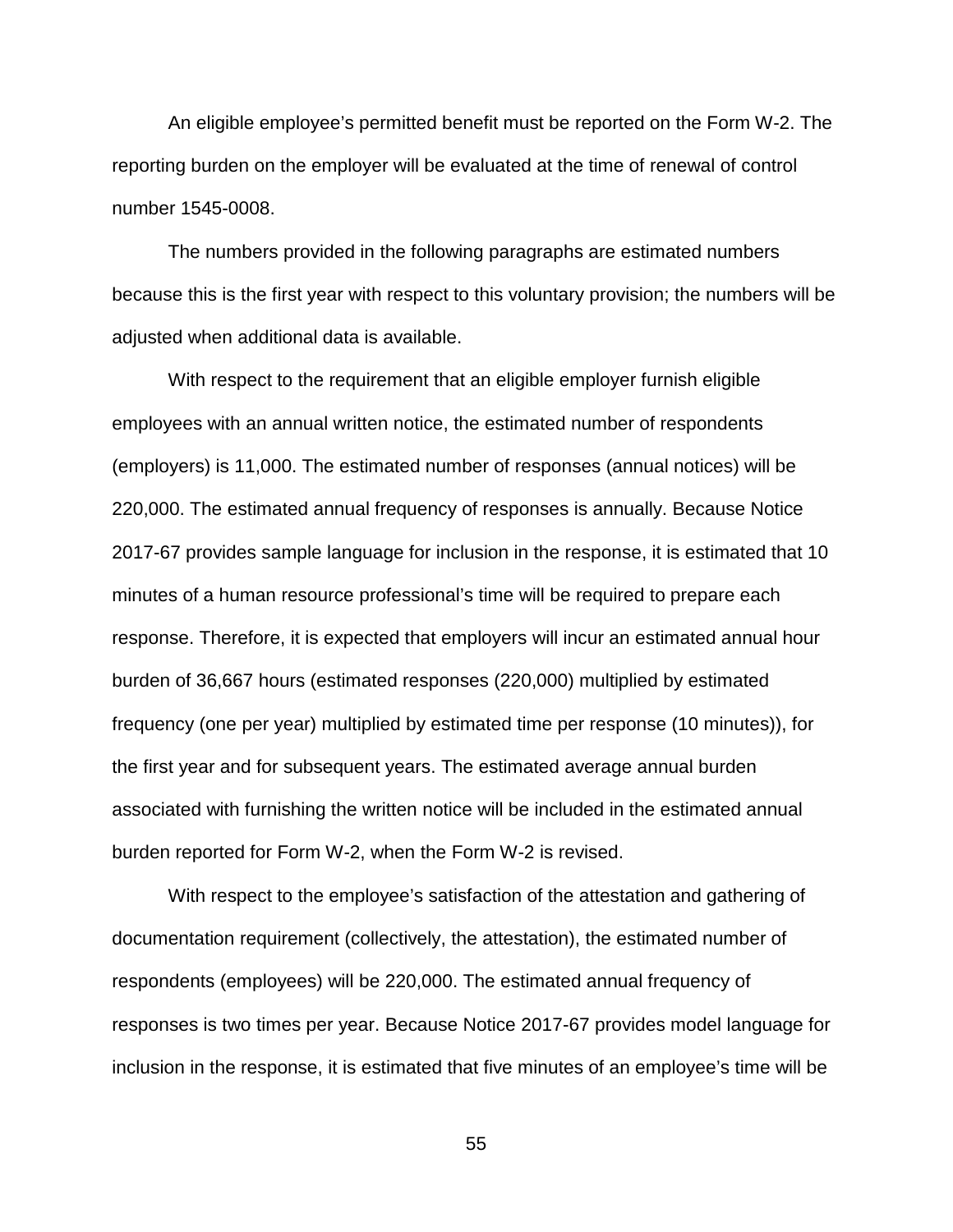required to prepare the attestation. Therefore, it is expected that employees will incur an estimated annual hour burden of 36,667 hours (estimated responses (220,000) multiplied by estimated frequency (two per year) multiplied by estimated time per response (five minutes)), for the first year and for subsequent years. The estimated average annual burden associated with the satisfaction of the attestation will be included in the estimated annual burden reported for Form W-2, when the Form W-2 is revised.

Books or records relating to a collection of information must be retained as long as their contents may become material in the administration of any internal revenue law. Generally, tax returns and tax return information are confidential, as required by 26 U.S.C. 6103.

# DRAFTING INFORMATION

The principal author of this notice is Karen Levin of the Office of Associate Chief Counsel (Tax Exempt and Government Entities). For further information regarding this notice contact Ms. Levin or Ronald Rutherford-Triche at (202) 317-5500 (not a toll-free call).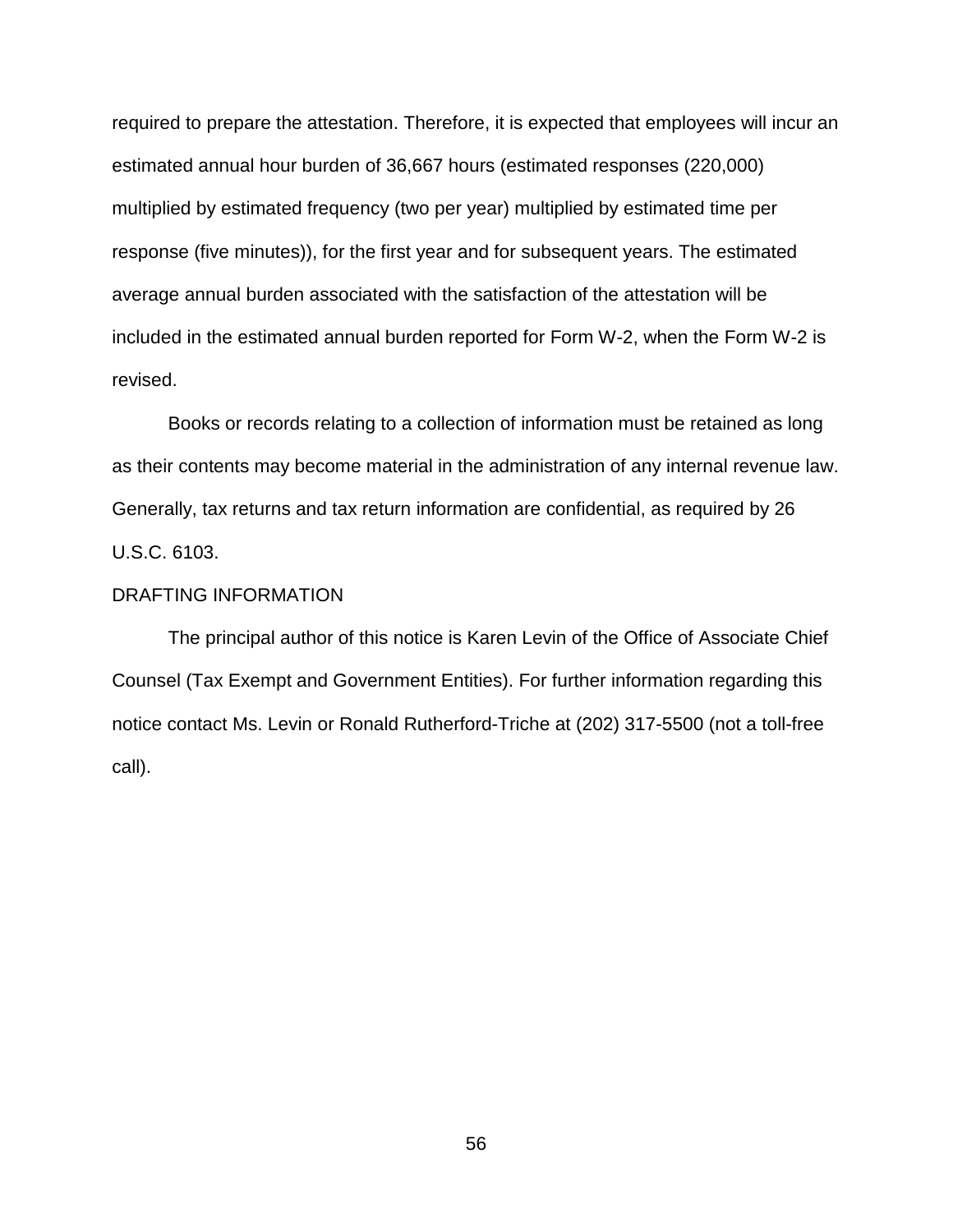# APPENDIX A

## **Types of Minimum Essential Coverage**

Minimum essential coverage means health care coverage under any of the following programs. It does not, however, include coverage consisting solely of excepted benefits. Excepted benefits include stand-alone vision and dental plans, workers' compensation coverage, and coverage limited to a specified disease or illness.

#### **Employer-sponsored coverage:**

- Group health insurance coverage for employees under:
	- $\circ$  A plan or coverage offered in the small or large group market within a state,
	- o A plan provided by a governmental employer, such as the Federal Employees Health Benefit program, or
	- o A grandfathered health plan offered in a group market.
- A self-insured health plan for employees,
- COBRA coverage,
- Retiree coverage, or
- Coverage under an expatriate health plan for employees and related individuals.

#### **Individual health coverage:**

- Health insurance purchased directly from an insurance company,
- Health insurance purchased through the Marketplace,
- Health insurance provided through a student health plan,
- Catastrophic coverage, or
- Coverage under an expatriate health plan for non-employees such as students and missionaries.

#### **Coverage under government-sponsored programs:**

- Medicare Part A coverage,
- Medicare Advantage plans,
- Most Medicaid coverage,\*
- Children's Health Insurance Program (CHIP) coverage,
- Most types of TRICARE coverage,
- Comprehensive health care programs offered by the Department of Veterans Affairs,
- Health coverage provided to Peace Corps volunteers,
- Department of Defense Nonappropriated Fund Health Benefits Program,
- Refugee Medical Assistance, or
- Coverage through a Basic Health Program (BHP) standard health plan.

#### **Other coverage:**

- Certain foreign coverage,
- Certain coverage for business owners, or
- Coverage recognized by HHS as minimum essential coverage.\*\*

\*Medicaid programs that provide limited benefits generally don't qualify as minimum essential coverage.

\*\*Plans recognized as minimum essential coverage are listed at: www.cms.gov/CCIIO/Programs-and-Initiatives/Health-Insurance-Market-Reforms/minimum-essential-coverage.html, scroll down and click on the link for the list of approved plans.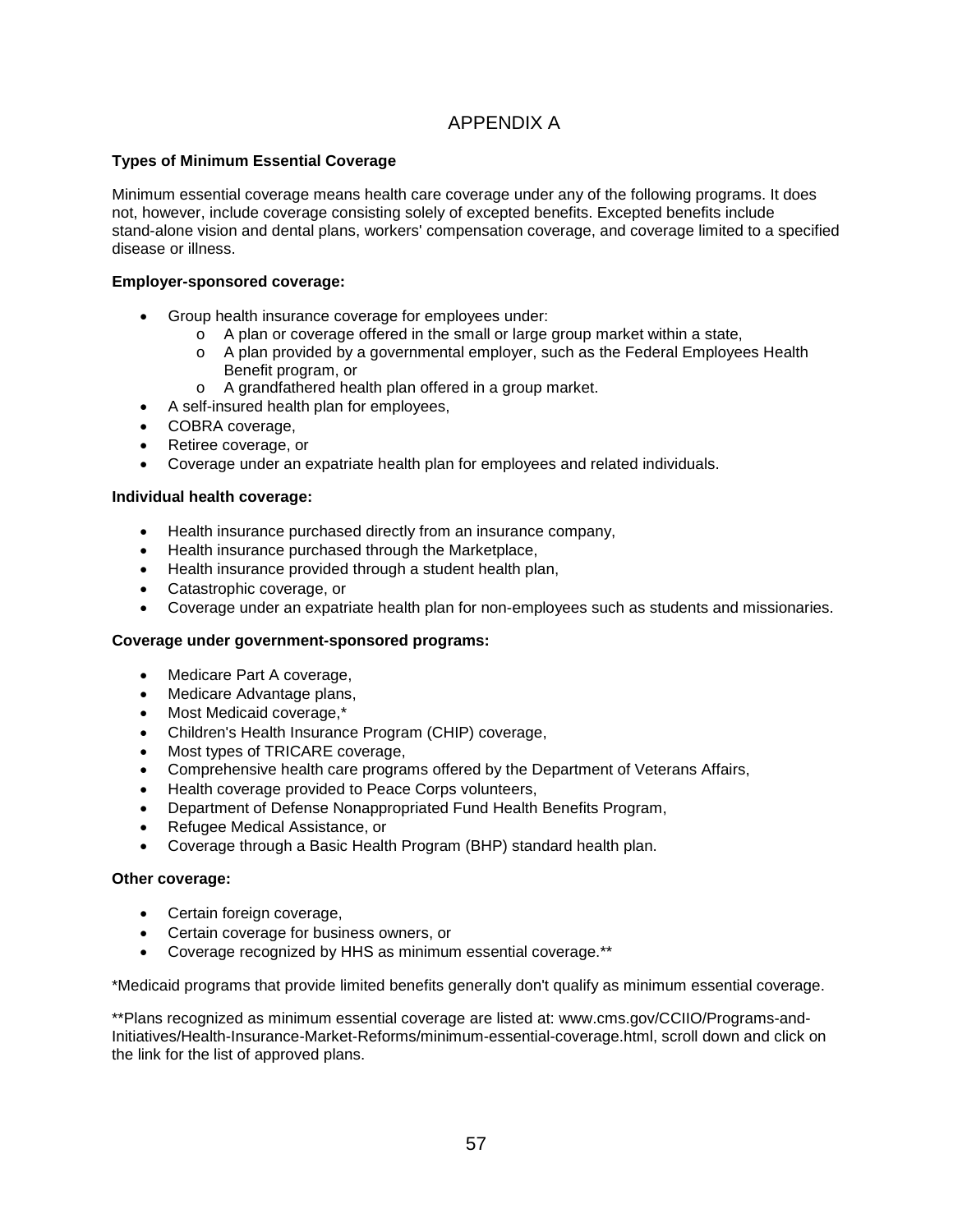#### APPENDIX B

*As described in Q&A-42, before reimbursement of an expense by a QSEHRA for any plan year, the eligible employee must first provide proof that the eligible employee and (if different) the individual whose expense will be reimbursed has MEC for the month during which the expense was incurred. This proof may consist of either (a) a document from a third party (for example, the insurer) showing that the eligible employee and the individual have coverage (for example, an insurance card or an explanation of benefits) and an attestation by the employee that the coverage is MEC; or (b) an attestation by the employee stating that the eligible employee and the individual have MEC, the date coverage(s) began, and the name of the provider of the coverage(s). Below is model attestation language for the employee to satisfy the attestation requirement.*

Model Attestation for Initial Proof of MEC

*Instruction – Complete the following to provide information on your current health coverage.* 

I am attesting to the following:

|           | (insert name)                        | , am covered under the following health |
|-----------|--------------------------------------|-----------------------------------------|
| coverage: | (insert name of the health coverage) |                                         |
|           |                                      |                                         |

The coverage began on (insert date coverage began)

The coverage is minimum essential coverage (MEC).

*Instruction – Also complete the following if a family member's expenses can be reimbursed from the QSEHRA.* 

| The following family member                                                     | (insert name) | is covered |
|---------------------------------------------------------------------------------|---------------|------------|
| under the following health coverage: <u>(insert name of the health coverage</u> |               |            |

The coverage began on (insert date coverage began) .

The coverage is MEC.

I hereby affirm that the above information is true and accurate.

Signed: \_\_\_\_\_\_\_\_\_\_\_\_\_\_\_\_\_\_\_\_\_\_\_\_\_\_\_\_\_\_\_\_\_\_\_\_\_\_\_\_

Date: \_\_\_\_\_\_\_\_\_\_\_\_\_\_\_\_\_\_\_\_\_\_\_\_\_\_\_\_\_\_\_\_\_\_\_\_\_\_\_\_\_

*Below is model attestation language that an employer can choose to include on a QSEHRA's reimbursement form for the employee to satisfy the requirement to attest that the individual whose expense is being reimbursed continues to have MEC.*

#### Model Attestation for Request for Reimbursement of an Incurred Expense

*Instruction – Complete the following for any expenses being reimbursed from the QSEHRA.*

|          | (insert name)                        | , am covered under the following health |
|----------|--------------------------------------|-----------------------------------------|
| coverage | (insert name of the health coverage) |                                         |

The coverage continues to be minimum essential coverage (MEC). The submitted medical expense has not been previously reimbursed and reimbursement will not be sought for the expense from any other arrangement or health plan.

*Instruction – Also, complete the following if a family member's expense is being reimbursed from the QSEHRA.* 

The following family member \_\_\_\_\_\_\_\_\_(insert name)\_\_\_\_\_\_\_\_\_\_\_\_\_\_\_\_\_\_\_\_\_\_\_\_\_\_\_\_\_\_, is covered under the following health coverage: \_\_\_(insert name of the health coverage